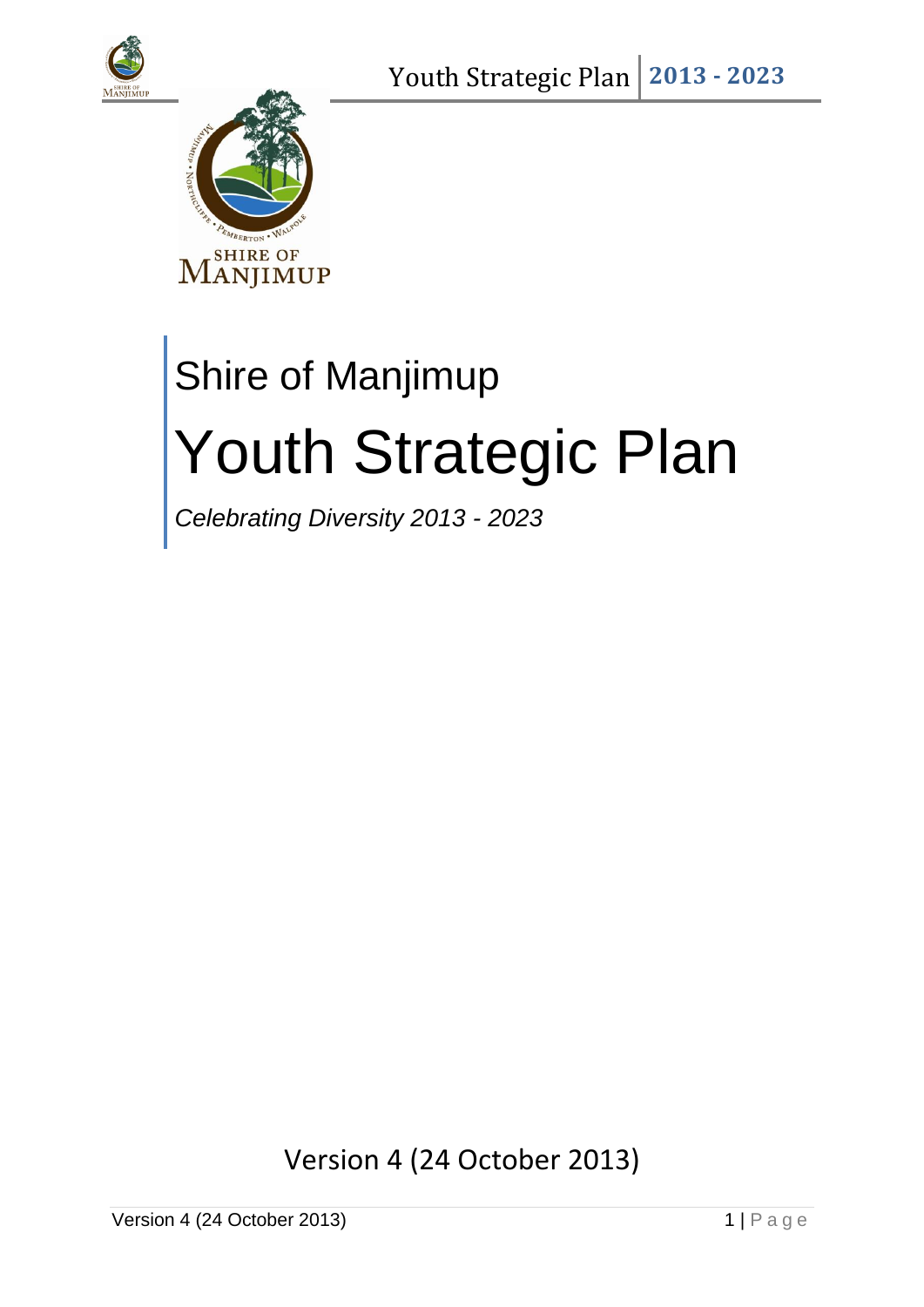

# **Document Change Control Table**

| <b>Version</b>   | <b>Date of Issue</b> | <b>Author(s)</b>                                                                   | <b>Description</b><br><b>of</b><br><b>Version</b> |
|------------------|----------------------|------------------------------------------------------------------------------------|---------------------------------------------------|
| <b>Version 1</b> | 3 April 2013         | Hsien Harper, Senior<br>Community<br><b>Development Officer</b>                    | For Amanda Taylor<br>Consulting                   |
| <b>Version 2</b> | 23 April 2013        | Amanda Taylor<br>Amanda<br>Taylor<br>Consulting                                    | <b>Edited by Consultant</b>                       |
| <b>Version 3</b> | 12 September 2013    | Hsien Harper, Senior For Public Comment<br>Community<br><b>Development Officer</b> |                                                   |
| <b>Version 4</b> | 24 October 2013      | <b>Sharon Wilkinson</b><br>Community<br><b>Development Officer</b>                 | <b>Adopted by Council</b>                         |

This Plan is available on request in alternative formats such as large print, electronic (disk or emailed), audio or Braille.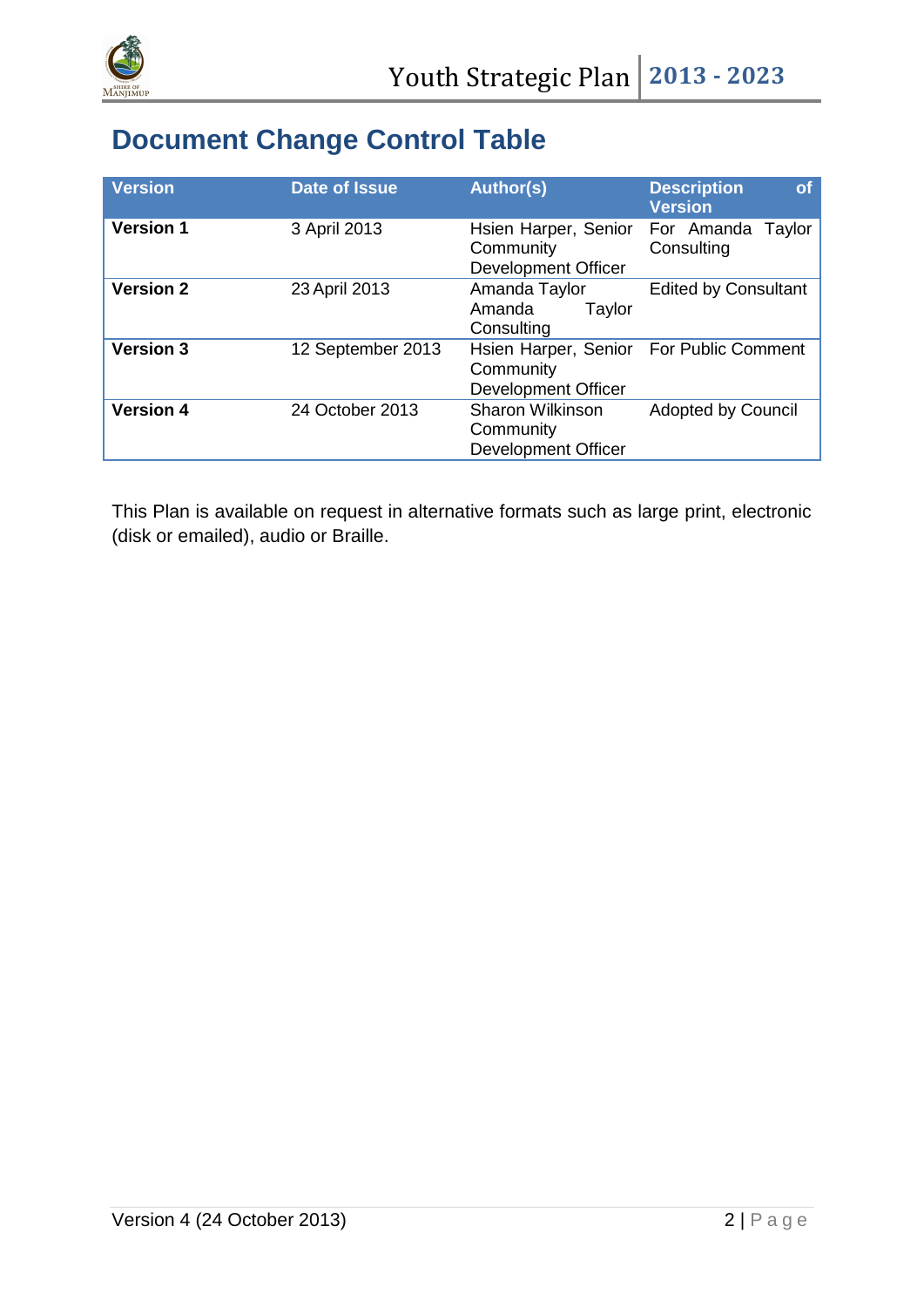

# <span id="page-2-0"></span>**Vision for the Shire of Manjimup**

### **The Shire of Manjimup—the heart of the South West**

"We are a thriving region that is safe, liveable and welcoming.

We value our quality of life and embrace our natural environment, which affords us both economic and recreational pursuits.

Our industries are recognised for their resilience, quality and innovation and for their contribution to the state of Western Australia. Our economic diversity provides business and employment opportunities for all."

# **The Shire of Manjimup—the place to grow a future**

# *Our Mission*

<span id="page-2-2"></span><span id="page-2-1"></span>"We are the appointed local government authority for the district of the Shire of Manjimup, responsible for the planning, delivery and maintenance of key services and infrastructure. Our mission is to satisfy our community by meeting its needs and our statutory responsibilities in a planned and sustainable manner."

# *Our Motto*

"Celebrating our Diversity."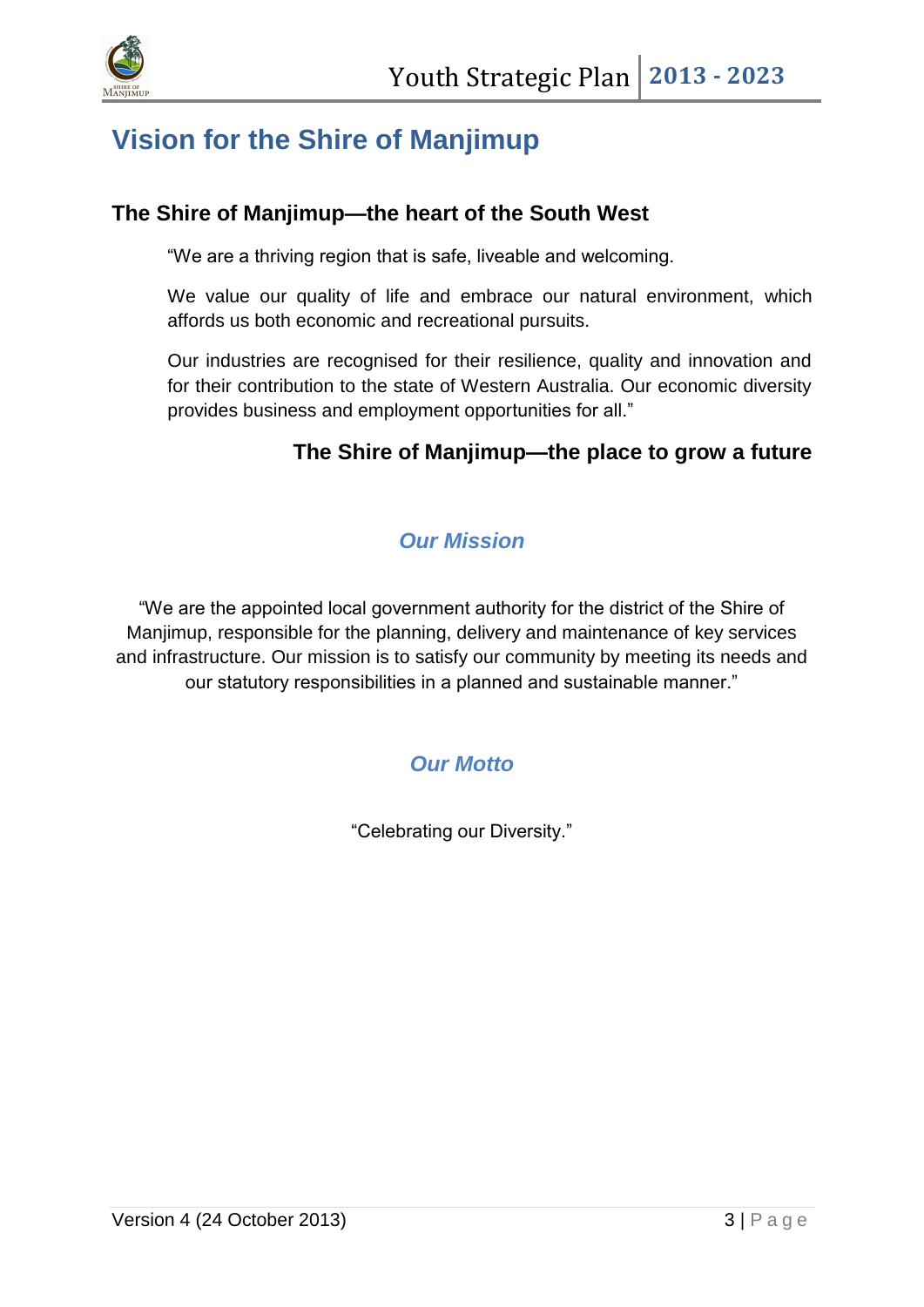

# <span id="page-3-0"></span>**Table of Contents**

| 1.                                                                  |  |
|---------------------------------------------------------------------|--|
|                                                                     |  |
| 2.                                                                  |  |
| 3.                                                                  |  |
| 4.                                                                  |  |
| 5.                                                                  |  |
|                                                                     |  |
| 6.                                                                  |  |
|                                                                     |  |
| 7.                                                                  |  |
| Public Spaces, Buildings & Natural Environments 25<br>8.            |  |
|                                                                     |  |
|                                                                     |  |
| WA Local Government Integrated Planning and Reporting Framework  28 |  |
|                                                                     |  |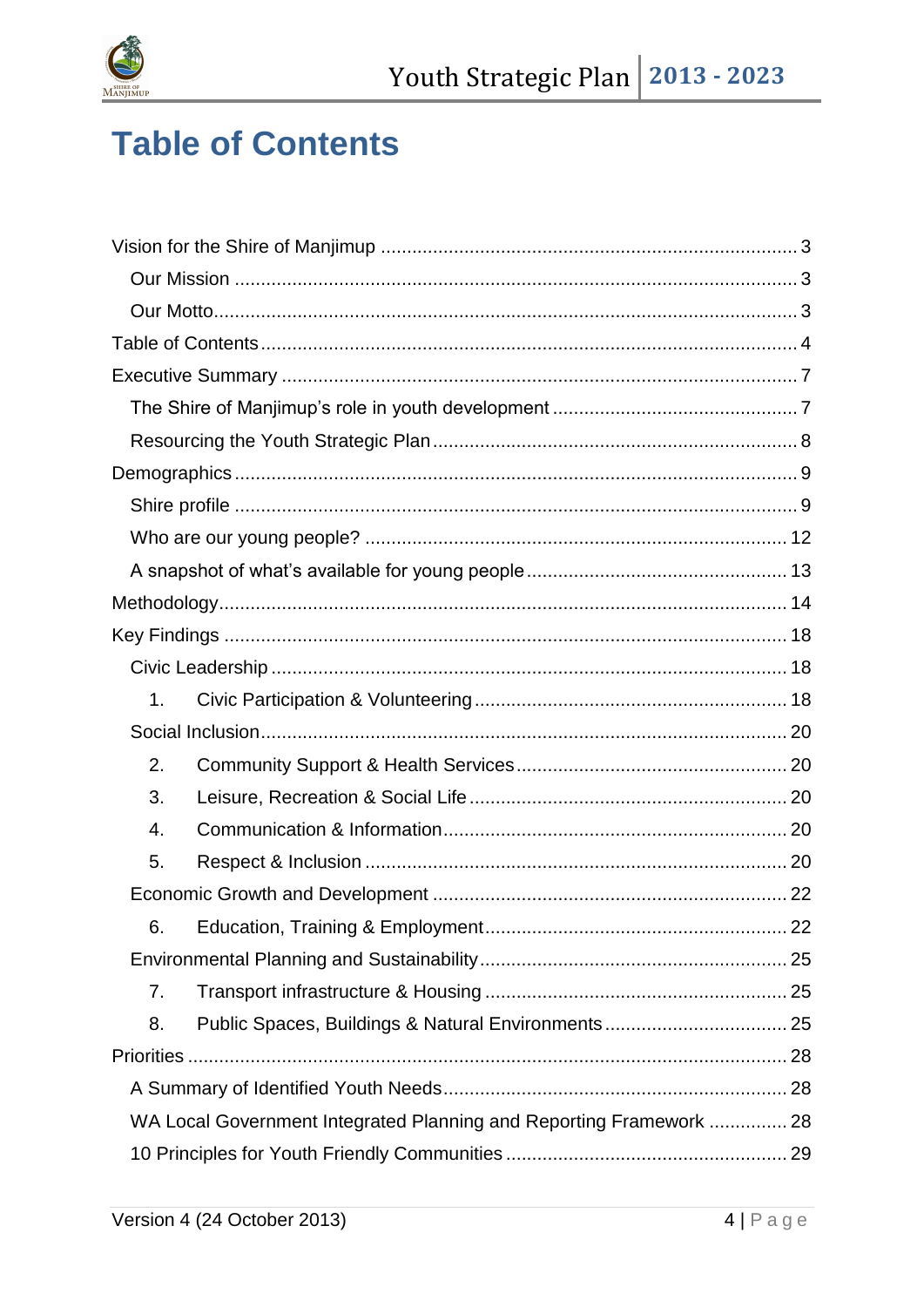

| 1.1 Objective: The Shire of Manjimup Youth Strategic Plan is formally adopted                                                                               |
|-------------------------------------------------------------------------------------------------------------------------------------------------------------|
| 1.2 Objective: Youth are involved in the decisions that affect them  32                                                                                     |
| 1.3 Objective: Acknowledge and celebrate youth achievements in all areas<br>including education, sport, art and culture and community participation  33     |
| 1.4 Objective: Participate in Juvenile Justice remediation strategies where the                                                                             |
| 1.5 Objective: Develop and maintain youth related networks and build                                                                                        |
|                                                                                                                                                             |
| 2.1 Objective: Youth are engaged in artistic and cultural activities 37                                                                                     |
| 2.2 Objective: Relevant information is available across a range of youth friendly                                                                           |
| 2.3 Objective: Provision of a billeted/shared accommodation model to provide                                                                                |
| 2.4 Objective: Support and maximise health and risk mitigation outcomes for                                                                                 |
|                                                                                                                                                             |
| 3.1 Objective: Provide opportunities within the Shire organisation in respect to<br>traineeships, apprenticeships, work experience and work placement 42    |
| 3.2 Objective: Support community groups and key service providers that seek to<br>link young people to appropriate employment, education and training       |
| 3.3 Objective: Support community groups and agencies to source funding to                                                                                   |
|                                                                                                                                                             |
| 4.1 Objective: Promote existing facilities (public spaces, parks, ovals, recreation                                                                         |
| 4.2 Objective: Develop and maintain appropriate youth friendly spaces within the                                                                            |
| 4.3 Objective: Develop partnerships and strategies to improve access to safe,                                                                               |
| 4.4 Objective: Build partnership avenues for the planning and development of<br>suitable, affordable and long-term housing for youth accessing training and |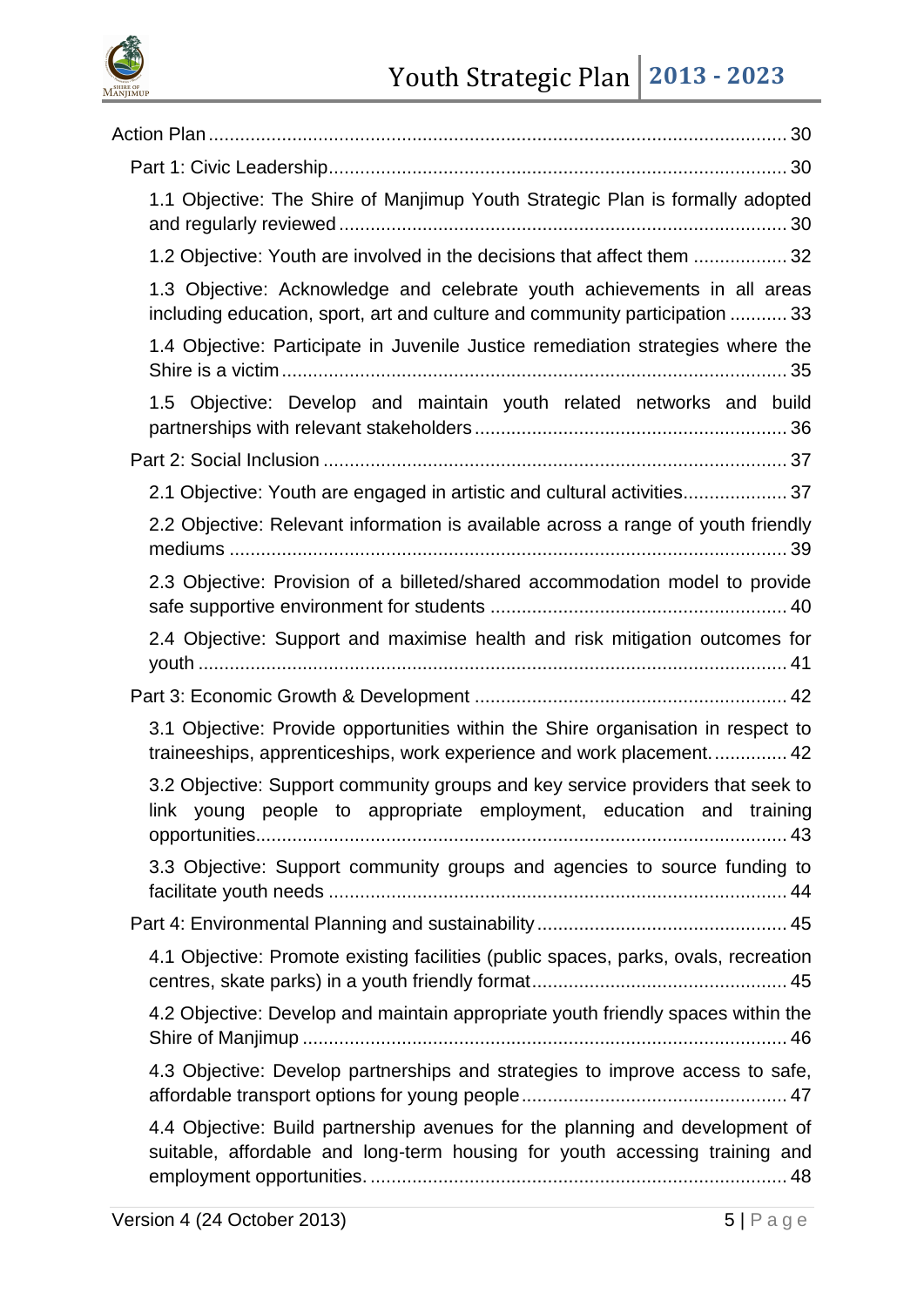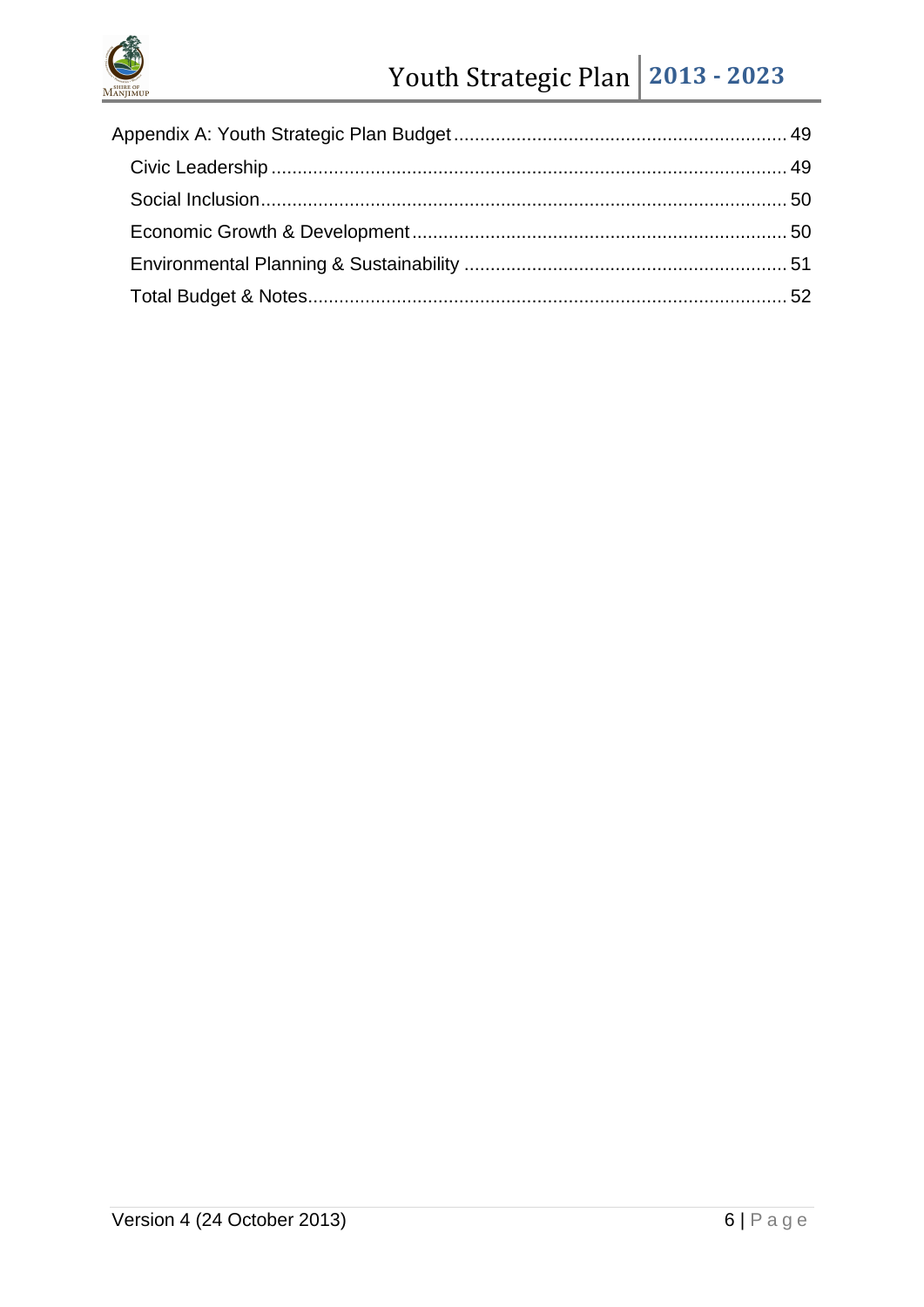



# <span id="page-6-0"></span>**Executive Summary**

'Youth' is defined as people between 12–24 years of age and is a valid state in its own right. Youth is different from childhood, adulthood, middle age and old age. Each of these life stages is unique and inherently valuable – each contributing to the rich social fabric of the Shire of Manjimup community. Just as we do not expect children to be anything other than children, we should not expect adolescents to think, act or feel in a manner inappropriate to their life stage. They have the right to celebrate and enjoy who they are at that point in time, be respected and valued for their contribution to the community, be included and provided for within the community and supported to reach their full potential.

The needs of young people are complex and constantly changing depending on their backgrounds and circumstances. Council recognises that significant numbers of young people share common barriers to the accessing of services, facilities and resources available in the community. Young people often require support to assist in overcoming these barriers. An amalgamation of barriers can combine to reduce an individual's capacity to cope, to achieve personal goals and meet society's expectations.

In 2002 the *Shire of Manjimup Youth Policy and Strategy* was first developed and adopted by Council to fill the need for a comprehensive policy and strategy to address youth issues within the Shire and identify how a multi-level commitment was needed from Council, the Shire administration and the community.

The document also provided a recorded commitment that the Shire of Manjimup values young people and acknowledges their identity in the wider community and accepts the important role and responsibility it has in improving the quality of life for all young people. The adoption of a new, revised Plan has been identified by Council as a priority to enable long term, integrated planning.

The *Shire of Manjimup Customer Satisfaction Survey 2011* identified 'youth' as an area not currently well serviced by the Shire and a community priority for improvement. Community Services in accordance with Council's priorities and our community's aspirations has prepared this Plan for the Shire of Manjimup.

The *Shire of Manjimup Youth Strategic Plan 2013-2023* (the Plan) is the result from extended consultation within the youth sector harnessing extensive input from youth, service providers and key stakeholders. The Plan will provide a framework for a range of strategies to assist all stakeholders to develop and implement activities and pursuits relevant to young people.

# <span id="page-6-1"></span>*The Shire of Manjimup's role in youth development*

Council endorses the view that the Shire of Manjimup should be a youth friendly community.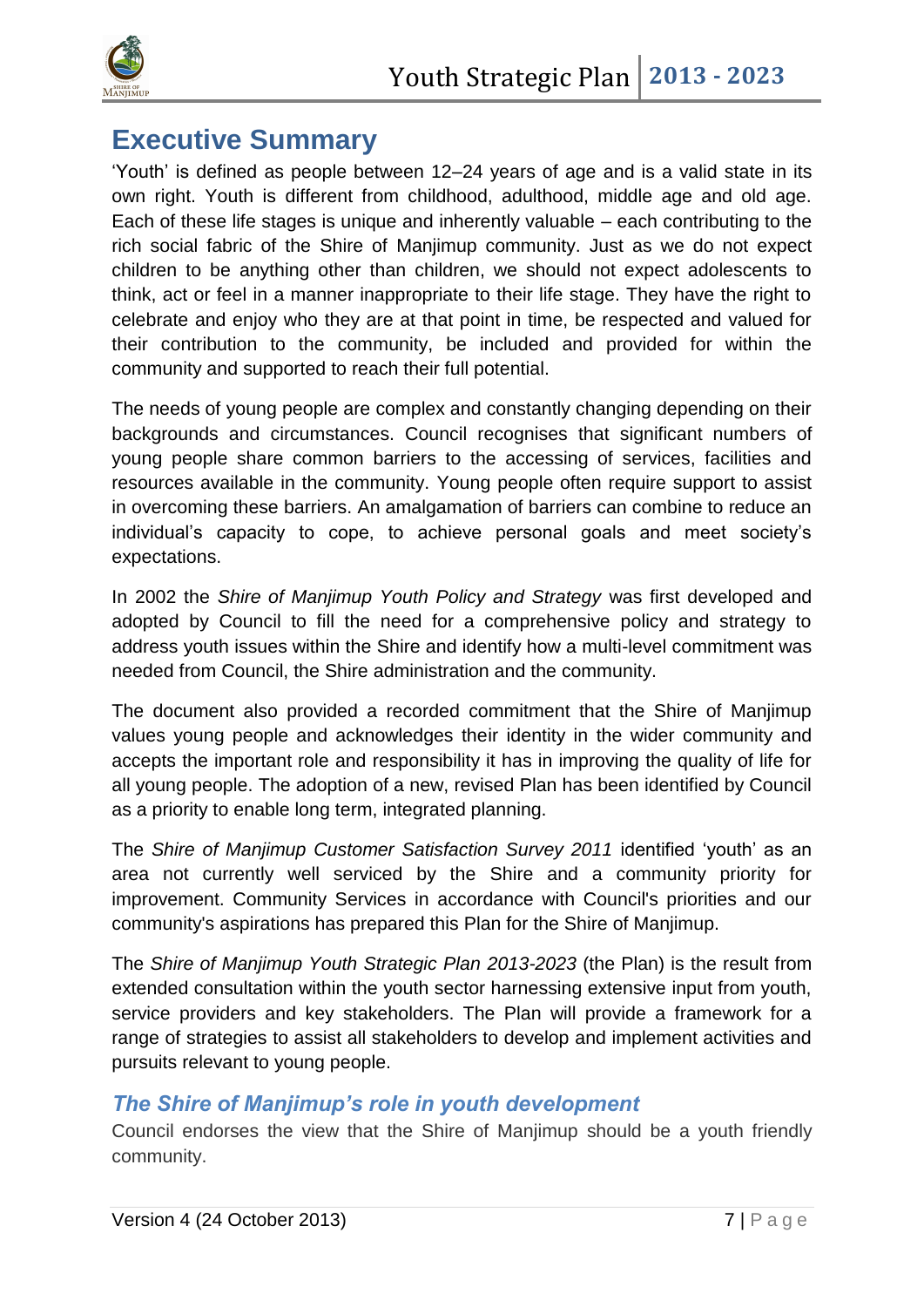

A youth friendly community is one where young people are treated with respect and where they feel safe, welcome and included. It is a community that encourages and recognises the participation and contributions of young people, supports youth development and provides youth friendly services, facilities and programs.

'Youth Development' is a broad term and the Plan seeks to clearly articulate the scope of Council's role in relation to young people. The Shire of Manjimup is not, and does not seek to be, a specialist youth agency or direct service provider (I.e. Case Workers). Council's role in youth development is set in motion and guided by the strategies outlined in this document (Action Plan).

The Shire of Manjimup is a key stakeholder in supporting a youth friendly community and acknowledges it has a strategic role in the identification and implementation of necessary youth support services and infrastructure. The Shire's focus is on the development of the community's capacity to address localised youth needs and therefore works with the local community, youth and youth agencies to collectively deliver outcomes.

Where possible in formulating this Plan to cater for the needs of young people the shared needs of the broader community have been considered.

## <span id="page-7-0"></span>*Resourcing the Youth Strategic Plan*

The implementation of a Youth Strategic Plan will have financial implications for Council when determining its long term Corporate Business Plan and annual budget priorities.

Whilst Council hopes to implement all strategies detailed in an adopted strategic plan, the Plan may be challenging to fund given other competing budget priorities. It's anticipated that community involvement, external grants and alternative funding sources will play a significant role. In saying this, planning for and providing seed funding and supporting resources from Council may be the catalyst needed to progress various strategies.

<span id="page-7-1"></span>Please refer to *Appendix A: Youth Strategic Plan Budget* for details on the resources required to undertake full implementation.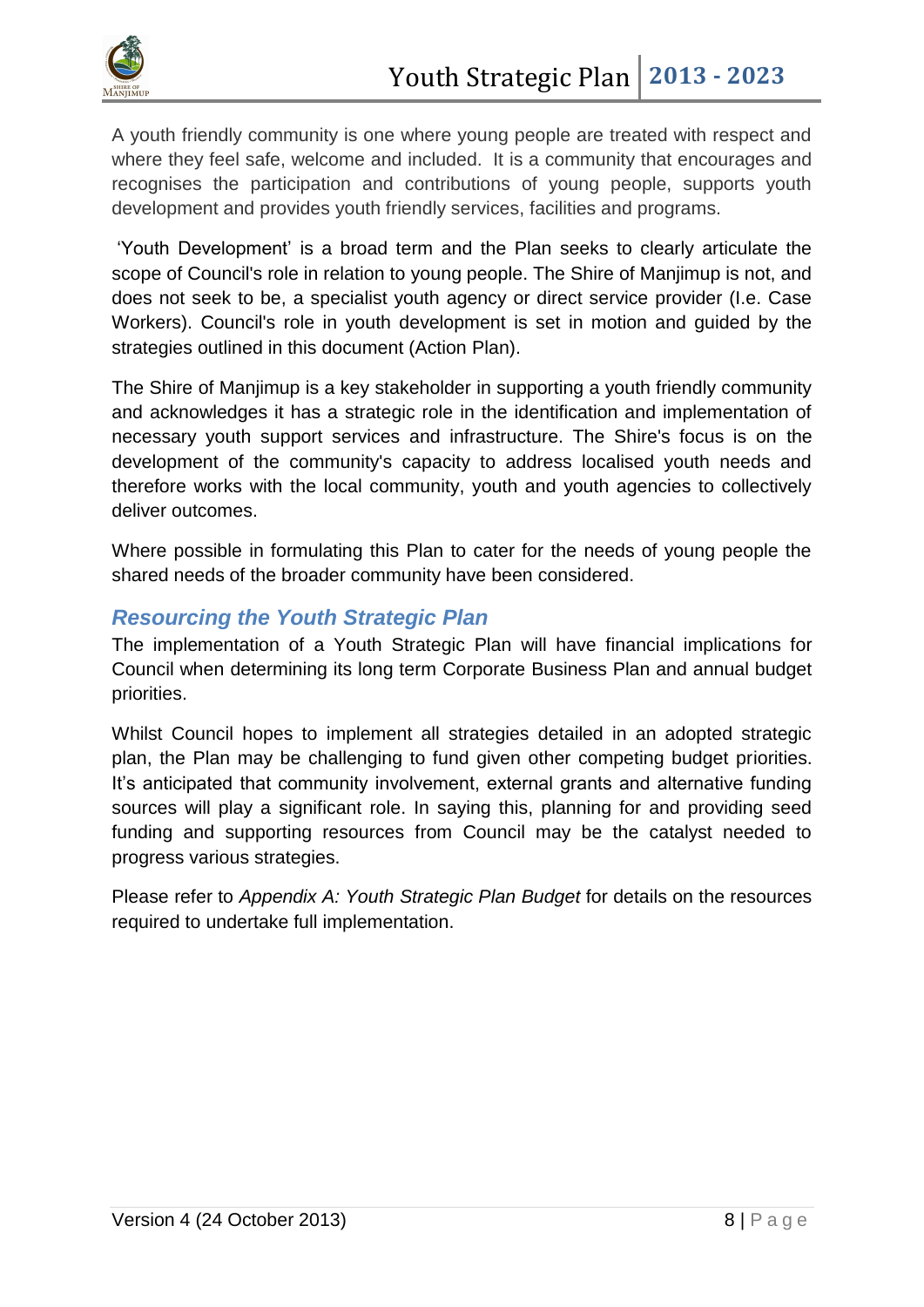

# **Demographics**

# <span id="page-8-0"></span>*Shire profile*

#### **Land use**

The Shire of Manjimup is the largest geographical locality in the South West of Western Australia covering over 7,000 square kilometres. Eighty-three per cent of the Shire is composed of National Park and State Forestry. The Shire's natural landscape comprises great rivers, unique forests and spectacular coastline and offers a number of diverse experiences and attractions for tourism.

The remaining land is predominantly used for agriculture. The region is known for its production of wine, truffles, avocados and other vegetables, fruit and nuts. It also boasts many marron farms and some traditional livestock, predominantly cattle and dairy herds.

#### **Population**

According to 2011 Census figures, 9,183 people live within the Shire boundaries, which is a reduction from the 10,159 residents recorded at the last count. The population of the Shire is both diverse and dispersed. Most WA local government authorities have their population predominantly based in one or two main town sites; however, the Shire of Manjimup has four main population centres (from largest to smallest): Manjimup, Pemberton, Northcliffe and Walpole.

In addition to these town sites, the Shire also has seven other populated settlements (listed alphabetically): Deanmill, Jardee, Nyamup, Palgarup, Quinninup, Tone River and Windy Harbour.

The Shire's population is ageing, reflecting not just a statewide but worldwide trend. In 1996 just 17.0% of the Shire's population was aged 55 and over. In 2001 this had increased to 20.3%, and by the 2006 Census this had grown to 25.5%. Over this same ten-year period, the Shire's total population declined by 7.6%, down from 10,020 in 1996 to 9,255 in 2006, while the population in the 55 and over age group increased by 649 people (a 38.0% increase).

#### **Employment**

The unemployment rate within the Shire in 2010 was 4.4% and the average taxable income (of both taxable and non-taxable individuals) was \$36,047.

The 2011 Census recorded the following selected medians and averages for households:

| Median age of persons                  | 42      | Median mortgage repayment (monthly)  | \$1,300 |
|----------------------------------------|---------|--------------------------------------|---------|
| Median total personal income (weekly)  | \$493   | Median rent (weekly)                 | \$150   |
| Median total family income (weekly)    | \$1.122 | Average number persons per bedroom   | 1.1     |
| Median total household income (weekly) | \$912   | Average number persons per household | 2.4     |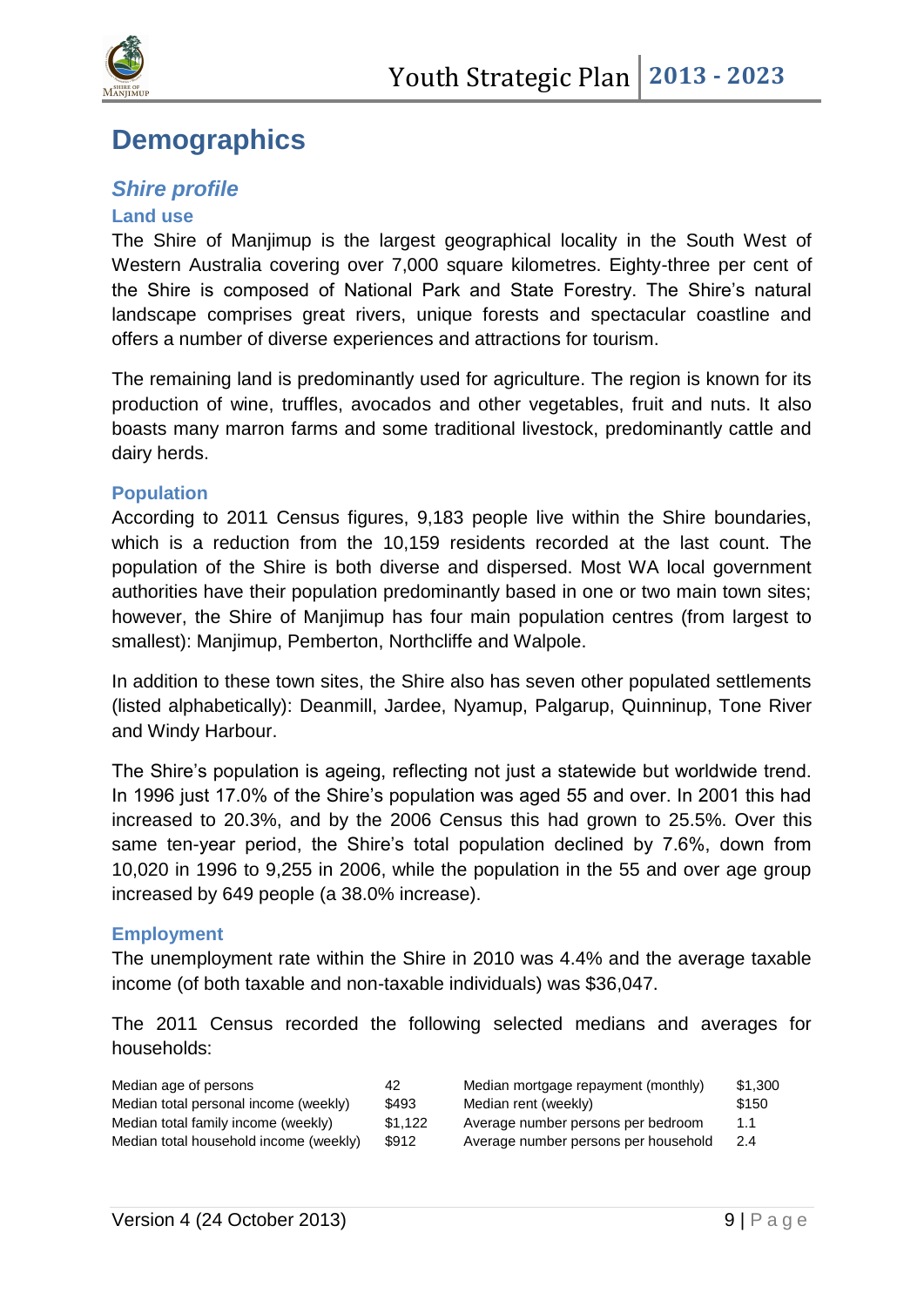

#### **Migration**

The Shire of Manjimup has experienced waves of immigration since European settlement. The statistics below are based on the current population. It is worth highlighting that while residents may have been born within the Shire or elsewhere in Australia, many of them will have parents or grandparents who were born overseas. The 2011 Census data shows that of the current Shire population:

- 90.2% are Australian citizens
- 15.4% were born overseas
- 5.0% speaks a language other than English at home.

The vast majority of the Shire's population was born in Australia (7,320 persons). The largest population born overseas is from the United Kingdom (661 persons). The remaining population are immigrants from many diverse countries with many diverse cultures and language groups; however, Macedonian and Italian are the most common languages spoken at home after English.

#### **Indigenous**

The land now known as the Shire of Manjimup was originally under the custodianship of Indigenous people, possibly a number of clans, as part of the broader Nyoongar nation. According to the 2011 Census, 2.7% of current residents declared themselves to be Indigenous or Torres Strait Islander Australians, and 93.0% of the population stated they were not Indigenous, leaving a group of survey respondents (4.3%) who did not state if they were or were not of Aboriginal descent.

#### **Disability**

The prevalence of disability nationally has been in decline; however, available data indicates the prevalence of disability within the Shire of Manjimup to be higher than the state in general. In 2012 the Australian Bureau of Statistics estimated 3.9% of the population of the lower south west area to be living with a disability (severe or profound core activity limitation) compared to a state wide figure of 3.1%.

At the time of the adoption of this Plan results from the National Survey of Disability, Ageing and Carers 2012 are still unavailable (expected in 2014) and the Disability Services Commission Sector Development Plan, inclusive of a detailed profile of the lower south west area, is also yet to be completed.

#### **Religion**

According to 2011 Census data, 59.1% of the population holds a religious affiliation or belief of some kind. Of these, 95.7% subscribe to a form of Christianity, predominantly Catholic or Anglican. Overall, 31.1% of residents do not consider themselves 'religious'.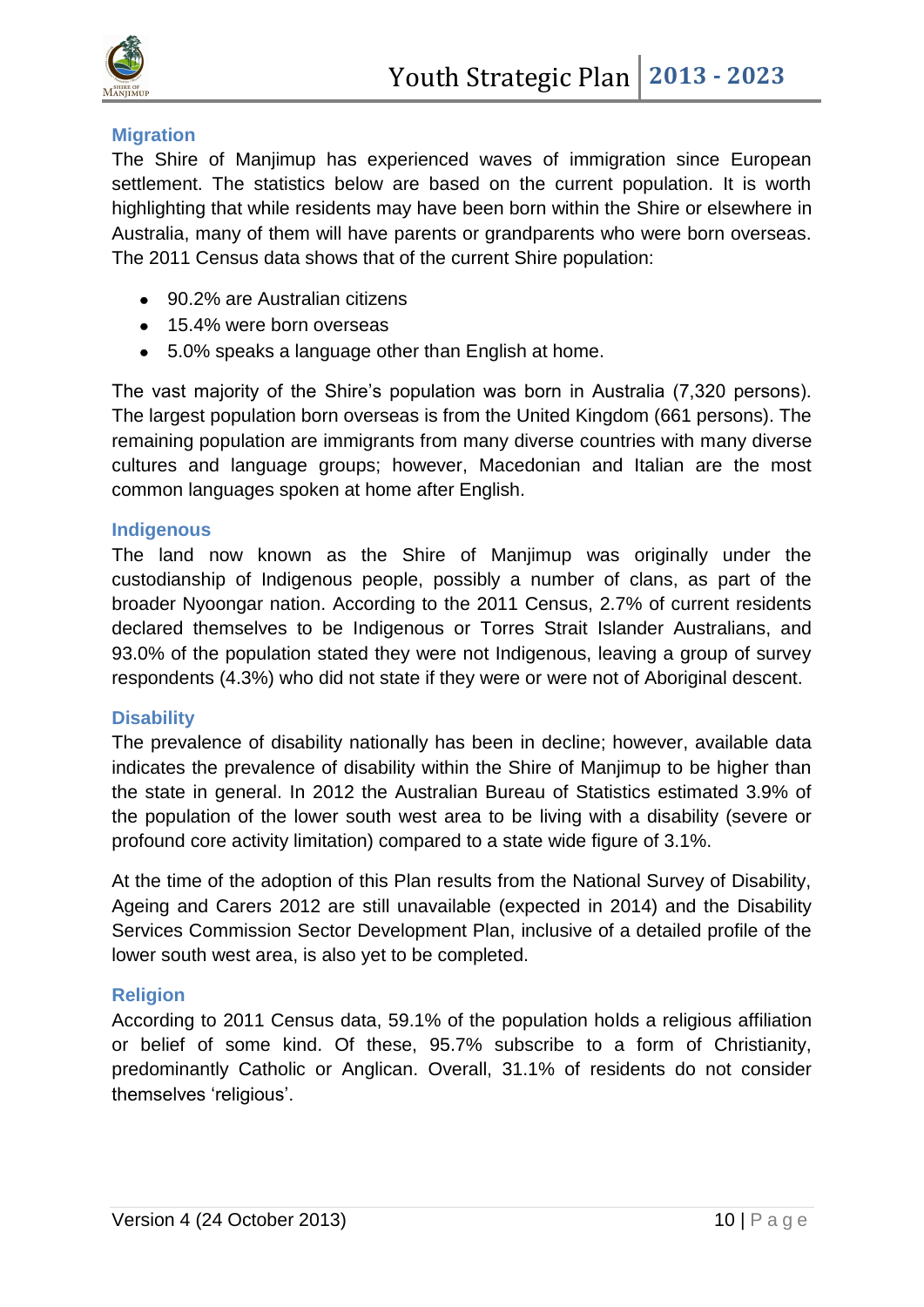

#### **Communications**

Approximately one in three households across the Shire do not have a connection to the internet. Of the households that do have internet access, almost 300 are reliant on 'dial up' or satellite connections, as opposed to more reliable broadband access.

Significant areas of the Shire are also known as mobile phone reception 'black spots'.

#### **Education**

The Australian Early Development Index ('AEDI') measures five areas, or domains, of early childhood development. These areas are closely linked to the predictors of good adult health, education and social outcomes. See Table 1 for the Shire's AEDI results.

#### **Table 1 Summary of AEDI results for the Shire of Manjimup community**

| <b>Domain</b>                                     | Percentage of children developmentally<br>vulnerable (Shire averages) |      |  |  |  |
|---------------------------------------------------|-----------------------------------------------------------------------|------|--|--|--|
| <b>Year of Testing</b>                            | 2009                                                                  | 2012 |  |  |  |
| <b>Physical health and wellbeing</b>              | 26.9                                                                  | 15.3 |  |  |  |
| Social competence                                 | 13.1                                                                  | 12.4 |  |  |  |
| <b>Emotional maturity</b>                         | 12.5                                                                  | 11.8 |  |  |  |
| Language and cognitive skills (school-based)      | 23.6                                                                  | 16.5 |  |  |  |
| <b>Communication skills and general knowledge</b> | 13.0                                                                  | 16.5 |  |  |  |

On average, in 2009, 40.1% of children living within the Shire were developmentally vulnerable in one or more of the domains and 18.6% were developmentally vulnerable in two or more. These scores improved in 2012 when an average of 26.0% of children tested as developmentally vulnerable in one or more of the domains and 15.3% were developmentally vulnerable in two or more.

#### **Socio-economic status**

Socio-Economic Indexes for Areas ('SEIFA') is a product developed by the Australian Bureau of Statistics that ranks local government areas in Australia according to relative socio-economic advantage and disadvantage.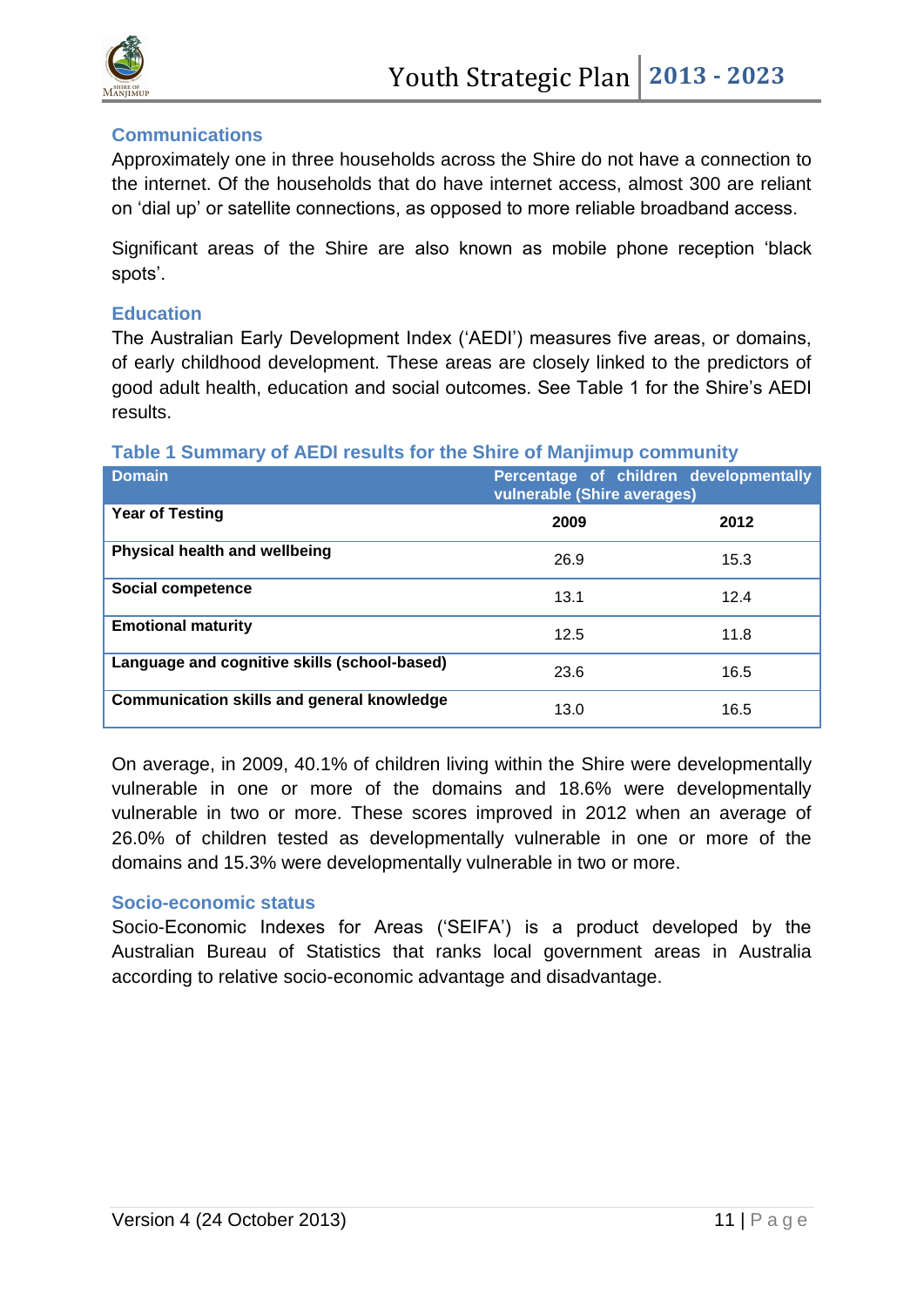

#### **Table 2 Shire of Manjimup SEIFA summary**

| Area                                                                  | 2006<br>the<br><b>Manjimup (National)</b> | <b>Summary</b><br>for<br><b>Shire</b><br>οf | 2011<br>the  | Summary for<br><b>Shire</b><br><b>of</b><br><b>Manjimup (National)</b> | <b>Shire of Manjimup</b> | 2011 Ranking for the |
|-----------------------------------------------------------------------|-------------------------------------------|---------------------------------------------|--------------|------------------------------------------------------------------------|--------------------------|----------------------|
|                                                                       | <b>Score</b>                              | <b>Decile</b>                               | <b>Score</b> | <b>Decile</b>                                                          | <b>WA</b>                | <b>National</b>      |
| Index of relative socio-<br>advantage<br>economic<br>and disadvantage | 926                                       | 4                                           | 946          | 4                                                                      | 30                       | 216                  |
| Index of relative socio-<br>economic disadvantage                     | 960                                       | 4                                           | 958          | 4                                                                      | 33                       | 213                  |
| economic<br>Index<br>οf<br>resources                                  | 976                                       | 5                                           | 980          | 5                                                                      | 40                       | 269                  |
| Index of education and<br>occupation                                  | 937                                       | 4                                           | 931          | 3                                                                      | 24                       | 168                  |

All local government authorities in Australia are ranked against each other using these indexes. Local government areas are ordered from the lowest to highest score, the lowest 10% are given a decile number of 1, and so on, up to the highest 10% of areas which are given a decile number of 10.

The Shire's 2011 national rank is on a scale between 1 and 565, where 565 is the local government area of least disadvantage. The state rankings are on a scale between 1 and 139, where 139 is the local government area of least disadvantage.

While the Shire of Manjimup's scores generally place the area in the lowest 40%– 50% of areas across the nation, the Shire's level of disadvantage is comparatively greater when compared to other Western Australian areas only. Generally the Shire of Manjimup's scores place the area in the bottom 30% of all WA local government areas.

#### <span id="page-11-0"></span>*Who are our young people?*

Young people make up approximately 33% of the Manjimup community. The 10- 14 year age range is larger in the Shire of Manjimup 8.3%, than the same population throughout Western Australia 6.5%, whereas the 15-19 age range is consistent in Manjimup as it is throughout Western Australia; 6.5% and 6.6% respectively (ABS Census, 2011).

| <b>I Opulations of people in the office of manifinal zu years of younger</b><br>Age (years): | <b>Males</b> | <b>Females</b> | <b>Persons</b> |
|----------------------------------------------------------------------------------------------|--------------|----------------|----------------|
| $0-4$ years                                                                                  | 283          | 258            | 541            |
| 5-12 years                                                                                   | 592          | 566            | 1,158          |
| $13-18$ years                                                                                | 413          | 353            | 766            |
| 19-25 years                                                                                  | 277          | 261            | 538            |

**Populations of people in the Shire of Manjimup 25 years or younger**

(*Source: Australian Bureau of Statistics, Census of Population, 2011.)*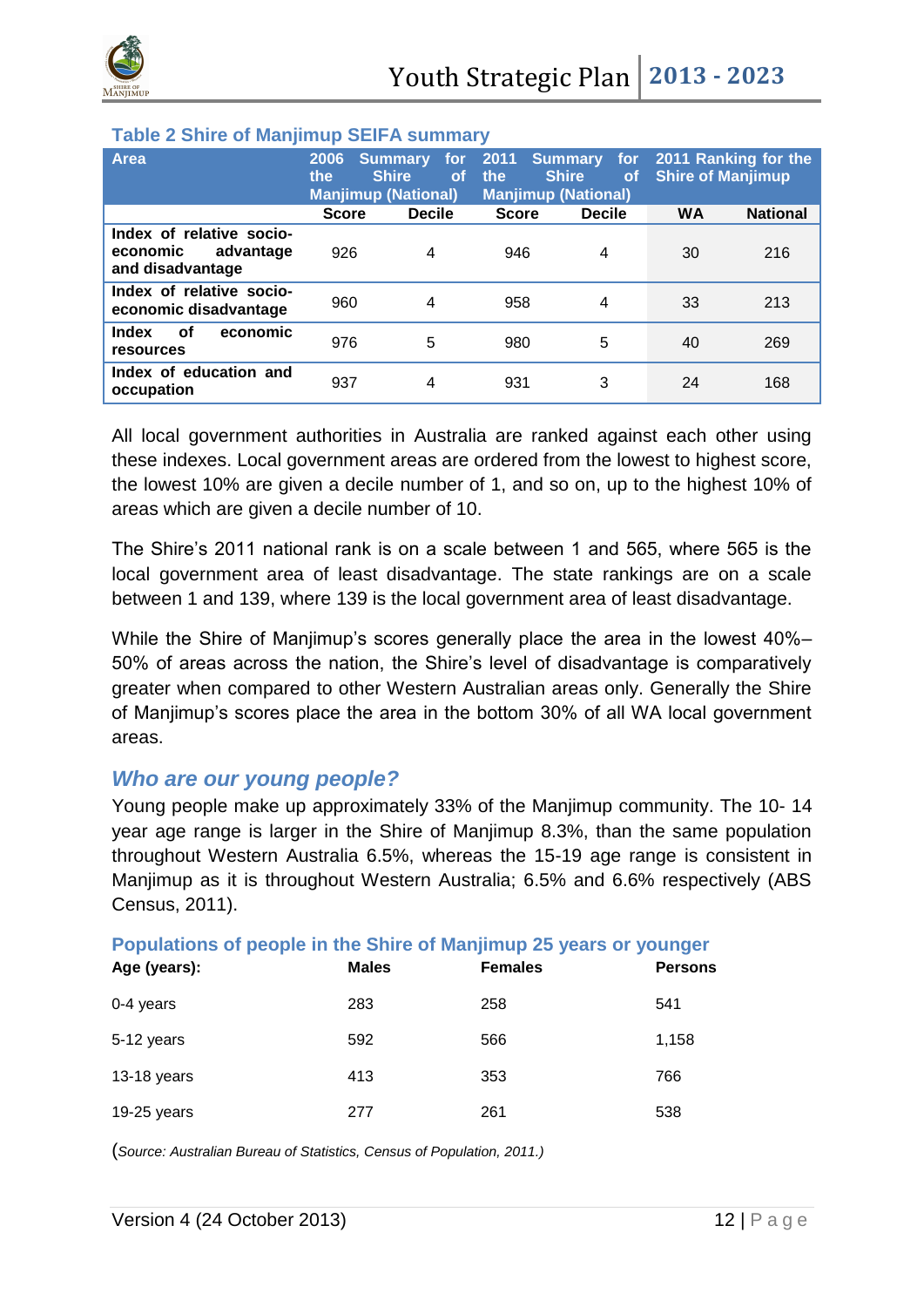

## <span id="page-12-0"></span>*A snapshot of what's available for young people*

The youth of the region are well served in relation to primary, secondary and technical education delivery as provided by a T.A.F.E. College, one Regional Senior High School with a Trade Training Centre attached, one private Senior High School (k-12), two District High Schools (k-10), and four Primary Schools (3 public & 1 private). There is also a Senior School Engagement Program and a Lower Secondary School Engagement Program delivered from the Regional Senior High School for students 'at risk' of disengaging from mainstream education. Finally the Manjimup Education Support Centre provides specialised education to young people with disabilities too profound for them to be included in mainstream education.

For young people wishing to access further education and training several agencies and programs deliver services within the Shire boundaries. These include, but are not limited to Jobs South West (JSW) Training and Community Services, the Workforce Development Centre,Skill Hire WA, Youth Connections / South West VetLink, and South West Institute of Technology.

For young people wishing to access information and clinical support in relation to health concerns several agencies provide outlet and outreach support to youth in the Shire. These services include LAMP Inc (Community Mental Health service), the South West Community Drug Service Team, Department of Health and GP DownSouth Division of General Practice Youth Mental Health.

The region also provides for a wide range of recreation and leisure activities in all its local communities through sporting clubs, associated facilities and local community resource centres, with numerous youth events hosted throughout the calendar year.

There are currently six 'youth zones', developing or operating with Shire support, in the settlements of Manjimup, Pemberton, Northcliffe, Quinninup and Walpole. The Youth Zone partners are:

- Revolution Youth (Manjimup)
- Manjimup Community Resource Centre
- Pemberton Sports Club
- Northcliffe Family and Community Centre
- Quinninup Community Association
- Walpole Community Resource Centre

Additional support from the Council has been to establish the Shire of Manjimup Youth Network. The Youth Networks aim is to encourage a regional youth focus and collaborative action, identify resource sharing opportunities and potential partnerships while provide opportunities for professional mentorship and peer support for Members.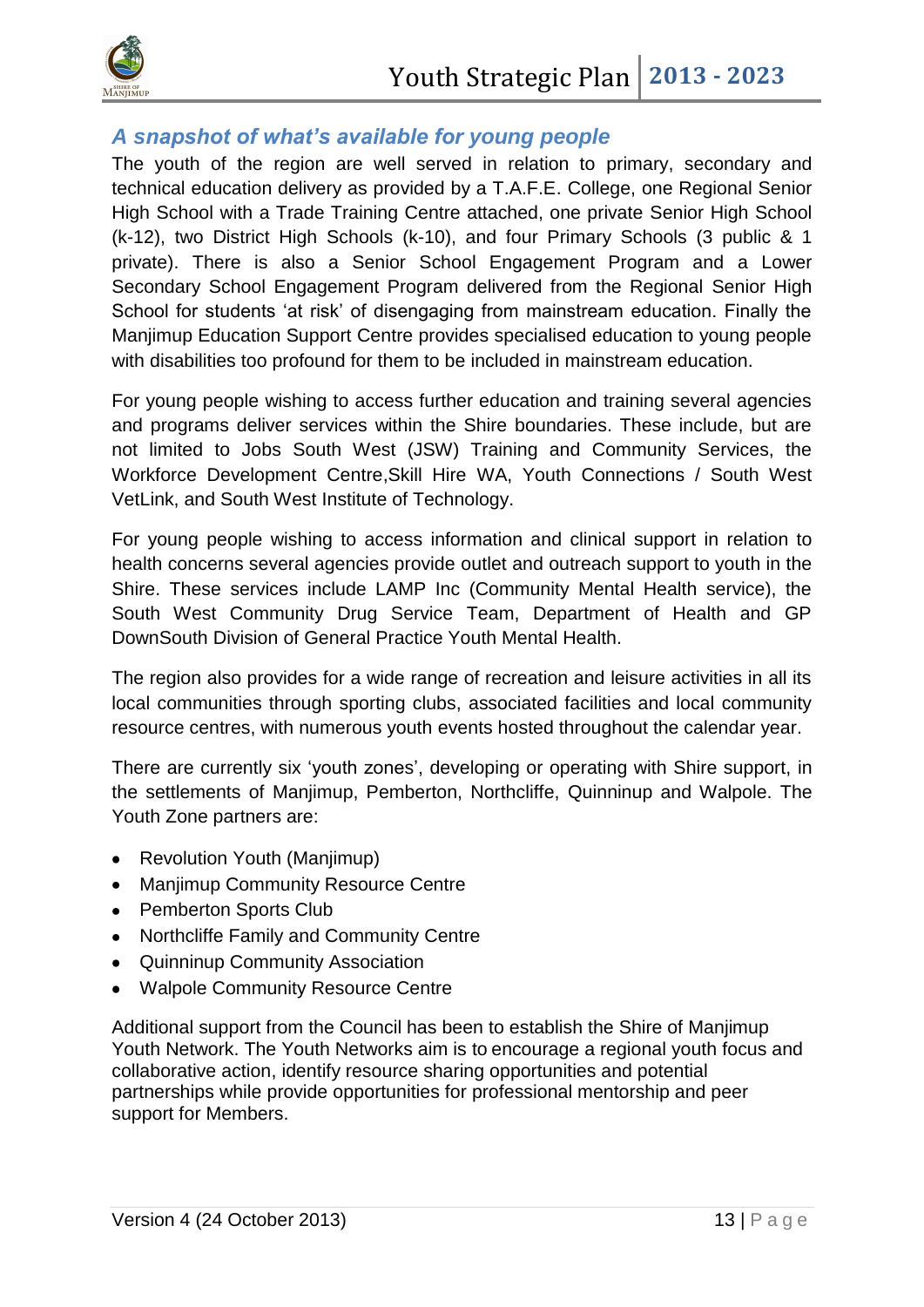

# <span id="page-13-0"></span>**Methodology**

As young people make up approximately 33% of the Shire population, it was important to gather thoughts, concerns and suggestions from the whole community to enhance young people's sense of belonging and place in the Shire of Manjimup.

A broad range of consultations were undertaken which included surveys, a youth film project, focus groups and a stakeholder and youth agency forum. Different sections of the community that are involved with young people, youth service providers and community members, were also consulted.

Questions throughout consultations explored the 'good' and 'bad' things about living in the Shire of Manjimup, issues affecting young people, demographic information, service awareness as well as suggestions for improvement. The surveys also consulted young people about community-wide issues in an effort to enhance young people's connectedness with the broader community.

#### **Youth Questionnaire 2012**

A questionnaire was developed to gather data on a wide range of issues, particularly those referred to in the Department for Communities 10 Key Principles for a youth friendly community.

#### **Youth Film Project 2012**

A number of the areas of consultation listed under in the Department for Communities 10 Key Principles for a youth friendly community are difficult to measure from paper surveys alone. Interview questions were derived to elicit discussion and deeper thinking on a range of issues. Young people were filmed discussing these issues and the *What Now? A youth friendly community* DVD that was produced as part of the project.

#### **Youth Expo 2012**

Held at the Manjimup Regional Senior High School, over 30 youth friendly agencies and services exhibited to around 500 students. The Shire of Manjimup participated in the Expo and launched the Youth Questionnaire. 213 of the 290 questionnaires collected were completed at this one event.

#### **'A focus on action for young people' Forum**

GSEDC hosted a youth agency network forum in Manjimup at which 35 participants from 23 stakeholder agencies discussed strategies to improve youth wellbeing and services in the area. The results of the forum were recorded and provided to the Shire of Manjimup.

#### **'Shout Out' National Youth Summit**

Manjimup Youth Connections hosted a summit for local young people to meet local decision makers and share their views and experiences of education. The young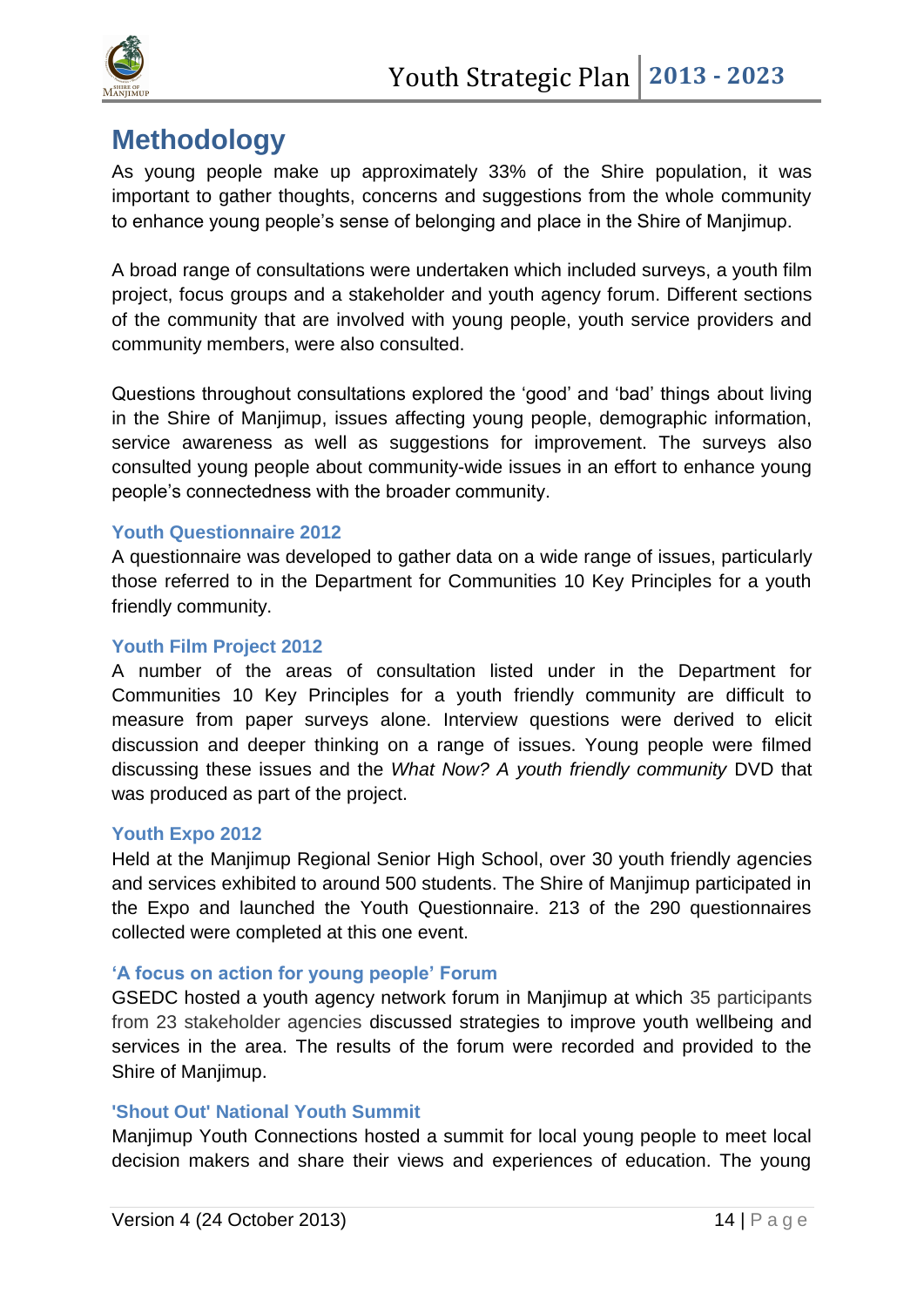

people attending the summit were deemed at risk of complete disengagement with the education and training systems. The Shire of Manjimup participated in this summit.

#### **Mission Australia National Youth Survey 2010 & 2012**

In 2010 enough young people within the Shire of Manjimup completed the Mission Survey to enable us to receive a data cube specific to the Shire. Whilst we did not meet the minimum participation number for the 2012 survey, both survey reports have been valuable in understanding our young people's issues in a state and national context.

#### **Youth Work / Community Services Students**

Two organisations, Manjimup Family Centre and JSW, were training youth work and community services students during the time of the consultation. The student at the Manjimup Family Centre assisted with the development of the Youth Questionnaire and the students in the JSW training held a focus group with a classroom of students to discuss relevant issues. The results of the focus group were recorded and provided to the Shire of Manjimup.

#### **Shire of Manjimup plans and reports**

- Access & Inclusion Plan 2013-2023
- Active Ageing Strategic Plan 2008–2028
- Arts & Culture Strategic Plan 2013-2023
- Community Safety and Crime Prevention Plan 2011–2014
- Customer Satisfaction Survey 2011
- Integrated Planning and Reporting Framework: Community Engagement Outcomes Report 2012
- Local Bike Plan 2008
- Local Planning Strategy 2003
- Manjimup Social Infrastructure Feasibility Study Survey Report 2012
- Manjimup SuperTown Growth Plan 2012
- Manjimup SuperTown Sport & Recreation Feasibility 2012
- Service Plan for Recreation Services 2008  $\bullet$
- Shire of Manjimup Strategic Plan 2010–2020
- Sport and Recreation Strategic Plan 2002
- Strategic Community Plan 2012–2022
- What Now? Youth Survey Results 2012
- Youth Policy & Strategy 2002

#### **Shire of Manjimup policies**

3.5.1 Youth Policy Principles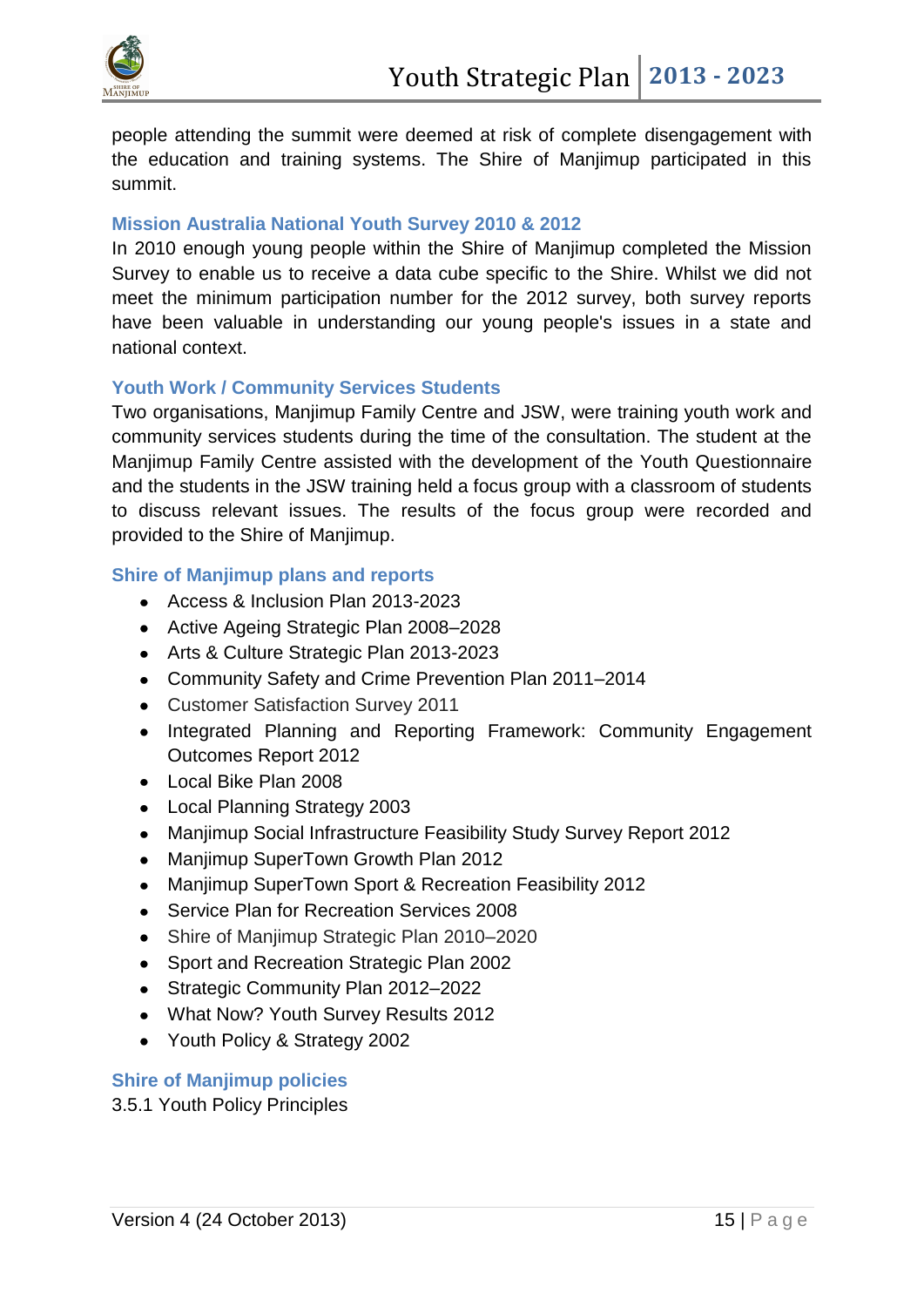



#### **Informing documents—general external**

- Great Southern Employment Development Committee, "A Focus on Action for Youth People" Forum Report 2012
- Healthy Spaces & Places: A national guide to designing places for healthy living 2009
- Implementing the Principles of Multiculturalism Locally: A Guide for WA Local Governments 2010
- Liveable Neighbourhoods: A WA Government Sustainable Cities Initiative 2009
- Local Government Integrated Planning and Reporting Framework and **Guidelines**
- Mission Australia National survey of Young Australians 2010 Key and emerging issues (including local data breakdown for Manjimup Senior High School)
- Opportunity Assessment & Gap Analysis: Manjimup SuperTown Growth Plan 2012
- Regional Centres Development Plan (SuperTowns) Framework 2011–2012
- Regional Development Policy Framework: An Action Agenda for Regional **Development**
- South West Action Statement (SWDC & RDA)
- South West Development Commission Manjimup Futures Report 2011
- South West Development Commission Strategic Plan 2010-2025
- South West Regional Plan 2010
- Ten Key Principles for Developing Youth Friendly Communities, Department for Communities
- Walkability Audit Tool 2011 (Department of Transport)

#### **Research Limitations**

The Shire of Manjimup What Now? - Youth Questionnaire was a major information gathering component for the strategic review with 290 questionnaires completed predominantly by youth aged 12 -17 years. The 2011 Census data indicates that the Shire of Manjimup had 766 persons in the 13 to 18 age group, whilst this would suggest that an estimated 37% of the targeted population of the shire was surveyed there are a number of factors that may skew this including: the questionnaire was completed predominately by 12 to 18 year olds and by students at the Manjimup Senior High School which accommodates students from the surrounding shires of Boyup Brook, Nannup, and Bridgetown-Greenbushes. The questionnaire failed to distinguish between Shires and questions about benefits or barriers were related to 'Manjimup' specifically as opposed to identifying these issues in town sites where young people resided.

As stated the questionnaire focused on young people at the public, not the private high school and also obtained limited responses from those young people in the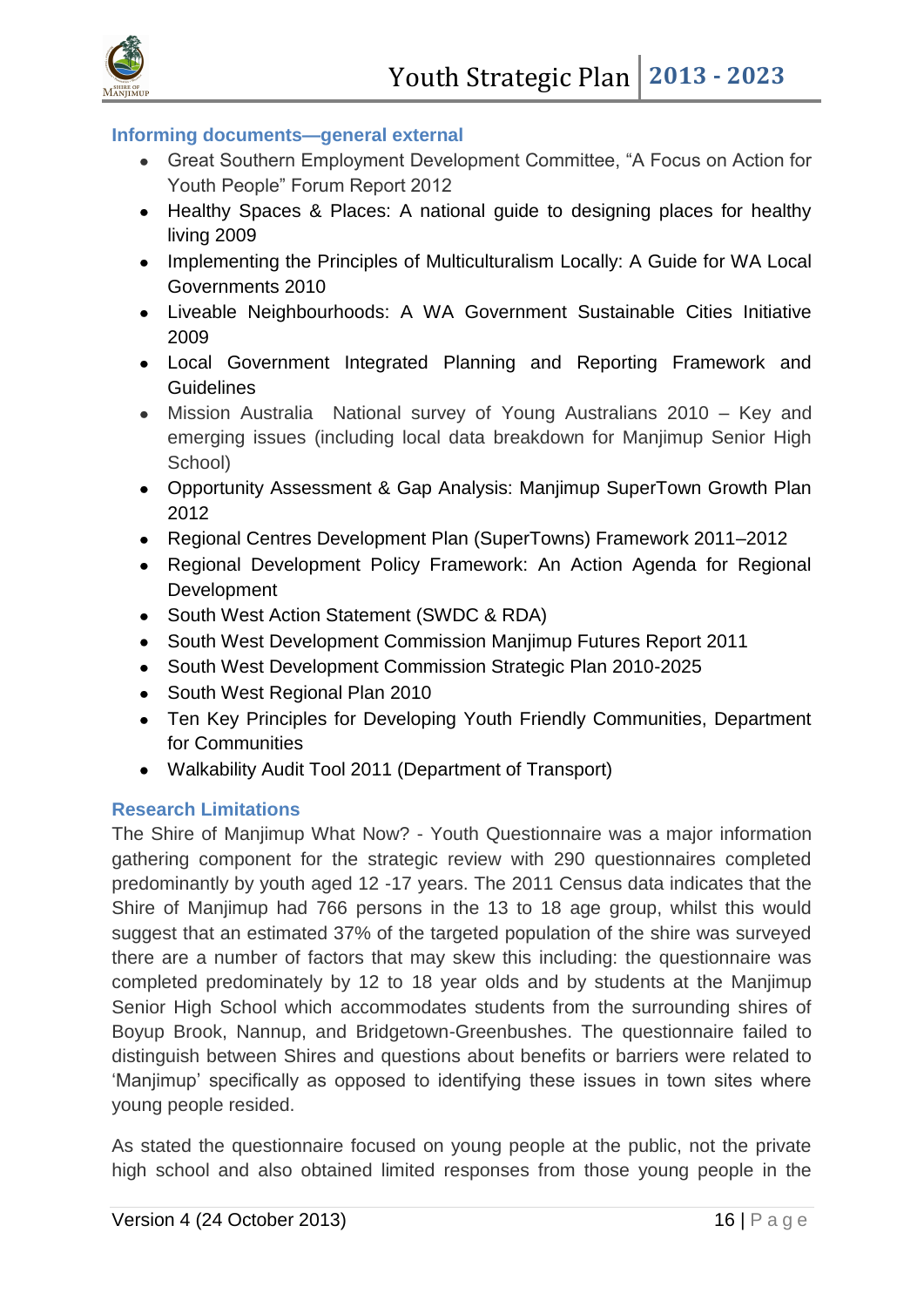

workforce and/or studying part time. It is unfortunate but must be identified that the questionnaire also failed to gain feedback from a minimum 50% of the youth population. Due to this any actions resulting from specific questionnaire feedback should be further consulted on with young people from the shire.

It is also important to note young people's personal limitations when drawing conclusions from youth studies. Young people have strongly indicated that they feel non-government organisations are significantly better at following through on their ideas, (Australian Youth Affairs Council, 2010) than government organisations. Therefore all literature, questionnaire response and anecdotal evidence could have been answered with a fair degree of mistrust from the young people and therefore slightly skewed the results.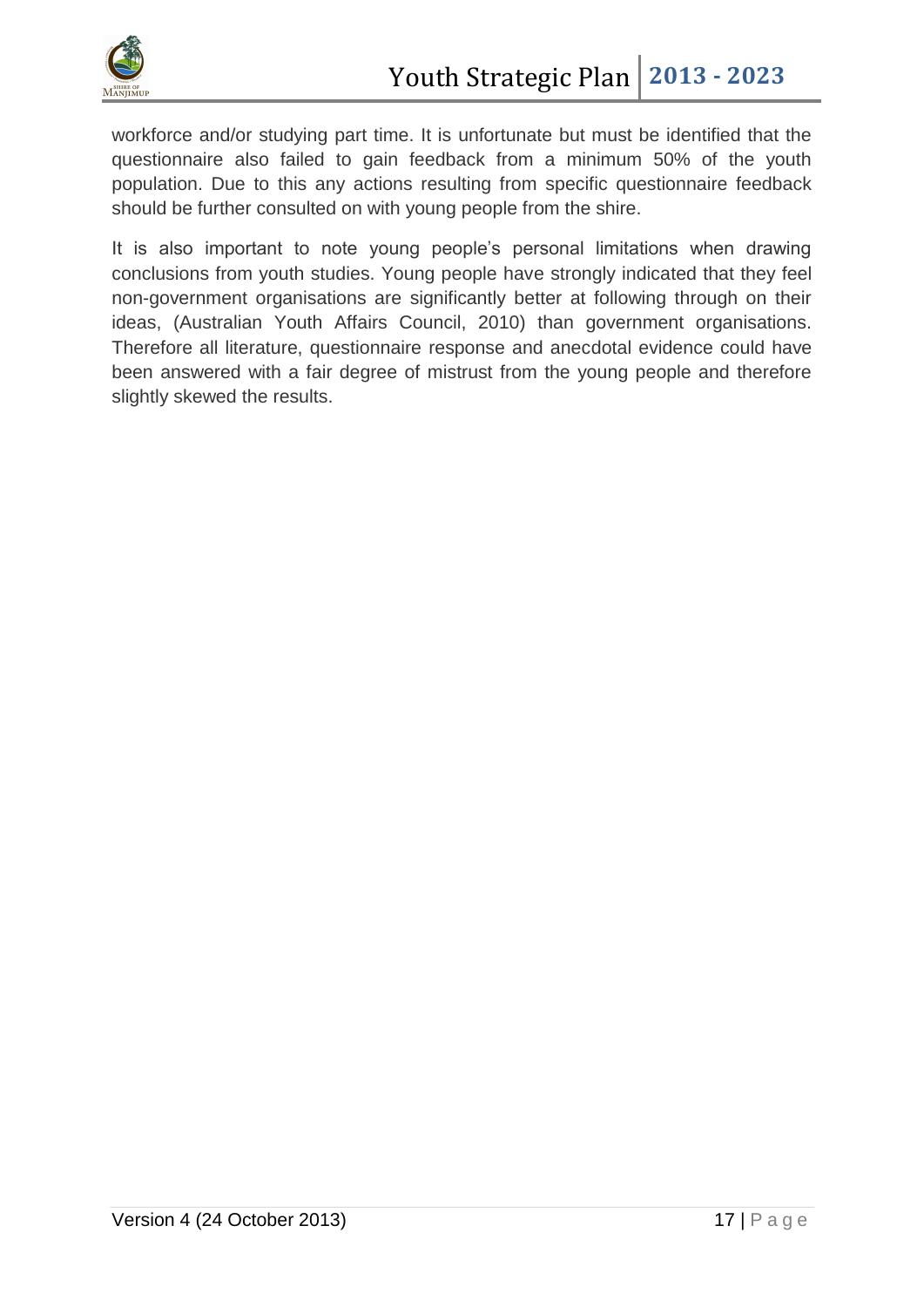

# <span id="page-17-0"></span>**Key Findings**

# <span id="page-17-1"></span>*Civic Leadership*

Sound civic leadership and engagement is underpinned by transparent and accountable decision-making. It is applied by encouraging representative community participation through improved communication between the council and its community. Through this civic leadership, Council have the ability to positively influence and support the development of future leaders.

- <span id="page-17-2"></span>**1. Civic Participation & Volunteering**
- 57% of young people in Manjimup feel they are heard.
- 51% would be prepared to become part of a decision making process for future youth related service or program developments.
- 51% of young people identified they would be living somewhere other than Manjimup in 10 years.
- 51% believe they would be better informed and more aware if social media was used for youth related advertisements.
- 24% of young people are engaged in volunteer work.

With information from both the Youth Questionnaire and the Integrated Planning and Reporting Framework: Community Engagement Outcomes Report 2012 it is clearly identified that young people highly value the Shire of Manjimup for the environment, country feel, open space and ability to have animals. They associated open spaces with the feeling of "freedom" and attributed the "safety" they feel in the community as an influential reason to consider raising a family in the area.

Although young people insightfully outline reasons to raise families in the area, they also contradict this with the statistics from the youth questionnaire and Outcomes Report indicating a large percentage (51%) envisioned they would be living outside of the Shire in the next 10 years.

It is interesting to note that the elements young people value the most about the Shire do not appear to be that dissimilar from most adults, such as: shops, people, friends, events, sport, parks, family and safety. As with the above scenario, young people tended to contradict these values when discussing how to improve or make the Shire better using the terms; shops, parks, youth centre, places, activities, events, facilities, entertainment. It should be noted from this information that young people are seeking to improve the facilities that are already provided to them.

Although young people identify a range of areas for improvement within the Shire they continue to feel a sense of connectedness and support from Council with 57% indicating they feel heard and 51% supporting the opportunity to attend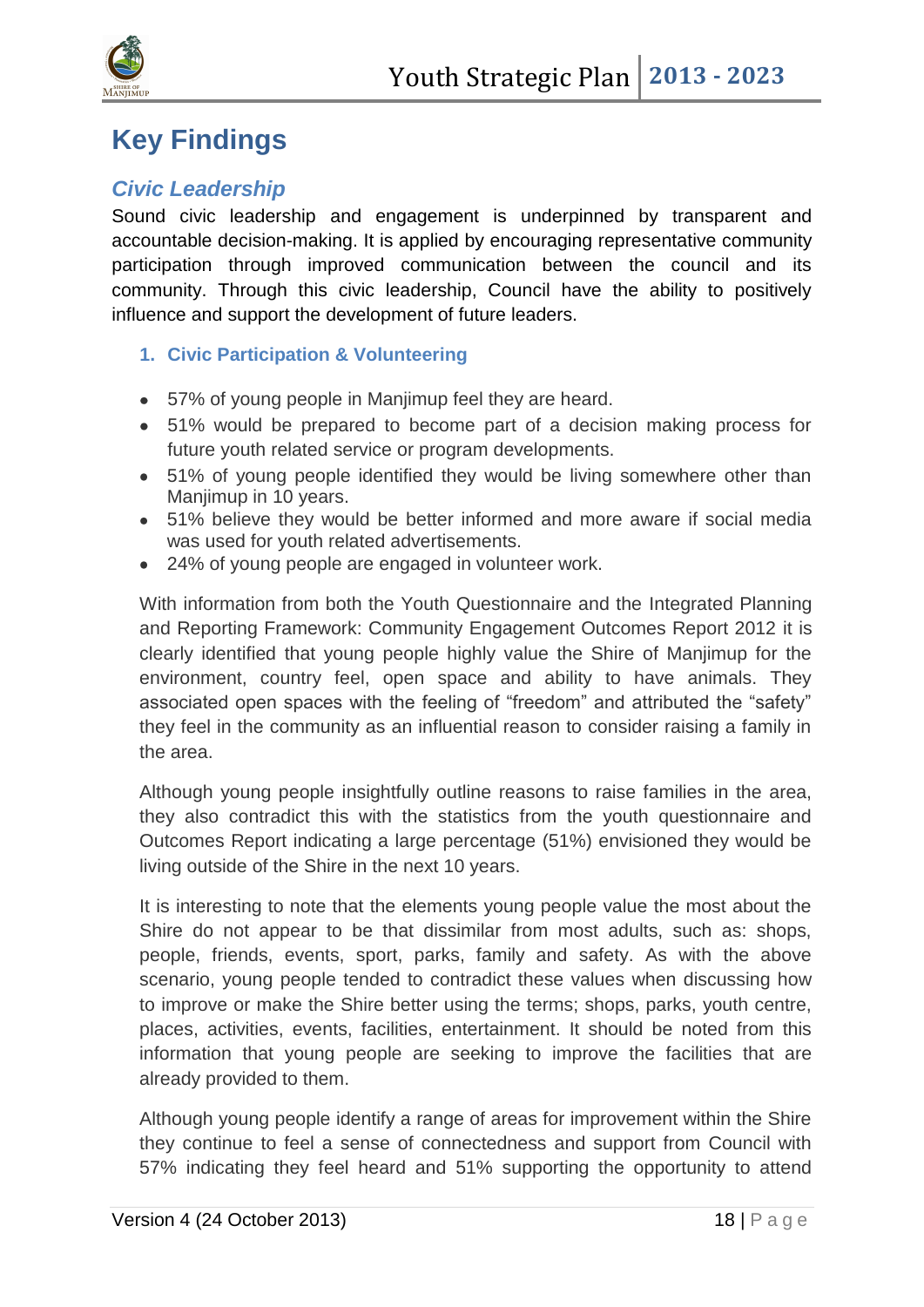

meetings, provide feedback and participate in workshops to enable they remain involved in the decision making process.

Although young people indicated they would be better informed on youth activities in the shire if they were advertised on social media (51%), the youth questionnaire found that young people in the Shire spent a majority of 1 to 5 hours (68%) or no hours (24%) on a computer per day. Although this low engagement in technology can be due to limited, slow or no broadband connection to residential homes or a financial inability to provide computers and internet services, young people state that Facebook (68%) is the main social media usage. What is even more surprising is that 15% of young people state they do not use social media at all.

It is clearly identified that young people in the Shire are connected to their environment. They embrace and enjoy the open space and feeling of safety while remaining connected to their town through sports, leisure activities and being active in decision making processes. Involvement from young people in sports as a participant or spectator for both male and female's in Manjimup were well above state averages as indicated in the Mission Australia, Youth Survey 2010. Males in the Shire also had a higher participation in volunteer work (25.5%) than females (23.1%) but lower than State findings (29.8%), while female involvement in arts/ culture programs in Manjimup were higher (27.9%) than male participation (15.9%), but lower than State findings (30.4%).

Young people's participation in recreational activities and a desire to engage in the decision making processes for future youth related Shire activities is similar to other young people in regional WA.

There will always be certain segments of the youth population who are always involved and those who are disconnected from community life. In Manjimup a huge 51% stated they would be willing to participate in activities or programs that allowed them to engage in the decision making processes.

The Shire is active in its purpose to encourage young people's civic engagement, citizenship and participation in meaningful ways. The Shire is inclusive of young people from diverse backgrounds and maintains strong ties with young people in the community through ongoing consultations, questionnaires, developing young people's skills and enhancing young people's roles as active community members.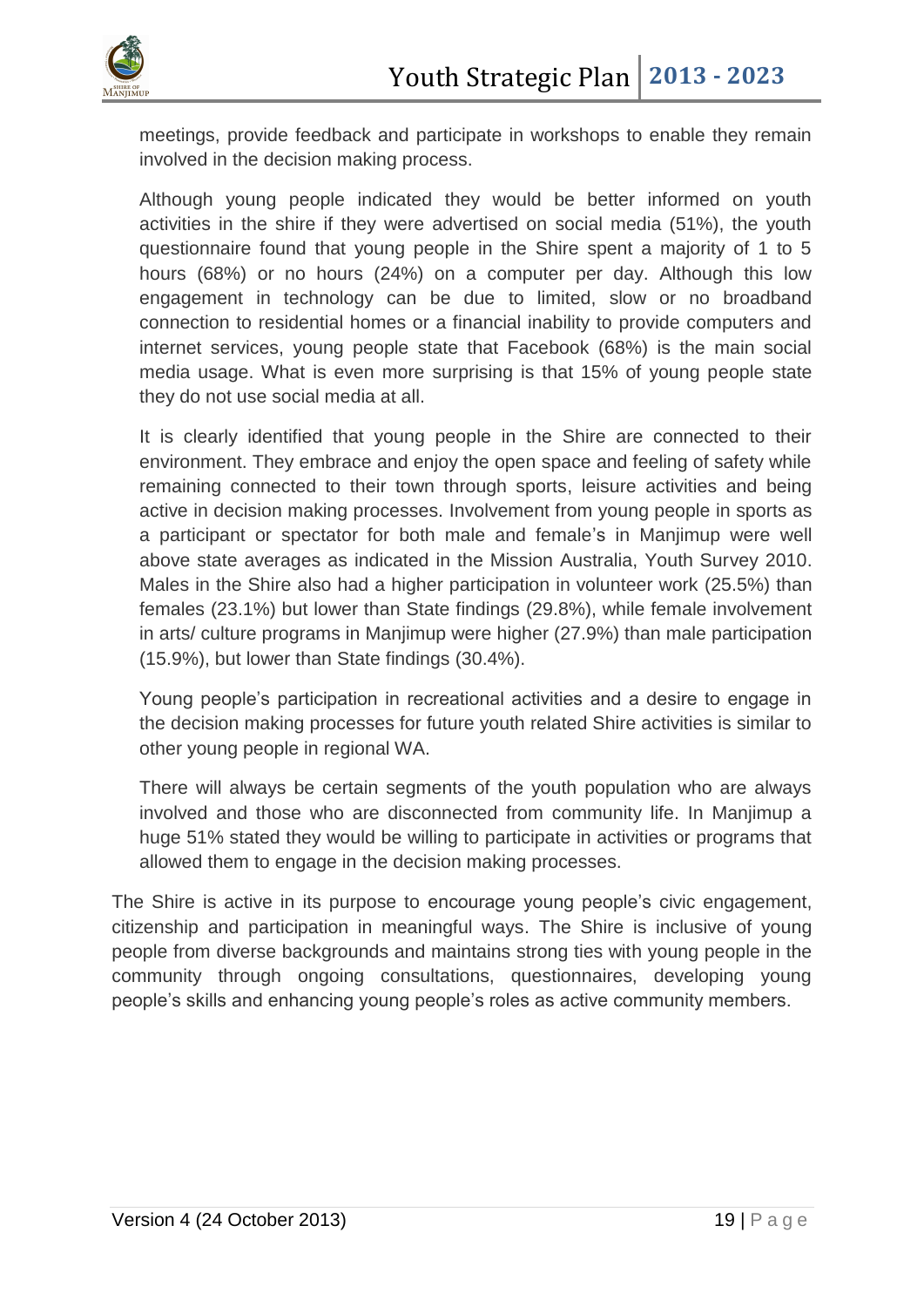

## <span id="page-19-0"></span>*Social Inclusion*

A socially inclusive society is defined as one where all people feel valued, their differences are respected, and their basic needs are met so they can live in dignity. In relation to young people, social inclusion means much the same but is generally taken to having an emphasis on access to the social and economic resources that are necessary for personal growth, well-being, health and functionality.

- <span id="page-19-1"></span>**2. Community Support & Health Services**
- <span id="page-19-2"></span>**3. Leisure, Recreation & Social Life**
- <span id="page-19-3"></span>**4. Communication & Information**
- <span id="page-19-4"></span>**5. Respect & Inclusion**
- 5% of the youth population identify as having a disability.
- 4% of the youth population come from a non-English speaking background.
- 5% of young people identify as Aboriginal or Torres Strait Islander.
- Body image and coping with stress, 30.5% and 30.3% respectively, are the main issues of concern for young people living in the Shire.
- 43.9% identify alcohol and drugs as the most important issue in Australia.
- 21.8% of young people participate in arts or cultural activities.
- 74% of young people engage in sport as participants and 63% as spectators.
- 26.2% of young people think equity and discrimination is a key issue.  $\bullet$

The forum "A focus on action for young people" was hosted in August 2012 with 35 participants from 23 stakeholder agencies and organisations. The forum uncovered many competing priorities for young people in the region. In the area of social inclusion two main priorities were identified, these being; collaboration to develop a 'headspace' type mental health model within the Shire of Manjimup and an increase in engagement and support with law enforcement bodies. Stakeholders identified that for a young person to feel socially included as part of their community they needed to have adequate and youth friendly health supports in place. This is reinforced through the Mission Australia: Youth Survey 2010 which indicates young people from the Shire identify that body image (30.5%), coping with stress (30.3%), alcohol (24.6%), family conflict (23.4%) and depression (22.8%) are growing issues of concern. A lack of appropriate youth health support services increased the prevalence of the above issues and reinforced a feeling of social exclusion.

Adequate student housing is an issue affecting predominately young people who reside outside the Manjimup town site. Anecdotal evidence outlines that young people accessing the two available high schools in Manjimup are often travelling between 1 to 2 hours one way each day just in an effort to access year 11 and 12. Students unfortunately have no other face to face/campus based option for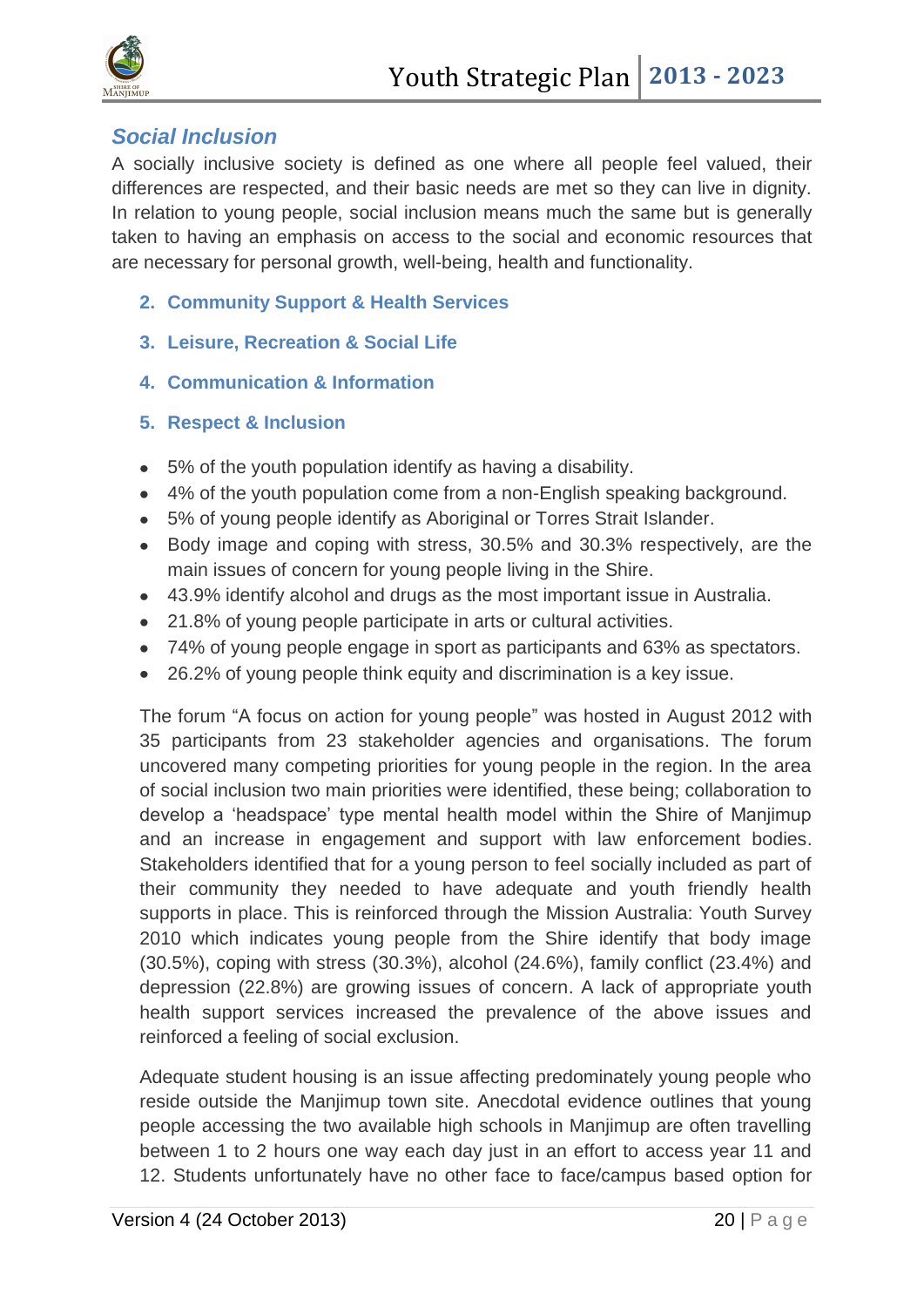

schooling as many outlying high schools finish at year 10. Furthermore, on completion of year 10, these students living in rural settings are not provided a school bus service that connects them to the nearest town in order to access the school bus route that services the district Senior High School. This results in parents or carers having to drive students into Manjimup, or other town sites, each day or alternatively seeking accommodation with relatives or friends who reside in Manjimup, resulting in limited connectedness from young people to the community.

The youth video project (2012) undertaken in conjunction with the youth questionnaire (2012) provided further explanation into how the older (18-25) youth population felt about their social inclusion. It was clearly stated by this group that decisions were made without adequate consultation and that commonly the decision direction was already in place. In contrast to this the younger population (12-17) who participated in the youth questionnaire felt they had the opportunity to be involved and influence the decision making process. This could be reflective of those 12-17 year old's being accessible by Council in one place eg: high schools and primary schools and those in the 18-25 age range participating in the workforce and requiring more youth friendly mechanisms for engagement eg: social media.

The Manjimup SuperTown Townsite Growth Plan undertaken by RPS Consultants also uncovers some key priority areas for social infrastructure projects in the areas of arts and culture and sport and recreation. Some gaps in the Shire's social infrastructure which feed directly into the issues of social inclusion is a performing arts centre and public gallery, additional basketball and netball courts, improving sporting amenities and the provision of additional sporting and recreational facilities.

Further to this report considerable consultations were undertaken with the community regarding the social and economic resources needed within the Shire to ensure Manjimup is a thriving regional centre which is safe, liveable and welcoming. Although not youth specific, issues outlined by these consultations can be cross referenced to those issues affecting youth. It was outlined that to maintain a feeling of social inclusion the Shire will need to commit to building on the already existing physical infrastructure and social dynamics.

The new Plan outlines several strategies in which the social inclusion of young people can be accomplished through investment in community resources such as; partnerships, building on existing physical infrastructure and providing information in youth friendly formats.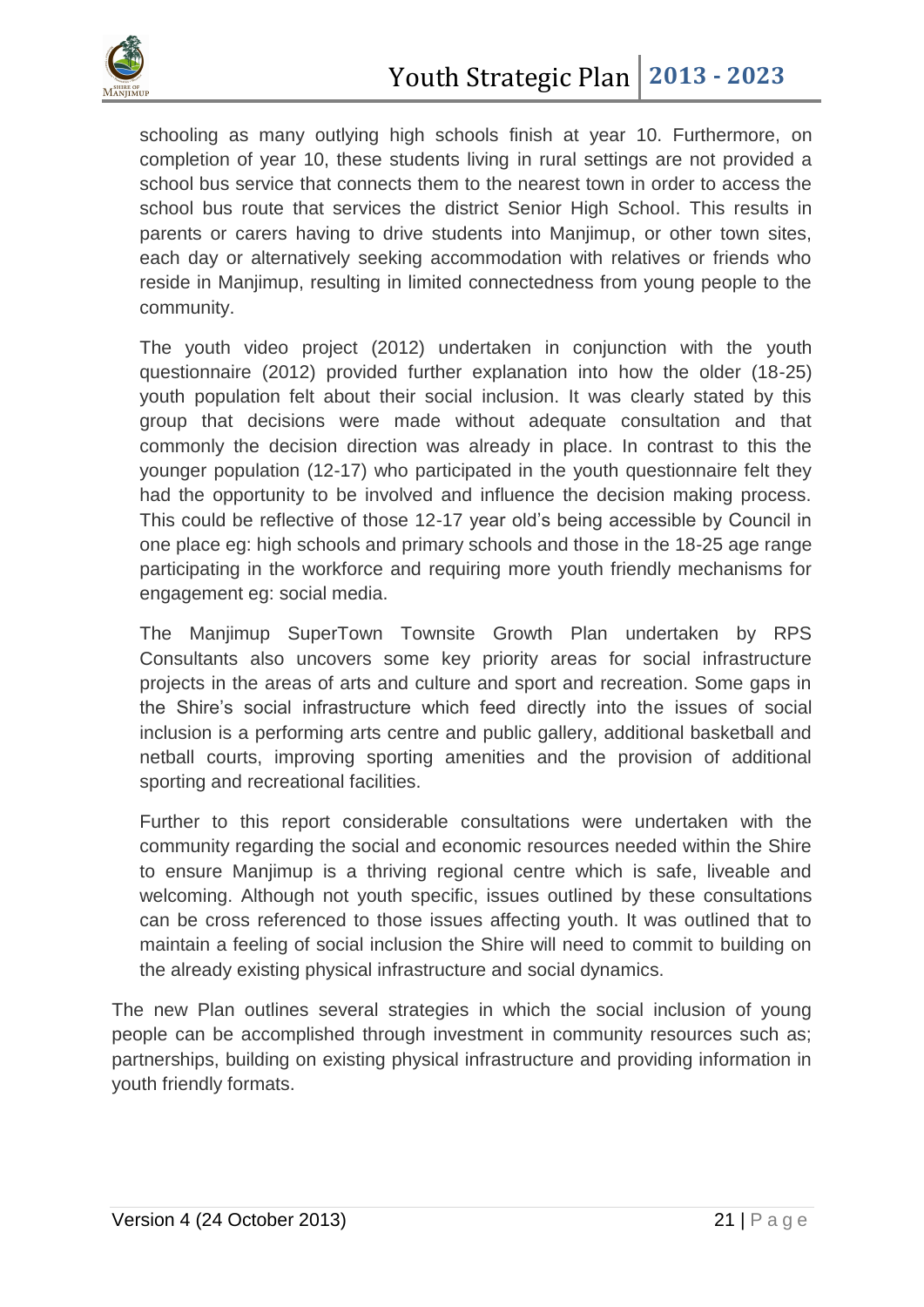

## <span id="page-21-0"></span>*Economic Growth and Development*

Manjimup's economic vision is to enhance the role of the main town as a service centre for the region and the region as an agricultural production centre. Young people in the region will play a vital role in helping to establish and continue the growth and development for the region.

#### <span id="page-21-1"></span>**6. Education, Training & Employment**

- 4% of young people stated they would leave the region for study reasons.
- 74% of young people stated they would leave the region to pursue a career.
- 41% of young people in 2012 had paid employment in the region.
- 51% stated they would be living somewhere other than Manjimup in 10 years.
- A whole community approach to address educational shortfalls was the most supported key priority for stakeholders within the Shire.

The key ingredient for economic growth and development is the participation of young people in the vision for the future. The data indicates that 74% of young people who currently reside in the region would leave for education, further study or career purposes. Council must see this as a clear barrier in ensuring the economic growth of Manjimup and ensure education pathways and jobs for residents, especially apprenticeship and traineeships for young people. Research from the Townsite Growth Plan 2012 indicates that tourism, agriculture, and timber are existing key strengths in the region and must be leveraged off in an effort to produce higher value-adding activities. Strategic planning for these higher-value activities will move some way into bridging the lack of career opportunities for youth and should provide a platform for building on the already existing reputable education system in the area.

It is no surprise that young people living in regional areas have less access to tertiary opportunities not only due to geographical barriers but limited telecommunication access which inhibits the ability to study online. The Mission Australia: Youth Survey, 2012 indicates that 93.9% of the Nation's young people aged 15-19 were studying full time, with female respondents participating at a higher rate in full time study than males (94.8% compared with 92.6%). This Youth Questionnaire (2012) also asked respondents to rate their satisfaction with their studies and over two thirds of respondents reported they were either very satisfied (15.0%) or satisfied (55.4%). Only 2.8% of the national youth population are not studying and 3.2% are studying part time.

A forum hosted in 2012 'A focus on action for young people' looked into the limited education, training and employment opportunities for youth in the Shire. A large host of stakeholders attended and made a commitment to education, employment and training. Although limited opportunities were identified at the forum it should be noted that the Shire has a strong reputation for the delivery of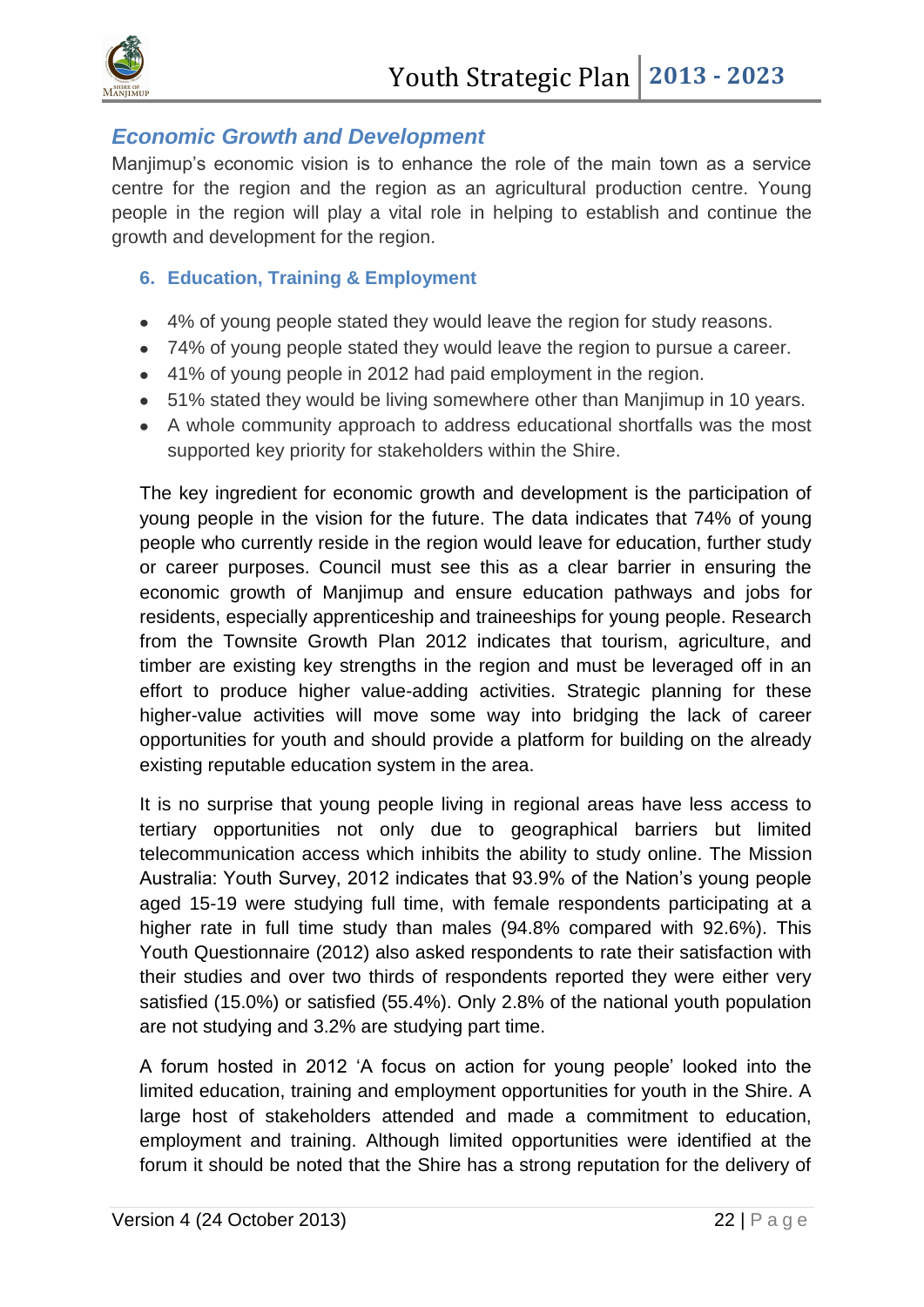

high quality education, which draws students from outside the immediate Shire boundaries. Anecdotal barriers identified by stakeholders regarding educational opportunities for young people were; transport into Manjimup to attend education and training, lack of student housing in Manjimup for students travelling from outlying townships and a lack of school based traineeships and apprenticeships In addition a suggestion that youth forums could be developed at the Senior High School to capture youth opinions and views was supported by forum stakeholders.

Some key outcomes from the forum were:

- Promote positive whole of community approach including networking for multiple agency intervention.
- Lower School Engagement programs onsite for students 8-10 years.
- Promote programs outside mainstream curriculum e.g. drumbeat, life skills employment and training.
- The need for more school based traineeships and apprenticeships.
- Universities and Regional training offices annexes and development of  $\bullet$ partnerships.
- Provide employer education on school based trainees, after school based training and traineeships in key skills shortage areas; and
- Use social networking for marketing courses and advertising job vacancies.

The proportion of people between the ages of 15 and 24 years who are fully engaged in study and/or work (that is, are in full-time education or training, fulltime work, or part-time education or training and part-time work) is an important indicator of future levels of employment and/or joblessness, impacting on economic growth for regions. In 2008, the ABS Survey of Education and Work found that 84% of people aged 15 to 24 years were fully engaged in education or training and/or work. Females were less likely to be fully engaged than males (81% and 87% respectively) and those aged 20 to 24 years were less likely to be fully engaged than those aged 15 to 19 years (81% and 88% respectively).

Current statistics on the Shire's youth population engaged in study and/or work were unable to be clearly identified due to research limitations in the Youth Questionnaire (2012) however some correlations can be drawn. It was identified that 41% of young people undertook paid work however the type of paid work (full time, part time, casual) was not identified. It was also identified that 20% of respondents in the Youth Questionnaire (2012) identified they have or had no study background. This cohort have been identified by the responses obtain from the Forum, 2012 and clearly a coordinated, whole of community approach is needed to provide for these young people.

Labour force and employment growth is steady but below regional and State averages with the agricultural and forestry sector being the Shire's key employer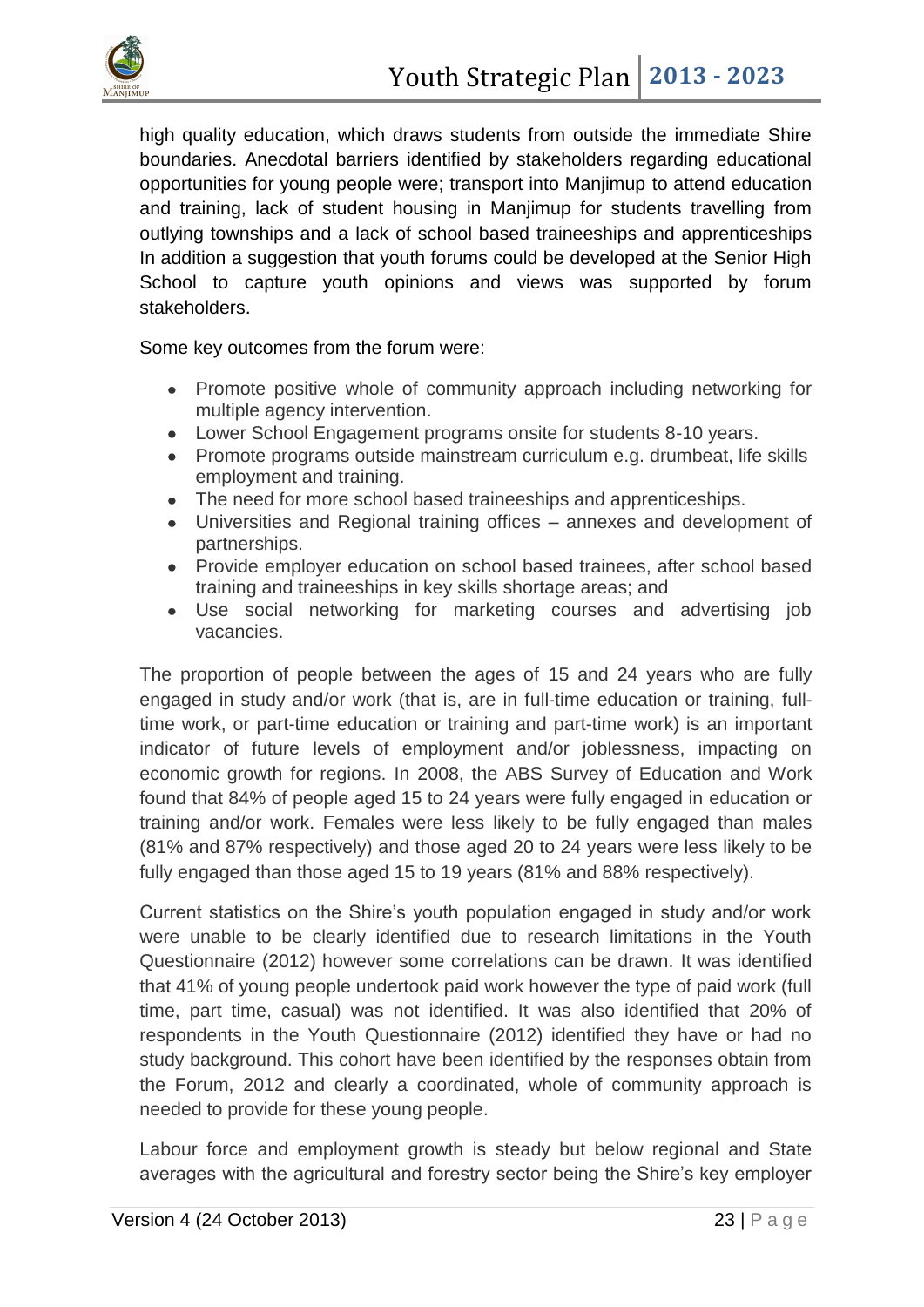

with retail trade and manufacturing also key employers in the Maniimup township. The majority of the Shire's businesses are in the agricultural and forestry sector and almost 60% of the Manjimup businesses are non-employing (Socio-Economic Growth Profile, final report 2012). Stakeholders attending the Forum ('A focus on action for young people') identified the below training areas as those pathways students were seeking employment or further study:

- Hospitality
- Retail
- **•** Tourism
- **•** Horticulture
- Building and Construction
- Transport and Logistics  $\bullet$
- Health
- Sport and Recreation, and
- Hairdressing and beautician.

From the areas outlined above it is easy to see why a staggering 74% of young people stated they would leave the region for study reasons and/or to pursue a career (Youth Questionnaire, 2012). The Shire will need to link into existing facilities such as the Trade Training Centre in pursuing trade areas such as tourism, horticulture and in particular allied health training pathways for young people to ensure the future economic growth and development of the Shire.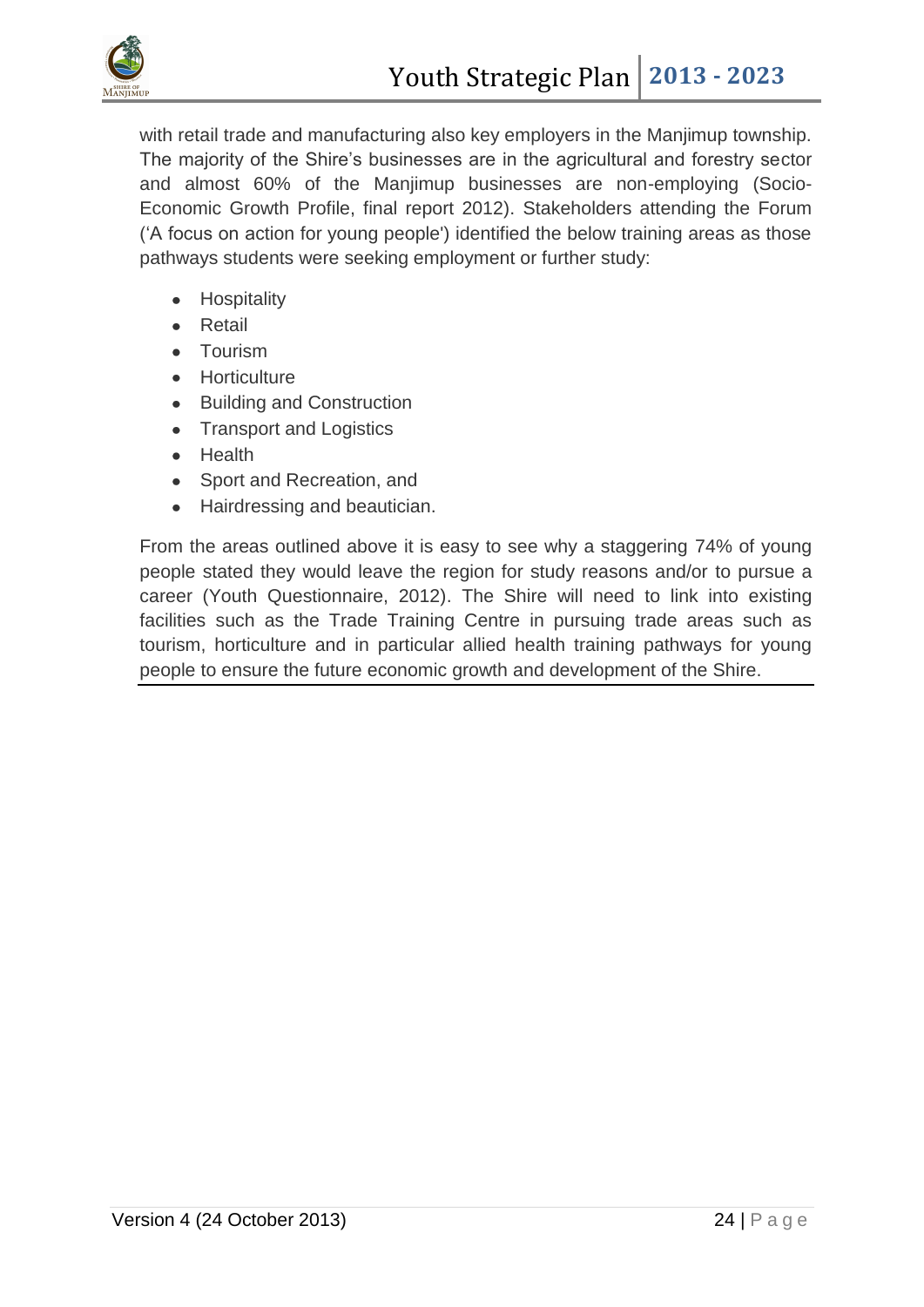

## <span id="page-24-0"></span>*Environmental Planning and Sustainability*

Environmental Planning is the process of facilitating decision making to carry out development with due consideration given to the natural environmental, social, political, economic and governance factors and provides a holistic framework to achieve sustainable outcomes.

#### <span id="page-24-1"></span>**7. Transport infrastructure & Housing**

During consultation it was identified that housing and homelessness are areas currently not being addressed adequately.

- <span id="page-24-2"></span>**8. Public Spaces, Buildings & Natural Environments**
- Over 45% of young people equated their leisure activities with something recreational and outdoors.
- 64% of young people outlined their 'hangout' location as somewhere outside and in existing community spaces eg: parks, town, the bush.
- 43% of young people either walk or bike as their main mode of transport.
- A need for better cycle-ways and paths was conveyed by young people through the Youth Video Project (2012).
- With regards to what young people saw as the best things in their community most respondents made constant reference to skate park facilities as a place to meet and socialise with friends.

It has been clearly identified through much of the research and anecdotal evidence that young people from the Shire enjoy an active and recreational lifestyle. 73.8% of young people play sport and 63.2% participate as spectators which compared to the State averages is well in excess with 70.8% of the State average engage as participants and 56.7% engaged as spectators (Mission Australia: Youth Questionnaire, 2012). Many young people in the Youth Video Project (2012) identified these sporting clubs and facilitates as "the best things in their community". Highlighting that young people feel engaged and accepted within these facilities and regard them as safe spaces.

Skate parks were also identified as "the best things in the community" along with the parks, BMX tracks, the environment, the small town size and the school. What can be drawn from this is the desire for young people to have youth specific spaces (existing or new) within the community that they feel connected to and ownership of. Respondents thought there was also a need for more youth specific activities within respective communities as a reliance on youth zones restricted the 'type' of activities delivered.

Currently there are 5 'youth zones' operating in the Shire of Manjimup, these being in the town sites of Pemberton, Quinninup, Manjimup, Walpole and Northcliffe. Anecdotal evidence states these youth zones are managed on shoe string budgets and provide a range of youth events, activities and Friday night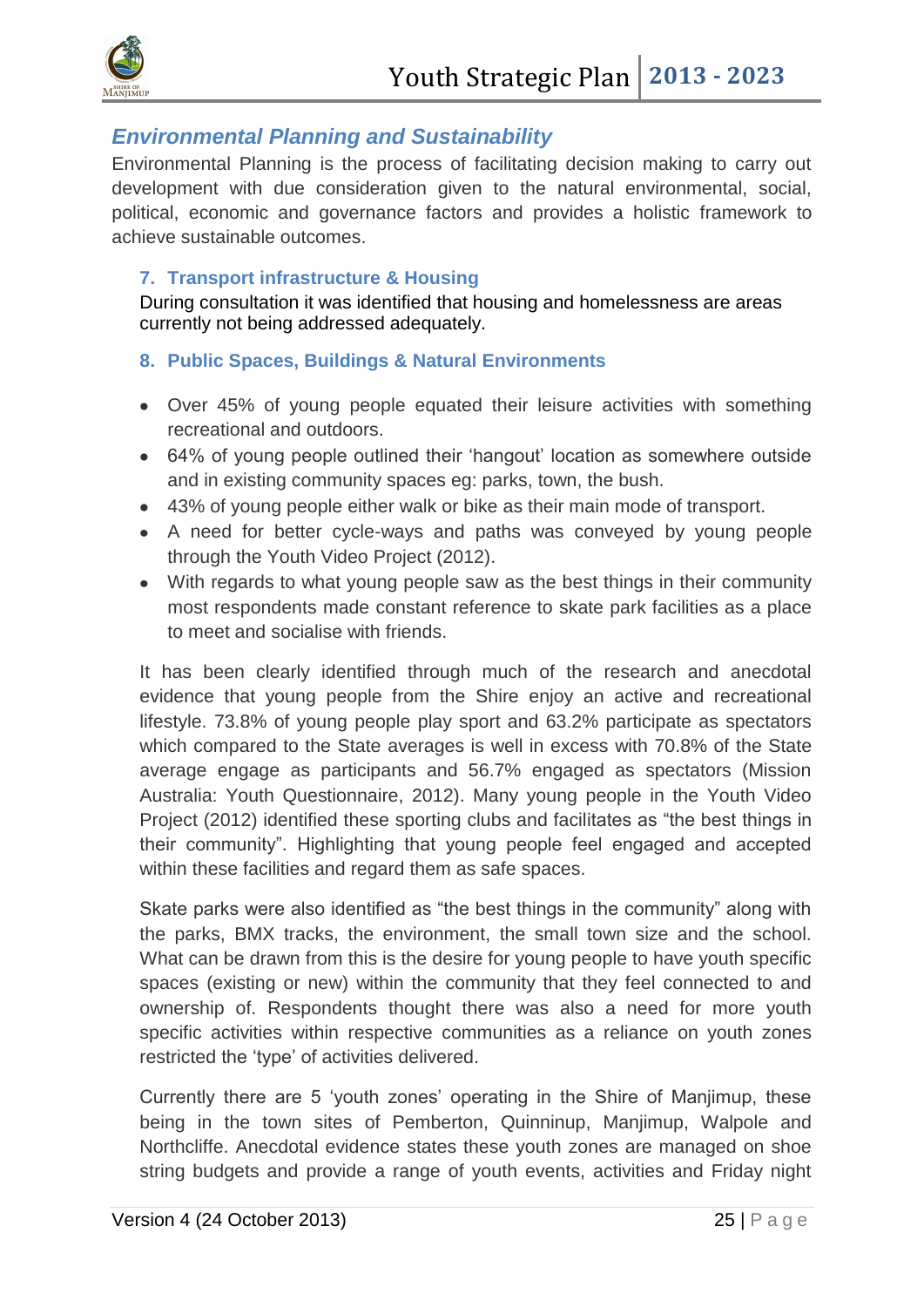

drop in facilitates. The young people in Manjimup have identified that reliance on youth zones to provide youth engagement activities has not been adequate in providing what young people want. There may also be a need for the Shire to look into avenues of youth engagement and decide if structured youth zones and activities still meet the needs of today's youth.

Across the Shire young people reported that town (31%), home (23%), parks (13%), and water based locations (10%) were their "hangout" locations they felt safe, supported and connected to.

Young people in the Shire of Manjimup seem to have a harmonious relationship and connectedness to the environment with many young people outlining specific facilities or environmental landmarks that foster a feeling of connectedness to the Shire or reference to areas that could be upgraded to foster a better sense of connectedness.

In order to develop these existing facilities or "hangout" zones some barriers to connectedness need to be addressed including housing, transport, public spaces, buildings and the natural environment. As identified by the Forum ('A focus on action for young people') the main barriers impacting on young people's connectedness to the Shire's environment comprised of; limited to no housing for youth impacting on their sense of belonging, limited proactive planning by the Shire in developing the use of existing infrastructure for both social and educational purposes, little to no public transport routes and lack of public space development over the years including pathways for cycle, skate boards, and scooters.

Looking through the qualitative questionnaire provided to young people in the Youth Questionnaire (2012) the majority of responses about "how" to make Manjimup a better place for young people were in the negative, meaning that young people could not see anything that could be undertaken to make it better for them. Some comments were imaginative and unable to be fulfilled by the community due to geographical, population, financial and infrastructure constraints. For those positive comments received many outlined building on existing infrastructure or opportunities in the Shire such as footpaths and cycle ways, skate parks and social events such as building on from the Cherry Festival. It was also interesting to note that many suggestions on the "how" were individually bound therefore meaning that to make Manjimup a better place for young people, the young person themselves would need to fulfil something individually eg: obtaining a drivers licence.

The young people of Manjimup have identified some specific projects that could be undertaken by the Shire within the existing infrastructure frameworks to accommodate young people's needs, such as connectedness to key facilities and recreational venues by cycle and walkways. Time should also be taken to look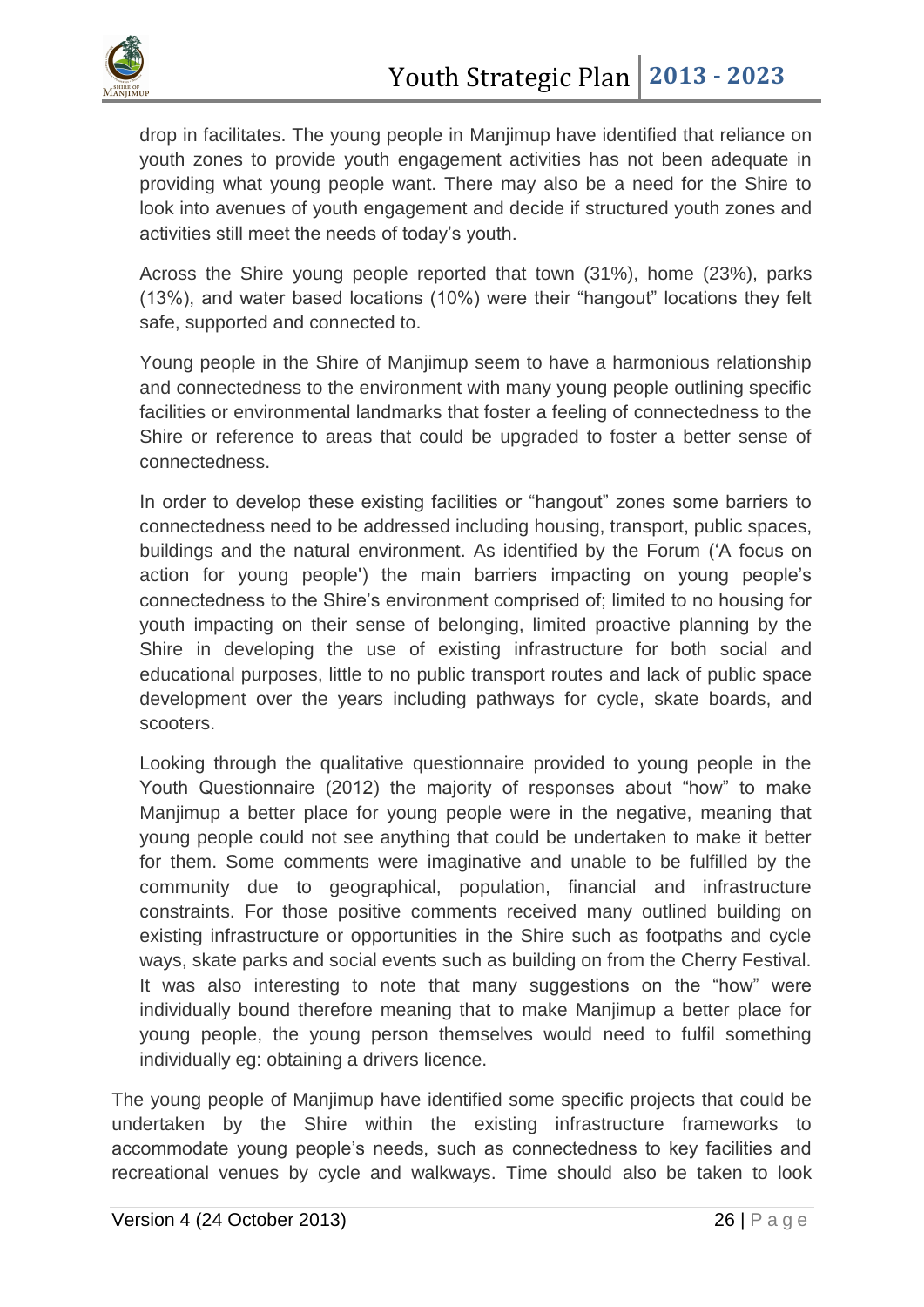

outside infrastructure options and consider other avenues when looking to invest in "youth spaces" such as drop in centres and housing options. The Shire is currently looking into the homestay student housing model which is low cost with no infrastructure impact on the community. The same should be taken when looking at youth zones and utilising existing community halls, facilities and spaces on a share arrangement with other community groups.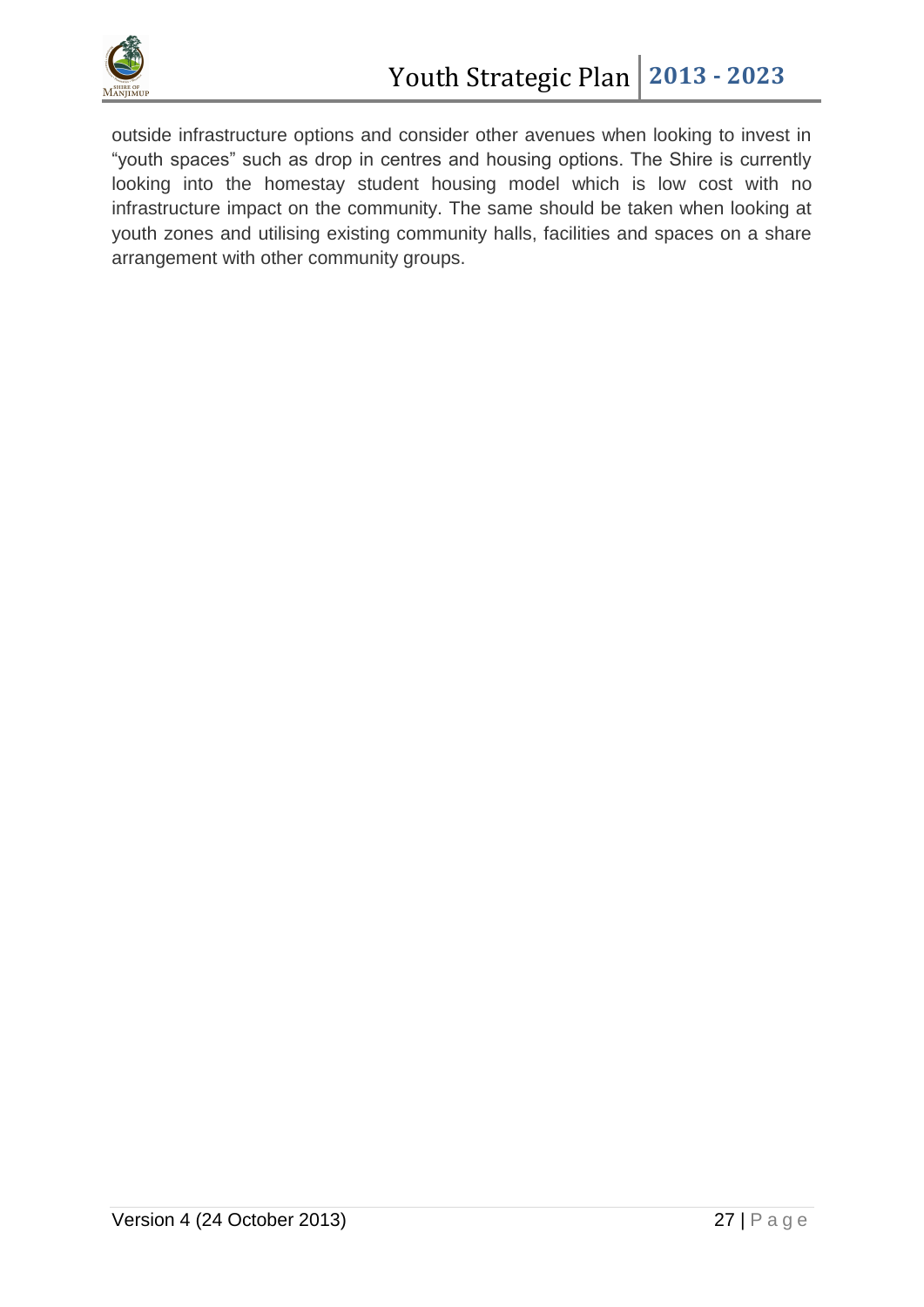

# <span id="page-27-0"></span>**Priorities**

## <span id="page-27-1"></span>*A Summary of Identified Youth Needs*

Young people, service providers, educators and the community were consulted and identified the following as 'key' needs for young people in the Shire, moving forward.

- *Housing* long term, student housing, affordability
- *Transportation* public transport, cycle ways, walkability aspects for town centres.
- *Further Education and Employment* increased career and further education opportunities (tertiary), school based traineeships and apprenticeships.
- *Communications* increased accessibility including youth friendly formats, increased internet access / phone reception.
- *Youth Zones* increased accessibility to youth friendly spaces in all town centres, improvements to youth zones.
- *Health Services*  including increased accessibility to youth friendly doctors and mental health services.

In summary, access to youth specific health services, further education, training and employment, transport, recreational facilities and cultural pursuits are acute issues for young people living in and around Manjimup.

# <span id="page-27-2"></span>**WA Local Government Integrated Planning and Reporting** *Framework*

The Shire's priorities in the areas of youth development are categorised into four key areas as defined by the *Local Government Integrated Planning and Reporting Framework and Guidelines*. Specific objectives and strategies are established under these headings areas so they may be easily integrated into the Shire of Manjimup Corporate Business Plan and annual budget:

#### **Civic Leadership**

- strengthening local and regional identity
- management of the future
- good public communication
- diversity in representation
- celebration and pride

#### **Social Inclusion**

- Strategies to combat social inclusion issues affecting:
	- o young people
	- o culturally and linguistically diverse groups
	- o elderly people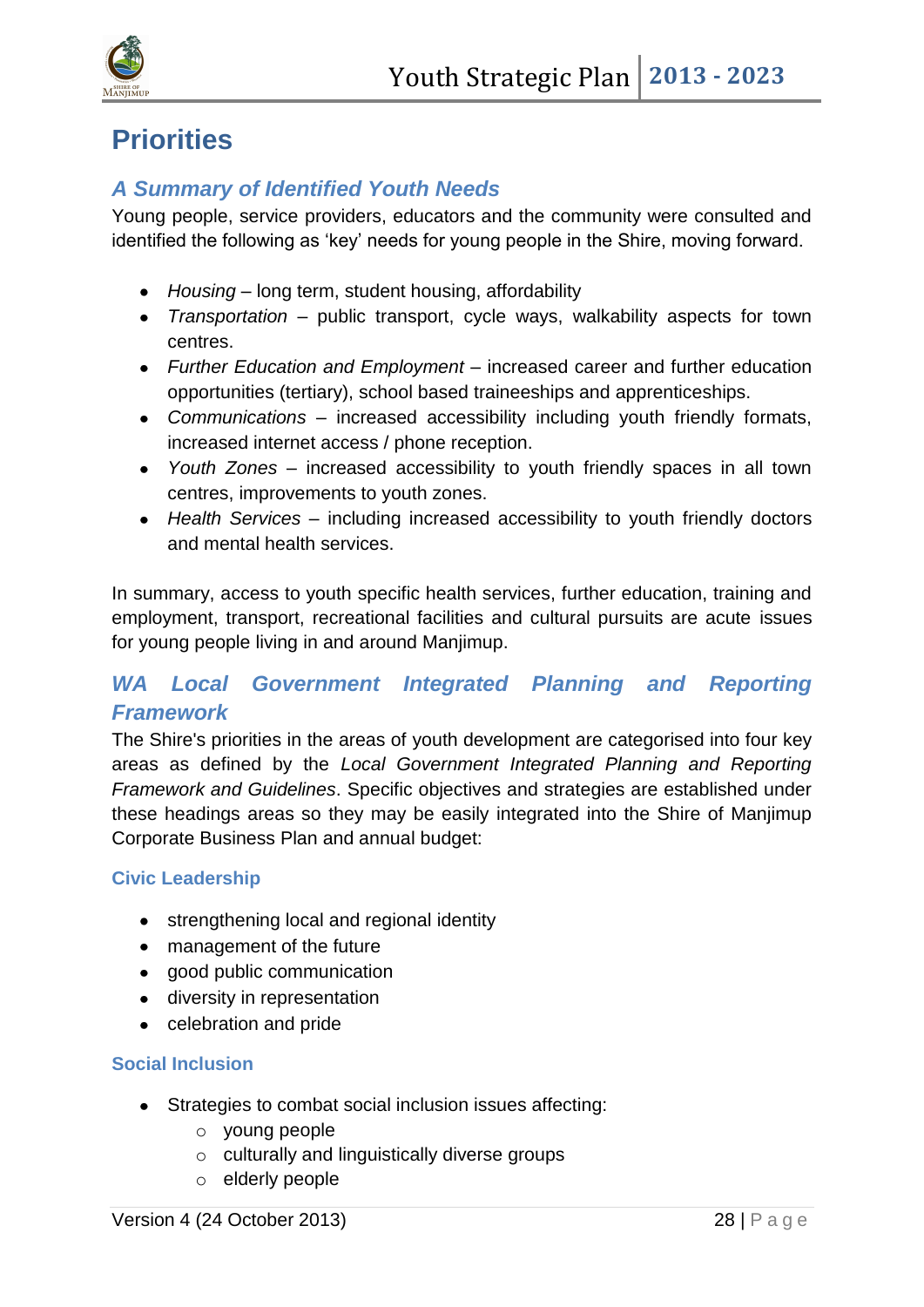

- o people with disabilities
- o indigenous people
- $\circ$  transient populations
- Promoting health and safety

#### **Economic Growth and Development**

- creating economic opportunities and employment
- expanding education and skills development

#### **Environmental Planning and Sustainability**

- maintaining cultural assets and infrastructure
- improving infrastructure
- identifying priorities for new infrastructure
- protecting the environment

#### <span id="page-28-0"></span>*10 Principles for Youth Friendly Communities*

The Department for Communities has developed 10 principles for youth friendly communities which detail the factors that support youth friendly community planning.

Principle 7 states the following, "Consult young people about a wide range of issues. Young people want to be part of the broader community. It is essential to consult young people about community-wide issues, not just about 'youth' issues. Youth friendly communities are not just about infrastructure and facilities, but also include" consideration of the areas below that have been categorised according to the *Local Government Integrated Planning and Reporting Framework and Guidelines:*

#### **Civic Leadership**

• Civic participation and volunteering

#### **Social Inclusion**

- Community support and health services
- Leisure, recreation, and social life
- Communication and information
- Respect and inclusion

#### **Economic Growth and Development**

• Education, training and employment

#### **Environmental Planning and Sustainability**

- Transport infrastructure and housing
- Public spaces, buildings, and natural environment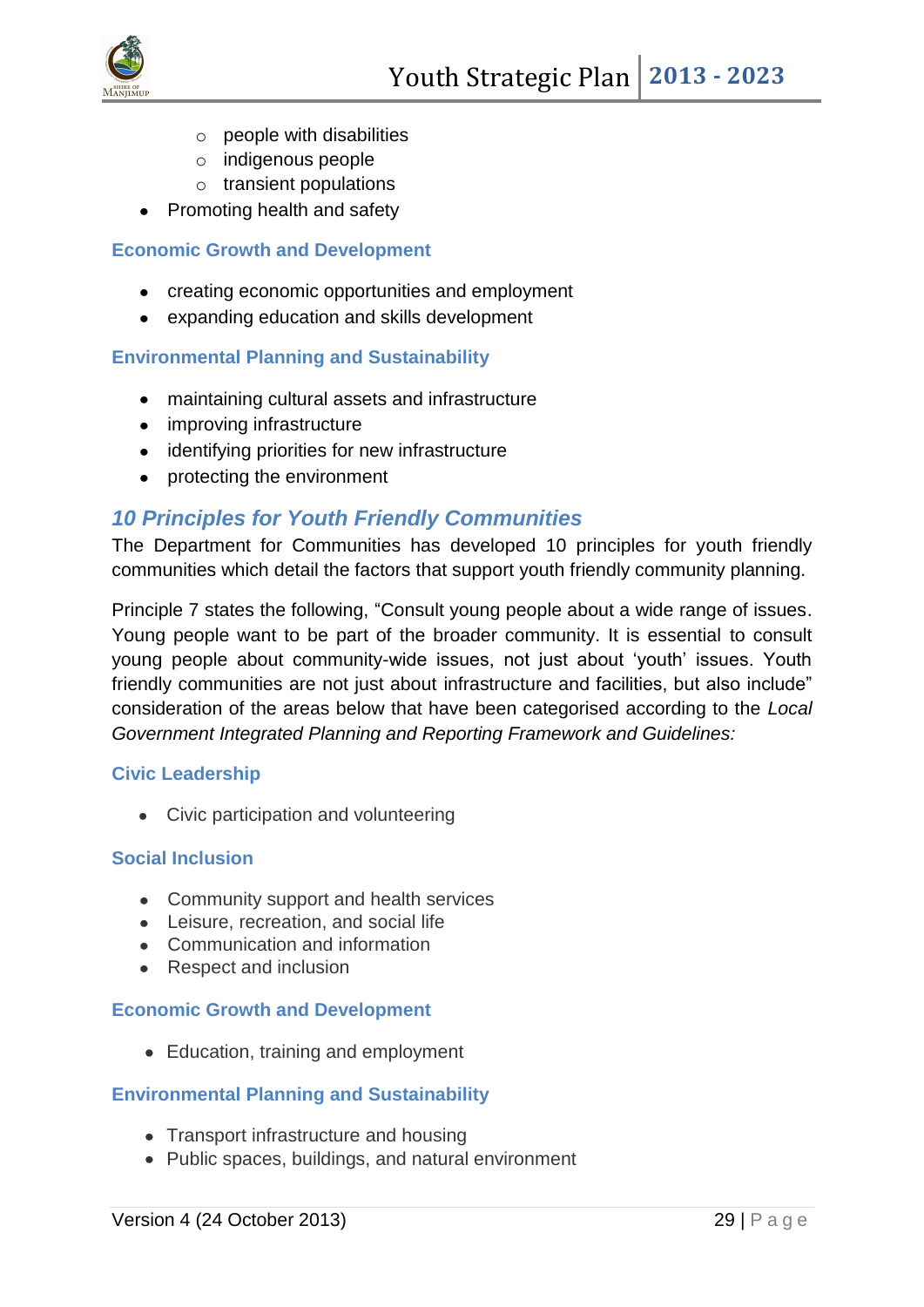# **Action Plan**

# *Part 1: Civic Leadership*

#### **1.1 Objective: The Shire of Manjimup Youth Strategic Plan is formally adopted and regularly reviewed**

to ensure the vision and priorities remain consistent with the broader vision and priorities of the Shire; the community's priorities and aspirations are incorporated, kept up to date and remain relevant; priorities arising from other informing documents are incorporated into the Plan (see methodology section); strategies and actions are incorporated in to the day to day operational plans of the Shire's administration; adequate and appropriate budget setting and forward resource planning; and, appropriate reporting on the key performance indicators and the successful implementation of the Plan.

<span id="page-29-2"></span><span id="page-29-1"></span><span id="page-29-0"></span>

| <b>Strategy</b>                                                                                                        | <b>Key Performance</b><br><b>Indicators</b>                                                                                                    | <b>Shire Budget</b><br><b>Allocation</b> | <b>Stakeholders &amp;</b><br><b>Other</b><br><b>Resources</b> | <b>Responsibility</b>     | <b>Time Frames</b>                                                                  |
|------------------------------------------------------------------------------------------------------------------------|------------------------------------------------------------------------------------------------------------------------------------------------|------------------------------------------|---------------------------------------------------------------|---------------------------|-------------------------------------------------------------------------------------|
| 1.1.1 Adopt the Shire<br>of Manjimup Youth<br>Strategic Plan                                                           | A Council decision<br>is made to adopt<br>the Plan                                                                                             | <b>Nil</b>                               | Community<br><b>Services</b><br>Community                     | Council                   | November 2013                                                                       |
| 1.1.2 Regularly report<br>on progress in<br>pursuing the Plan's<br>strategies to the<br><b>Council &amp; Community</b> | Progress is<br>reported in the<br>Council's quarterly<br>reports and annual<br>report.<br><b>Editorials published</b><br>in local print media. | Nil                                      | Council<br>Community                                          | <b>Community Services</b> | <b>Quarterly Reports</b><br><b>Annual Report</b><br>Print Media (as<br>appropriate) |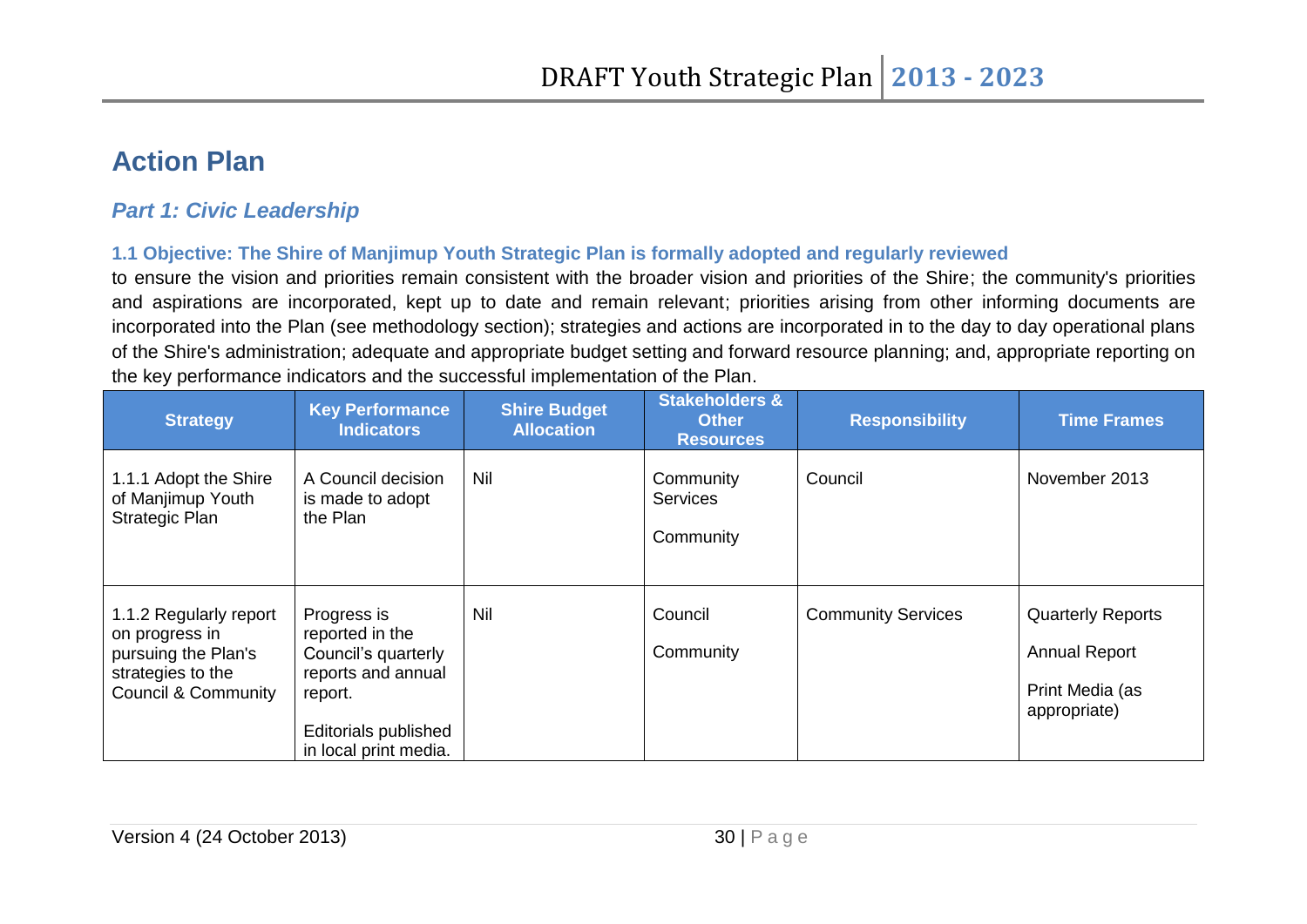| <b>Strategy</b>                                                                                                                              | <b>Key Performance</b><br><b>Indicators</b>                                                                                                                 | <b>Shire Budget</b><br><b>Allocation</b>                                                                             | <b>Stakeholders &amp;</b><br><b>Other</b><br><b>Resources</b> | <b>Responsibility</b>     | <b>Time Frames</b>                                                                                        |
|----------------------------------------------------------------------------------------------------------------------------------------------|-------------------------------------------------------------------------------------------------------------------------------------------------------------|----------------------------------------------------------------------------------------------------------------------|---------------------------------------------------------------|---------------------------|-----------------------------------------------------------------------------------------------------------|
| 1.1.3 Undertake an<br>internal and desktop<br>review of the adopted<br>Plan, including<br>literature review and<br>internal consultation     | The Plan has been<br>updated<br>accordingly                                                                                                                 | <b>Nil</b>                                                                                                           | Council<br>All Shire<br>Departments                           | <b>Community Services</b> | Annually each<br>November                                                                                 |
| 1.1.4 Undertake full<br>community &<br>stakeholder<br>consultation every two<br>years at the time of the<br>bi-annual regional<br>youth expo | All stakeholders<br>have been<br>consulted with and<br>surveyed through a<br>variety of means<br>The Plan has been<br>updated and<br>adopted<br>accordingly | \$1,500 to be<br>allocated in the in<br>2014/15 budget.<br>Grants as<br>appropriate to<br>administer<br>consultants. | Council<br><b>Schools</b><br>Youth Expo<br>Committee          | <b>Community Services</b> | Every two years at<br>the time of the bi-<br>annual youth expo<br>Next review to be<br>undertaken in 2014 |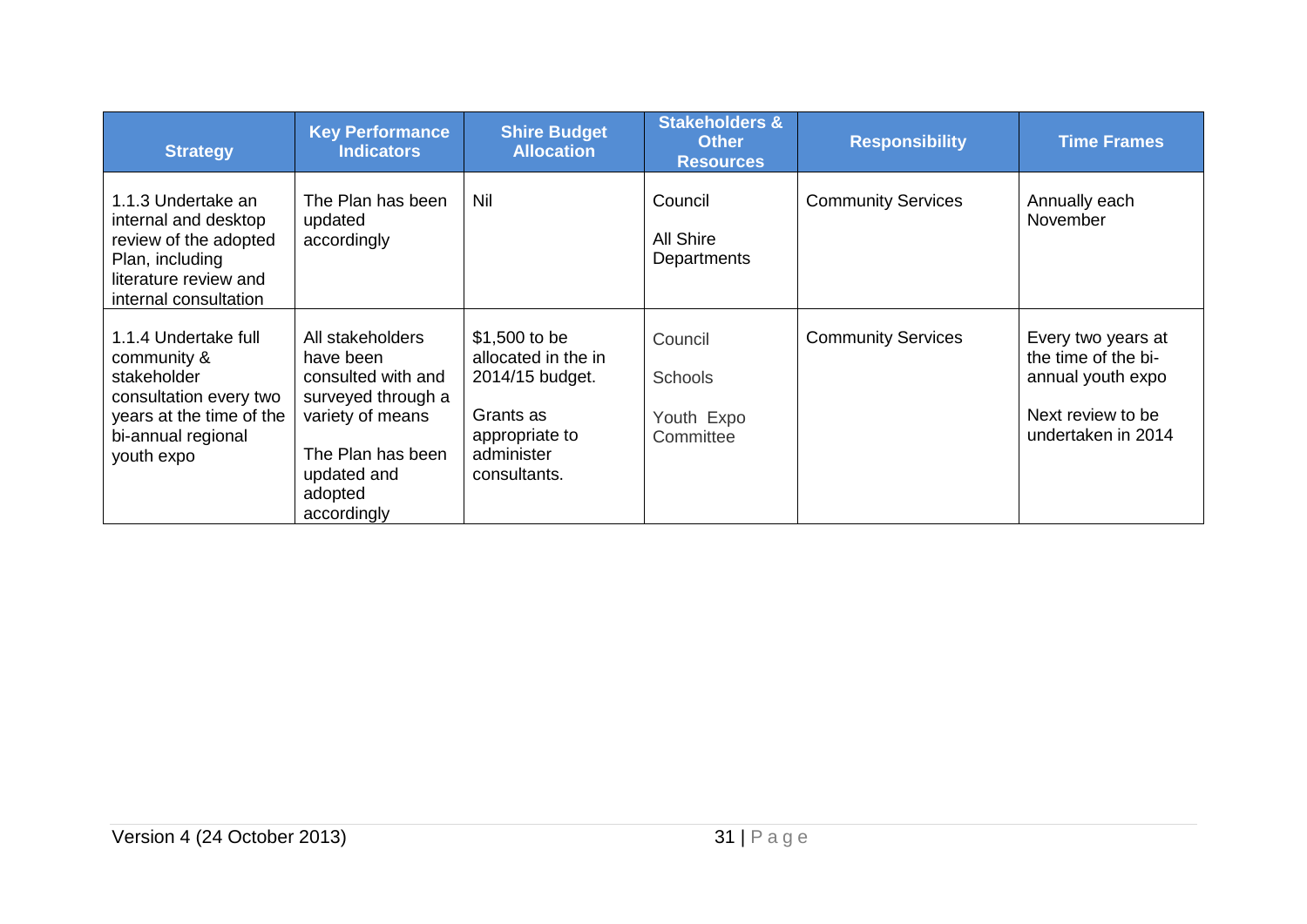<span id="page-31-0"></span>

| <b>Strategy</b>                                                                                                                                                                    | <b>Key Performance</b><br><b>Indicators</b>                                                                                                                                                                                        | <b>Shire Budget</b><br><b>Allocation</b> | <b>Stakeholders &amp;</b><br><b>Other</b><br><b>Resources</b>                 | <b>Responsibility</b>     | <b>Time Frames</b> |
|------------------------------------------------------------------------------------------------------------------------------------------------------------------------------------|------------------------------------------------------------------------------------------------------------------------------------------------------------------------------------------------------------------------------------|------------------------------------------|-------------------------------------------------------------------------------|---------------------------|--------------------|
| 1.2.1 Young people<br>are targeted during<br>normal community<br>consultation processes<br>in respect to all plans,<br>policies and strategies<br>that may be relevant to<br>youth | Young people are<br>consulted through a<br>variety of means<br>and outcomes<br>reported in the<br>"Community<br>Consultation"<br>section of Agenda<br>Items to Council in<br>respect to all<br>relevant policies<br>and strategies | Nil                                      | Council<br>Young people<br>Youth agencies<br>Community<br>Development<br>Team | Senior Management Team    | Ongoing            |
| 1.2.2 A Youth Council<br>is trialled in<br>collaboration with<br>schools and advises<br>Council on decisions<br>that affect them                                                   | <b>Youth Council is</b><br>convened 4 times<br>per annum                                                                                                                                                                           | \$1,000 per annum                        | Council<br>Schools (Student<br>Councils)                                      | <b>Community Services</b> | December 2014      |

# **1.2 Objective: Youth are involved in the decisions that affect them**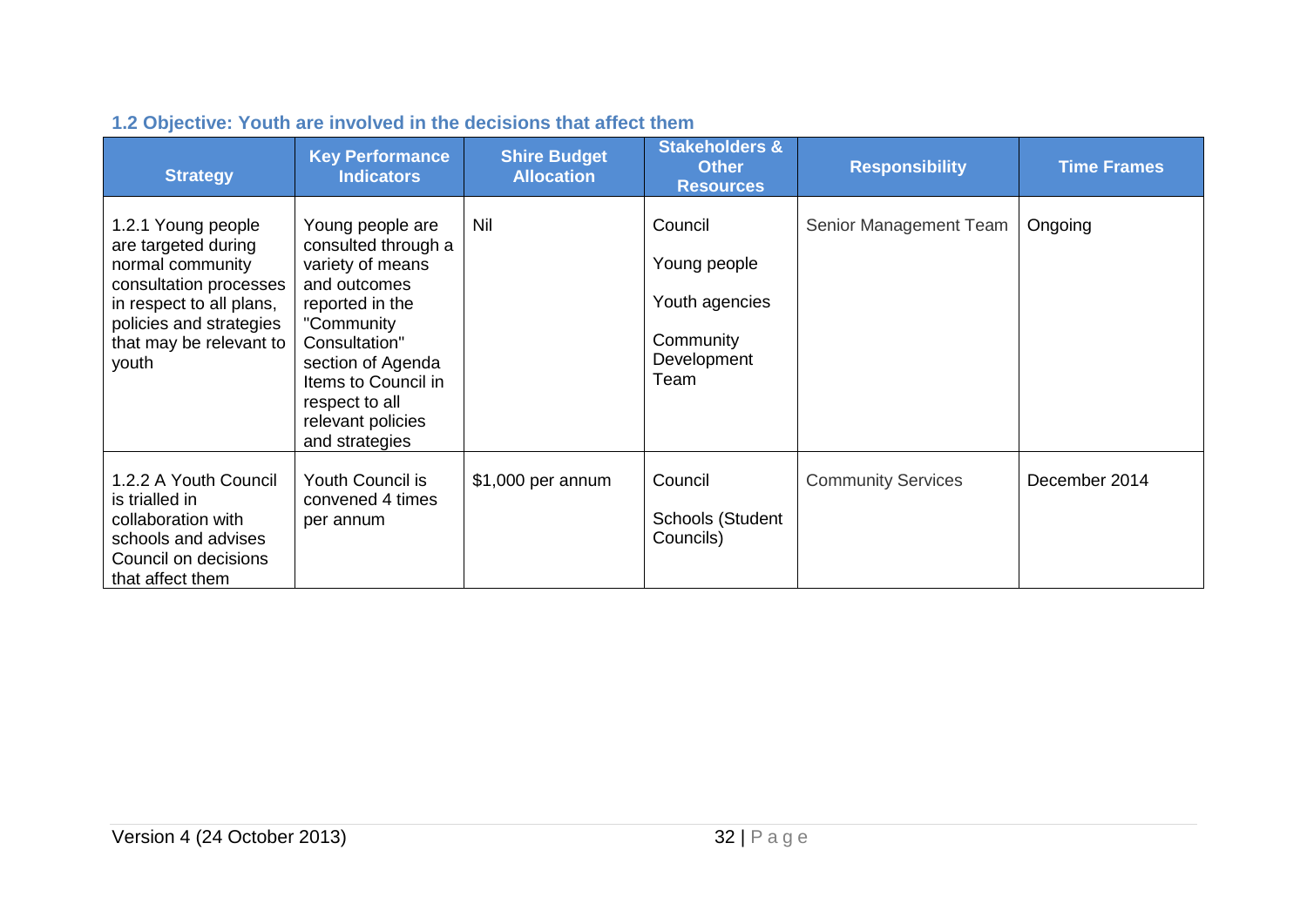**1.3 Objective: Acknowledge and celebrate youth achievements in all areas including education, sport, art and culture and community participation**

<span id="page-32-0"></span>

| <b>Strategy</b>                                                                                            | <b>Key Performance</b><br><b>Indicators</b>        | <b>Shire Budget</b><br><b>Allocation</b>                 | <b>Stakeholders &amp;</b><br><b>Other</b><br><b>Resources</b> | <b>Responsibility</b>     | <b>Time Frames</b>               |
|------------------------------------------------------------------------------------------------------------|----------------------------------------------------|----------------------------------------------------------|---------------------------------------------------------------|---------------------------|----------------------------------|
| 1.3.1 Premier's<br>Australia Day Active<br>Citizenship Award for<br>under 25s                              | Delivery of Award                                  | <b>Nil</b>                                               | Council<br>Young people                                       | <b>Community Services</b> | Annual Australia Day<br>Ceremony |
| 1.3.2 Senior School<br>Awards                                                                              | Delivery of Awards                                 | Scholarships \$5,000<br>per annum                        | Council<br>All Senior<br>Schools                              | <b>Community Services</b> | Annual school<br>presentations   |
| 1.3.3 Primary School<br>Awards                                                                             | Delivery of Awards                                 | Scholarships \$400<br>per annum                          | Council<br><b>All Primary</b><br>Schools                      | <b>Community Services</b> | Annual school<br>presentations   |
| 1.3.4 Financial support<br>for young people<br>qualifying for state or<br>national sporting<br>competition | Number and<br>amount of financial<br>support given | <b>Financial assistance</b><br>pool \$2,000 per<br>annum | Sport and<br><b>Recreation Clubs</b><br>Young people          | <b>Community Services</b> | Annual                           |
| 1.3.5 Local media is<br>used to promote and<br>celebrate youth<br>achievement                              | The number of<br>relevant media<br>releases        | Nil                                                      | Council<br>Young people<br>Media<br>organisations             | <b>Community Services</b> | Ongoing                          |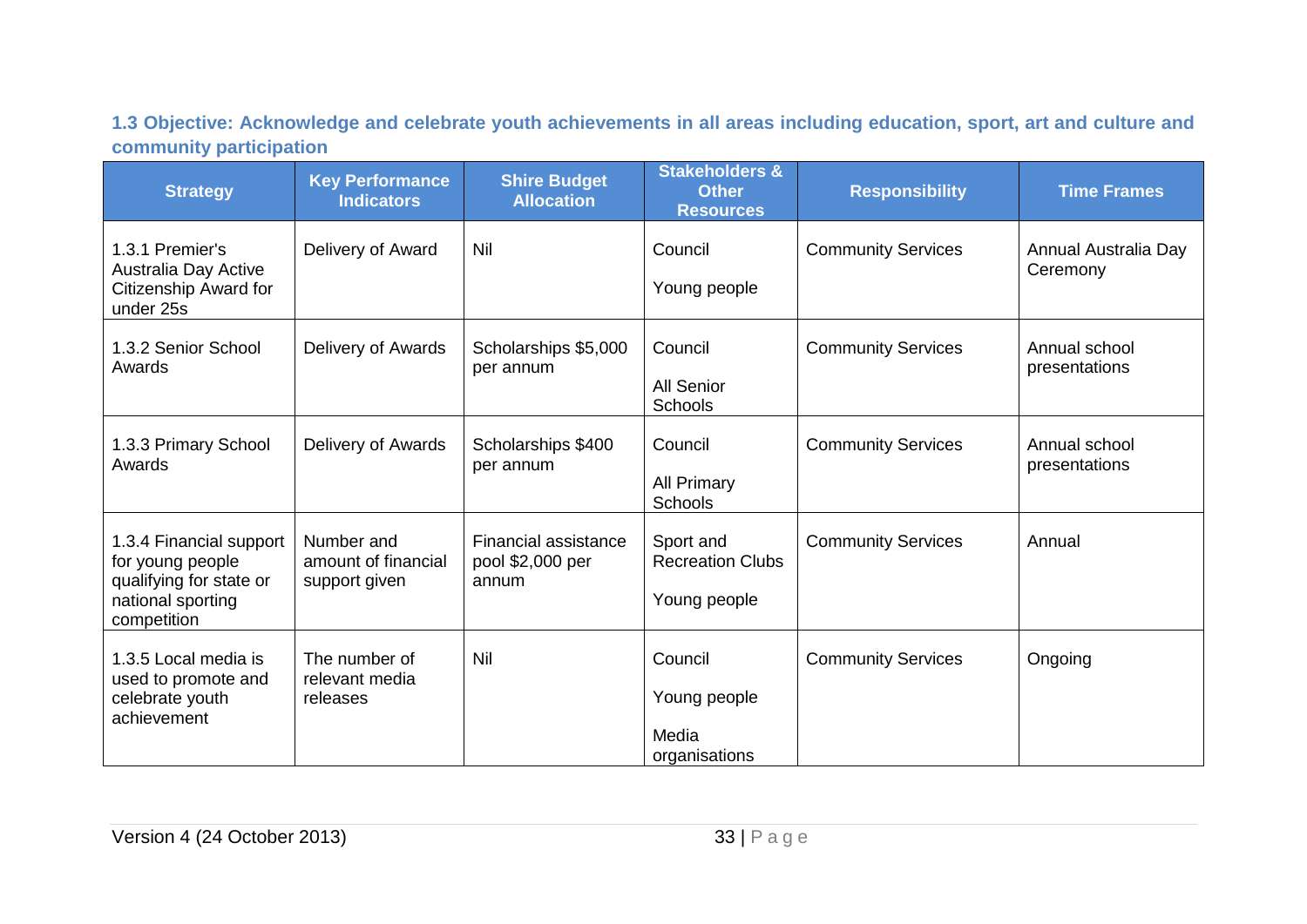| <b>Strategy</b>                                                           | <b>Key Performance</b><br><b>Indicators</b>                       | <b>Shire Budget</b><br><b>Allocation</b>               | <b>Stakeholders &amp;</b><br><b>Other</b><br><b>Resources</b>                                                   | <b>Responsibility</b>     | <b>Time Frames</b> |
|---------------------------------------------------------------------------|-------------------------------------------------------------------|--------------------------------------------------------|-----------------------------------------------------------------------------------------------------------------|---------------------------|--------------------|
| 1.3.6 Encourage<br>excellence and<br>achievement in local<br>young people | Promote and<br>engage with<br>relevant Awards<br>and Scholarships | Nil                                                    | Council<br>Young people<br>Youth agencies                                                                       | <b>Community Services</b> | Ongoing            |
| 1.3.7 Celebrate young<br>people and their value<br>in our community       | Promote and<br>celebrate National<br>Youth Week                   | \$1,000 per annum<br>Matching<br>\$1,000 grant funding | Department of<br>Local<br>Government and<br>Communities<br>(funding body)<br><b>Youth Zones</b><br>Young people | <b>Community Services</b> | In April each year |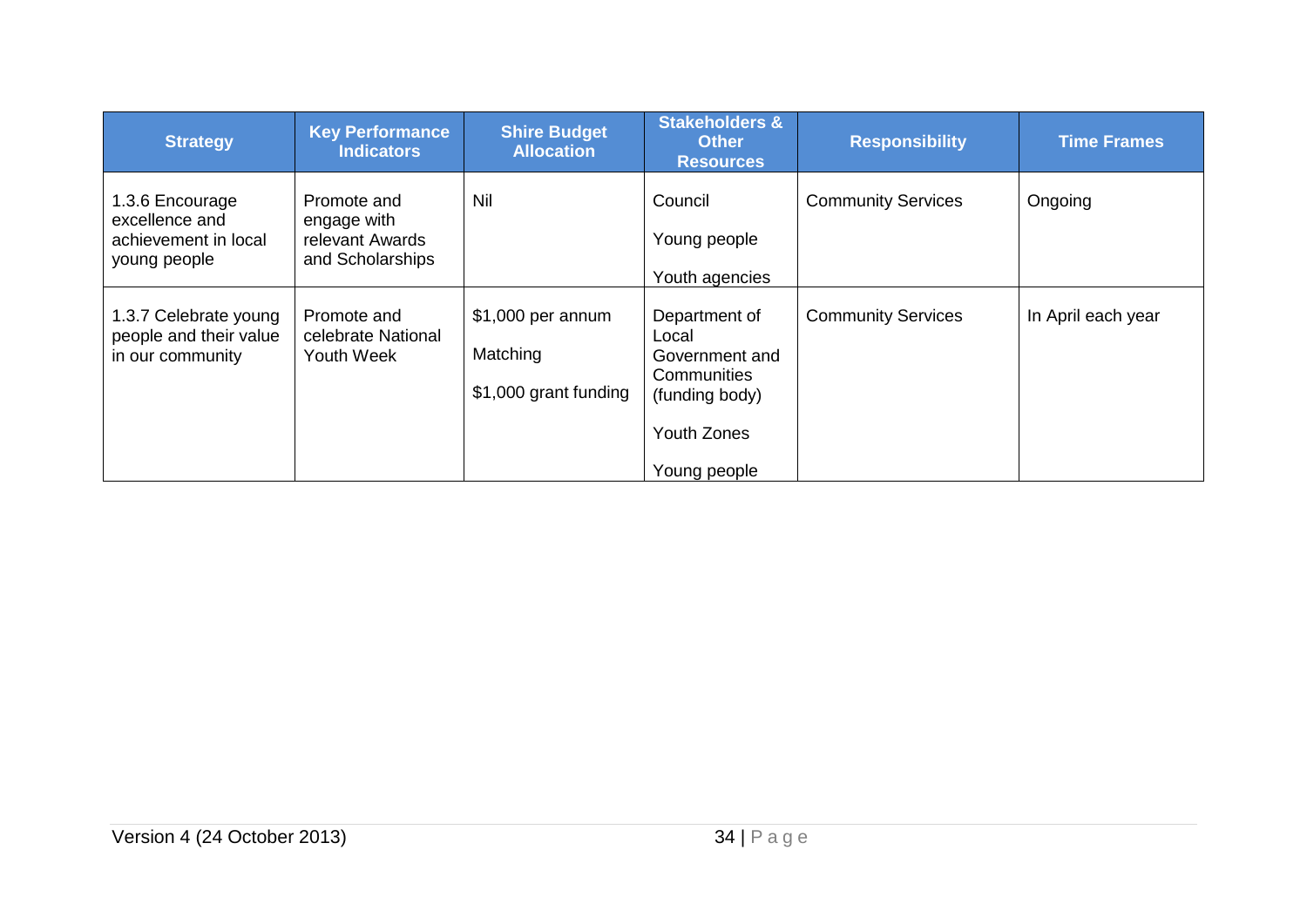<span id="page-34-0"></span>

| <b>Strategy</b>                                                          | <b>Key Performance</b><br><b>Indicators</b> | <b>Shire Budget</b><br><b>Allocation</b> | <b>Stakeholders &amp;</b><br><b>Other</b><br><b>Resources</b>                                                        | <b>Responsibility</b>     | <b>Time Frames</b>                               |
|--------------------------------------------------------------------------|---------------------------------------------|------------------------------------------|----------------------------------------------------------------------------------------------------------------------|---------------------------|--------------------------------------------------|
| 1.4.1 Attendance at<br>Juvenile Justice Team<br>offender conferences     | Attendance<br>achieved as<br>required       | <b>Nil</b>                               | <b>WA Police</b><br>Department of<br>Corrective<br><b>Services</b><br>(Juvenile Justice<br>Team)<br>Young offenders  | <b>Community Services</b> | Ongoing as offences<br>occur and are<br>referred |
| 1.4.2 Engage<br>offenders in<br>community service<br>engagement programs | Delivery of work<br>program                 | <b>Nil</b>                               | <b>WA Police</b><br>Department of<br>Corrective<br><b>Services</b><br>(Juvenile Justice)<br>Team)<br>Young offenders | <b>Community Services</b> | Ongoing as offences<br>occur and are<br>referred |

# **1.4 Objective: Participate in Juvenile Justice remediation strategies where the Shire is a victim**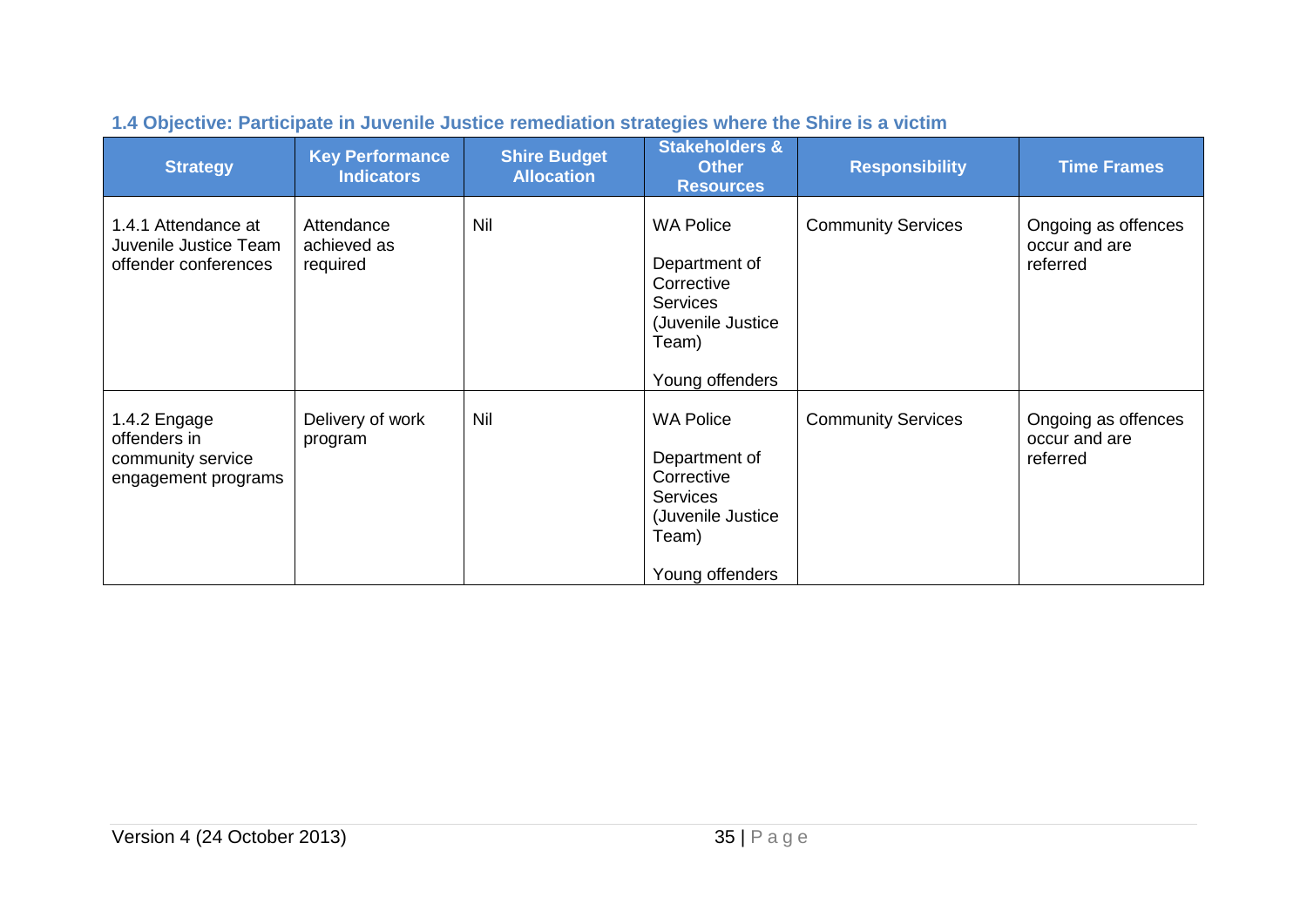<span id="page-35-0"></span>

| <b>Strategy</b>                                                                      | <b>Key Performance</b><br><b>Indicators</b>                                                                                                                                                           | <b>Shire Budget</b><br><b>Allocation</b> | <b>Stakeholders &amp;</b><br><b>Other</b><br><b>Resources</b>                                                            | <b>Responsibility</b>     | <b>Time Frames</b> |
|--------------------------------------------------------------------------------------|-------------------------------------------------------------------------------------------------------------------------------------------------------------------------------------------------------|------------------------------------------|--------------------------------------------------------------------------------------------------------------------------|---------------------------|--------------------|
| 1.5.1 Actively<br>participate in relevant<br>existing networks                       | Attendance at 4<br>Warren Blackwood<br><b>Human Services</b><br>Network (WBHSN)<br>meetings per<br>annum<br>Attendance at 1<br>South West Youth<br>Connection<br>Network (SWYCN)<br>meeting per annum | Nil                                      | Youth agencies<br>and workers<br>Relevant<br>government<br>departments                                                   | <b>Community Services</b> | Ongoing            |
| 1.5.2 Coordinate and<br>facilitate the Shire of<br>Manjimup Youth<br>Network (SOMYN) | Attend and record<br>the outcomes of 4<br>meetings per<br>annum<br><b>Review Terms of</b><br>Reference annually                                                                                       | \$1,000 per annum                        | <b>Town Youth</b><br>Zones (see note<br>below)<br>Youth agencies<br>and workers<br>Relevant<br>government<br>departments | <b>Community Services</b> | Ongoing            |

# **1.5 Objective: Develop and maintain youth related networks and build partnerships with relevant stakeholders**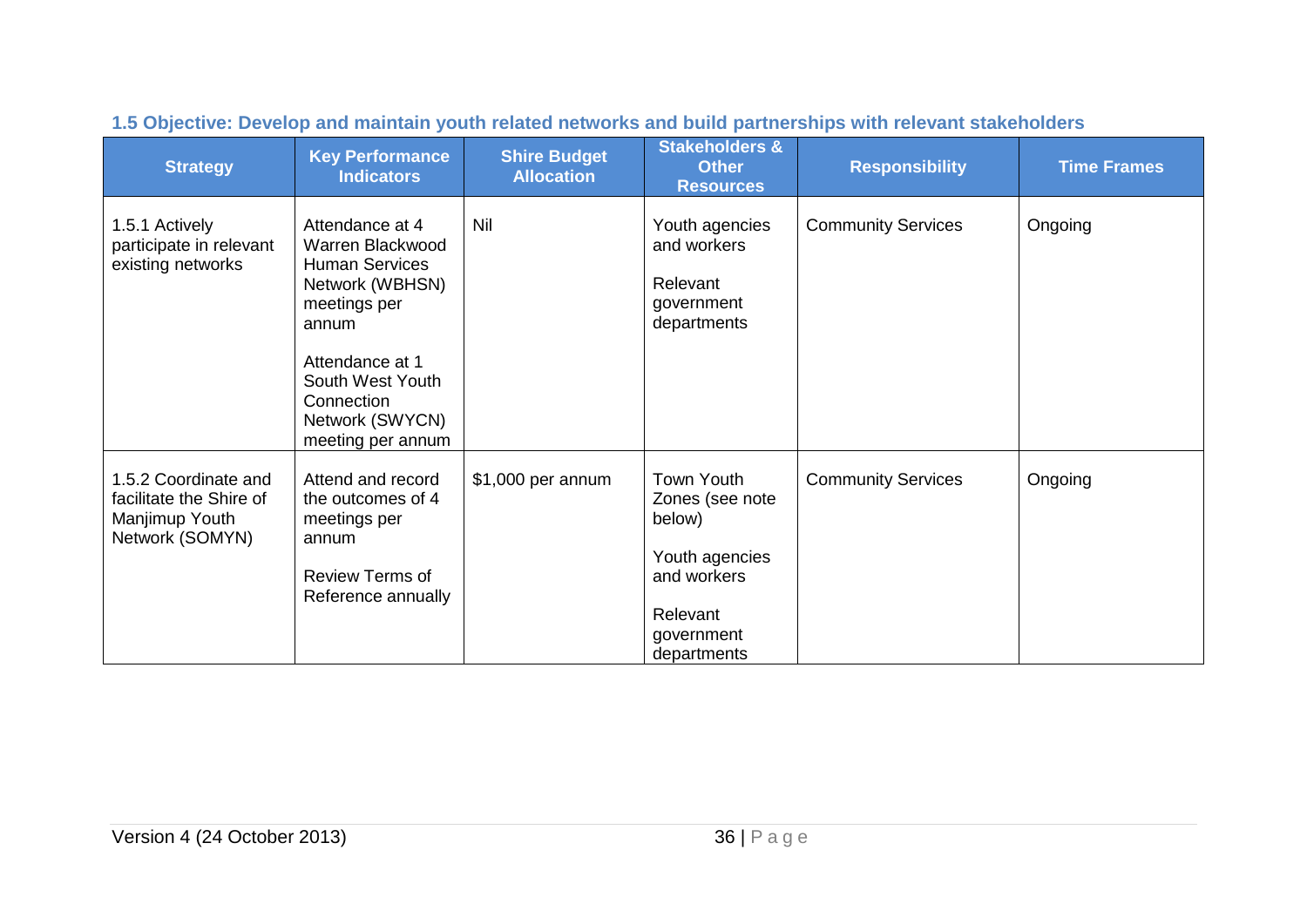# *Part 2: Social Inclusion*

# **2.1 Objective: Youth are engaged in artistic and cultural activities**

<span id="page-36-1"></span><span id="page-36-0"></span>

| <b>Strategies</b>                                                                                                                   | <b>Key Performance</b><br><b>Indicators</b>                                                               | <b>Shire Budget</b><br>Allocation        | <b>Stakeholders &amp; Other</b><br><b>Resources</b>                 | Responsibility            | <b>Timeframe</b>                                                          |
|-------------------------------------------------------------------------------------------------------------------------------------|-----------------------------------------------------------------------------------------------------------|------------------------------------------|---------------------------------------------------------------------|---------------------------|---------------------------------------------------------------------------|
| 2.1.1 Assign one<br>school each year to<br>involve young people<br>in the 'Banners on the<br>Terrace' Project.                      | One school has<br>participated young<br>people have<br>produced banners for<br>display each year.         | \$1,000 per annum                        | <b>WA Local</b><br>Government<br>Association                        | <b>Community Services</b> | Annually<br>Banners displayed at<br>St Georges Terrace,<br>Perth in June. |
| 2.1.2 Facilitate four<br>youth creative writing<br>and expression<br>workshops through<br>the Shire's public<br>libraries each year | 4 workshops are held                                                                                      | \$2,000 per annum                        | Community                                                           | <b>Community Services</b> | Annually                                                                  |
| 2.1.3 A junior art<br>prize is awarded by<br>Council and is open<br>to all residents aged<br>25 years or younger                    | A junior art prize is<br>awarded each year<br>and the piece is<br>added to the Shire's<br>art collection. | $$1,000$ per annum<br>commencing 2015/16 | Council<br>Youth agencies<br>Arts groups<br>Schools<br>Young people | <b>Corporate Services</b> | Annually<br>commencing 2015/16                                            |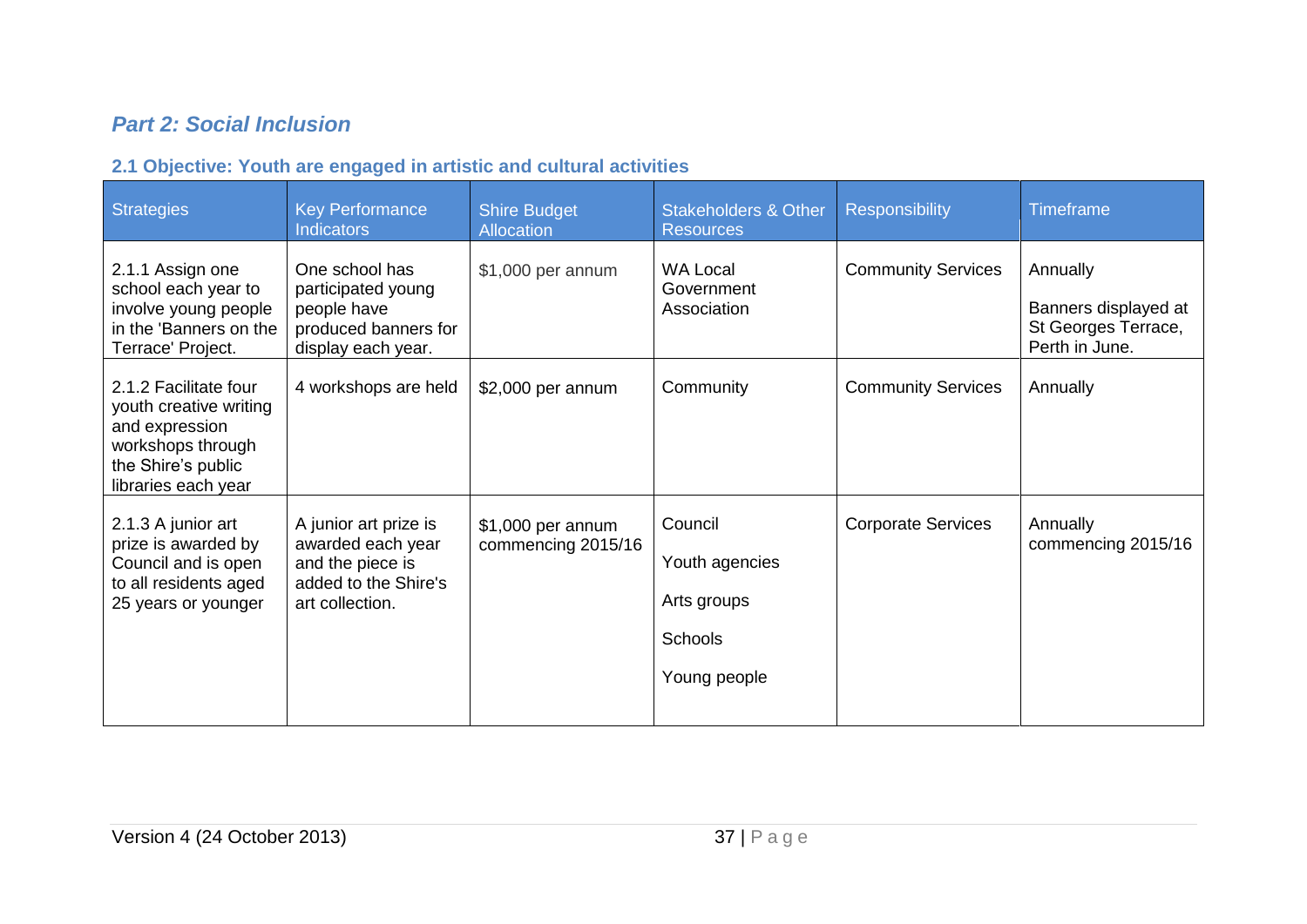| <b>Strategies</b>                                                                                                                                                                                                      | <b>Key Performance</b><br><b>Indicators</b>                                                  | <b>Shire Budget</b><br><b>Allocation</b>      | <b>Stakeholders &amp; Other</b><br><b>Resources</b> | <b>Responsibility</b>     | <b>Timeframe</b>  |
|------------------------------------------------------------------------------------------------------------------------------------------------------------------------------------------------------------------------|----------------------------------------------------------------------------------------------|-----------------------------------------------|-----------------------------------------------------|---------------------------|-------------------|
| 2.1.4 Provide youth<br>organisations access<br>to community bus<br>transport to allow<br>young people to visit<br>and experience<br>artistic & cultural<br>events, including<br>those held in the<br>metropolitan area | The number of trips<br>funded each year<br>The attendance on<br>each trip                    | \$6,000 per annum                             | Schools<br>Youth organisations<br>and groups        | <b>Community Services</b> | Annually          |
| 2.1.5 Seek funding to<br>support and<br>encourage artistic<br>expression in young<br>people                                                                                                                            | Funding secured and<br>number of projects<br>undertaken<br>Numbers of<br>participating youth | Nil - funding sought<br>from external sources | Funding bodies<br>Local artists                     | <b>Community Services</b> | Ongoing           |
| 2.1.6 Prepare and<br>circulate holiday<br>activities calendars<br>for all school holiday<br>periods                                                                                                                    | Information<br>distributed to public 4<br>times per annum                                    | \$2,000 for advertising                       | Youth Zones<br>Community                            | <b>Community Services</b> | 4 times per annum |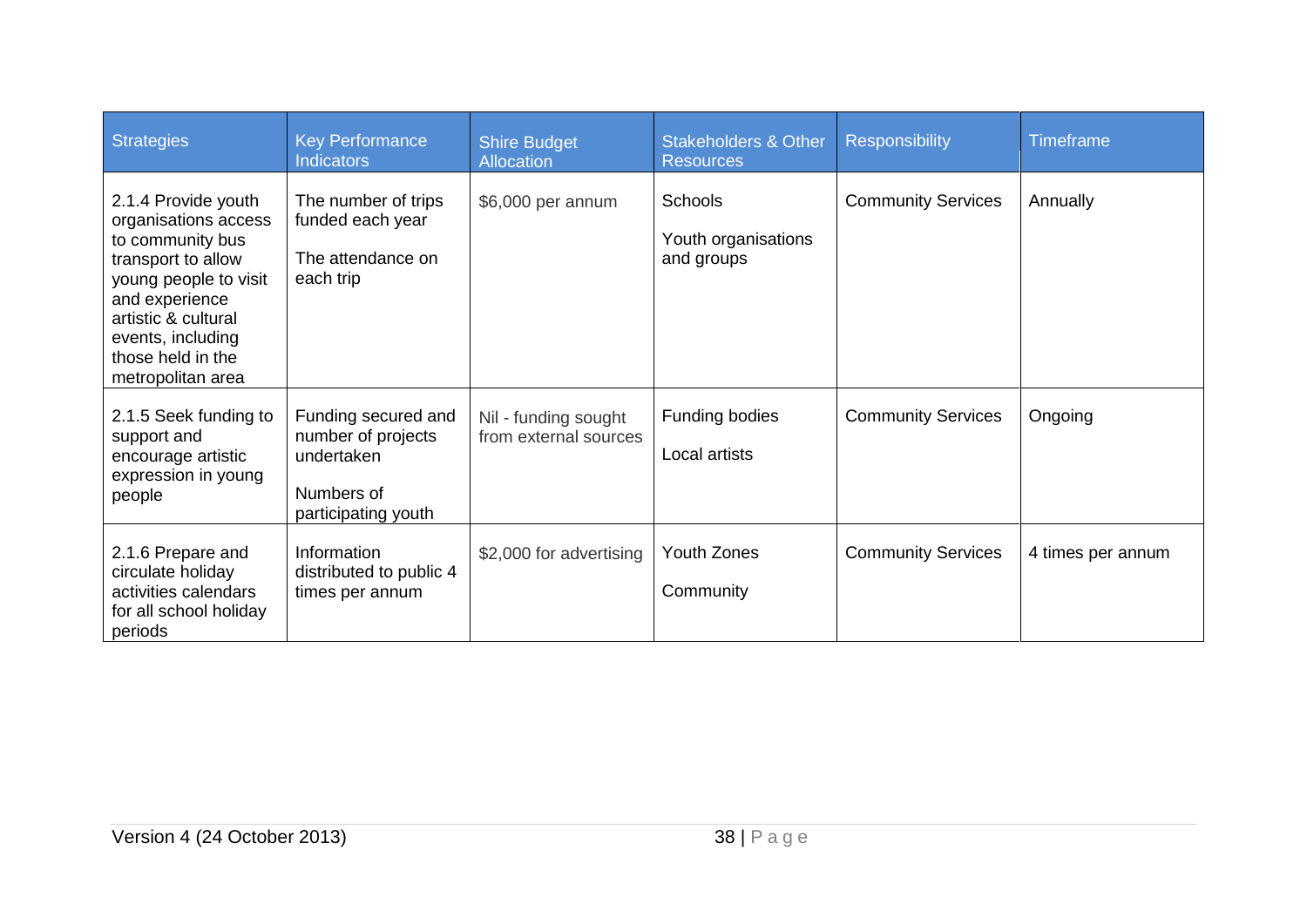<span id="page-38-0"></span>

| <b>Strategy</b>                                                                                                                                | <b>Key Performance</b><br><b>Indicators</b>                                        | <b>Shire Budget</b><br><b>Allocation</b> | <b>Stakeholders &amp;</b><br><b>Other</b><br><b>Resources</b> | <b>Responsibility</b>     | <b>Time Frames</b>                                  |
|------------------------------------------------------------------------------------------------------------------------------------------------|------------------------------------------------------------------------------------|------------------------------------------|---------------------------------------------------------------|---------------------------|-----------------------------------------------------|
| 2.2.1 Develop and<br>maintain a database of<br>relevant local youth<br>agencies, services and<br>facilities to be made<br>publically available | Database<br>established<br>December 2013                                           | Nil                                      | All relevant youth<br>agencies,<br>services and<br>facilities | <b>Community Services</b> | Review and update<br>annually                       |
| 2.2.2 Engage with<br>young people through<br>social media                                                                                      | Development of a<br>social media policy,<br>including guidelines<br>and procedures | Nil                                      | Corporate<br><b>Services</b>                                  | <b>Community Services</b> | Launch social media<br>platform by December<br>2013 |

# **2.2 Objective: Relevant information is available across a range of youth friendly mediums**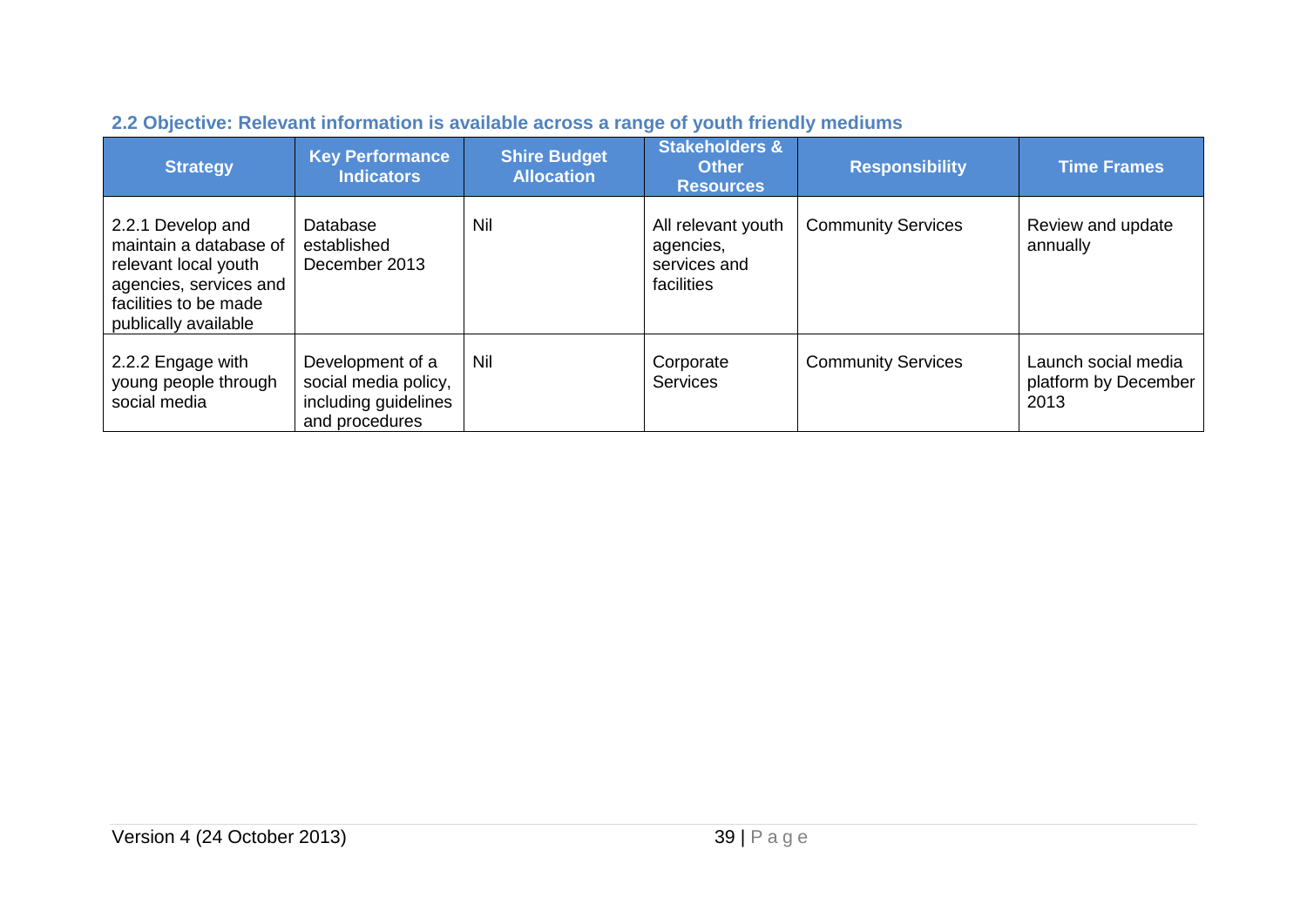**2.3 Objective: Provision of a billeted/shared accommodation model to provide a safe and supportive environment for students**

<span id="page-39-0"></span>

| <b>Strategy</b>                                                                                                                                                                                       | <b>Key Performance</b><br><b>Indicators</b>                                                            | <b>Shire Budget</b><br><b>Allocation</b> | <b>Stakeholders &amp;</b><br><b>Other</b><br><b>Resources</b>                                        | <b>Responsibility</b>     | <b>Time Frames</b> |
|-------------------------------------------------------------------------------------------------------------------------------------------------------------------------------------------------------|--------------------------------------------------------------------------------------------------------|------------------------------------------|------------------------------------------------------------------------------------------------------|---------------------------|--------------------|
| 2.3.1 Work<br>collaboratively with<br>other stakeholders to<br>address the housing<br>needs of students and<br>develop a<br>billeted/supported<br>accommodation model<br>away from the family<br>home | The number of<br>students<br>successfully billeted<br>or accommodated<br>in a supported<br>environment | Nil                                      | <b>Schools</b><br><b>Families</b><br>Relevant<br>government<br>agencies<br>Youth support<br>services | <b>Community Services</b> | Ongoing            |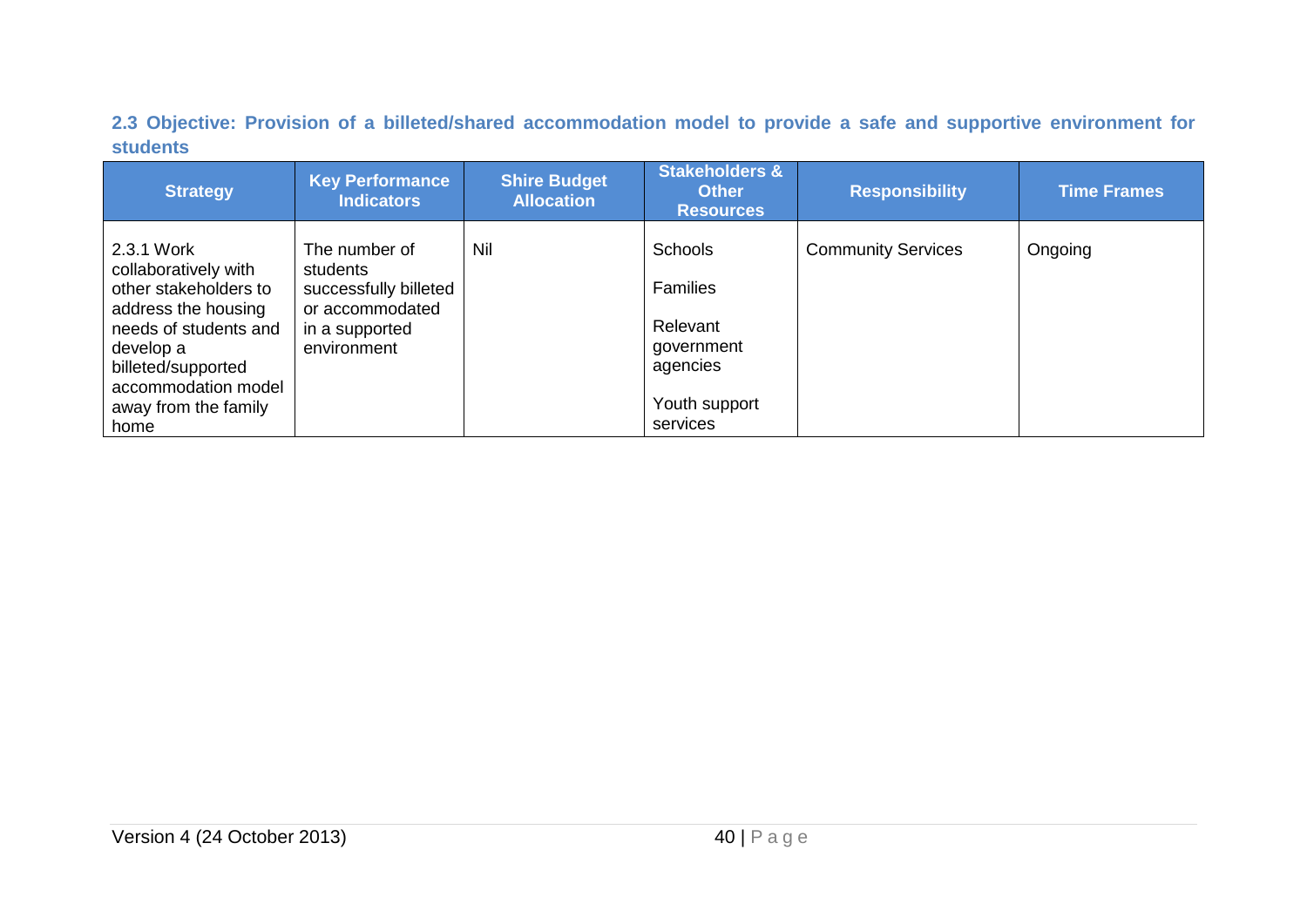<span id="page-40-0"></span>

| <b>Strategy</b>                                                                                                                                          | <b>Key Performance</b><br><b>Indicators</b>                                                                                                                                            | <b>Shire Budget</b><br><b>Allocation</b> | <b>Stakeholders &amp;</b><br><b>Other</b><br><b>Resources</b>                           | <b>Responsibility</b>     | <b>Time Frames</b> |  |  |  |  |
|----------------------------------------------------------------------------------------------------------------------------------------------------------|----------------------------------------------------------------------------------------------------------------------------------------------------------------------------------------|------------------------------------------|-----------------------------------------------------------------------------------------|---------------------------|--------------------|--|--|--|--|
|                                                                                                                                                          | 2.4.1 For matters relating to 'risk mitigation' please refer to the Shire of Manjimup Community Safety Plan                                                                            |                                          |                                                                                         |                           |                    |  |  |  |  |
| 2.4.2 Participate in<br>whole of community<br>approach through<br>existing networks to<br>address health needs,<br>including mental<br>health, for youth | Improved access to<br>and availability of<br>health services<br>throughout the<br>Shire<br>Increased number<br>of preventative<br>programs and<br>strategies operating<br>in the Shire | Nil                                      | Council<br>Health and health<br>promotion<br>agencies<br>Youth agencies<br>and networks | <b>Community Services</b> | Ongoing            |  |  |  |  |

# **2.4 Objective: Support and maximise health and risk mitigation outcomes for youth**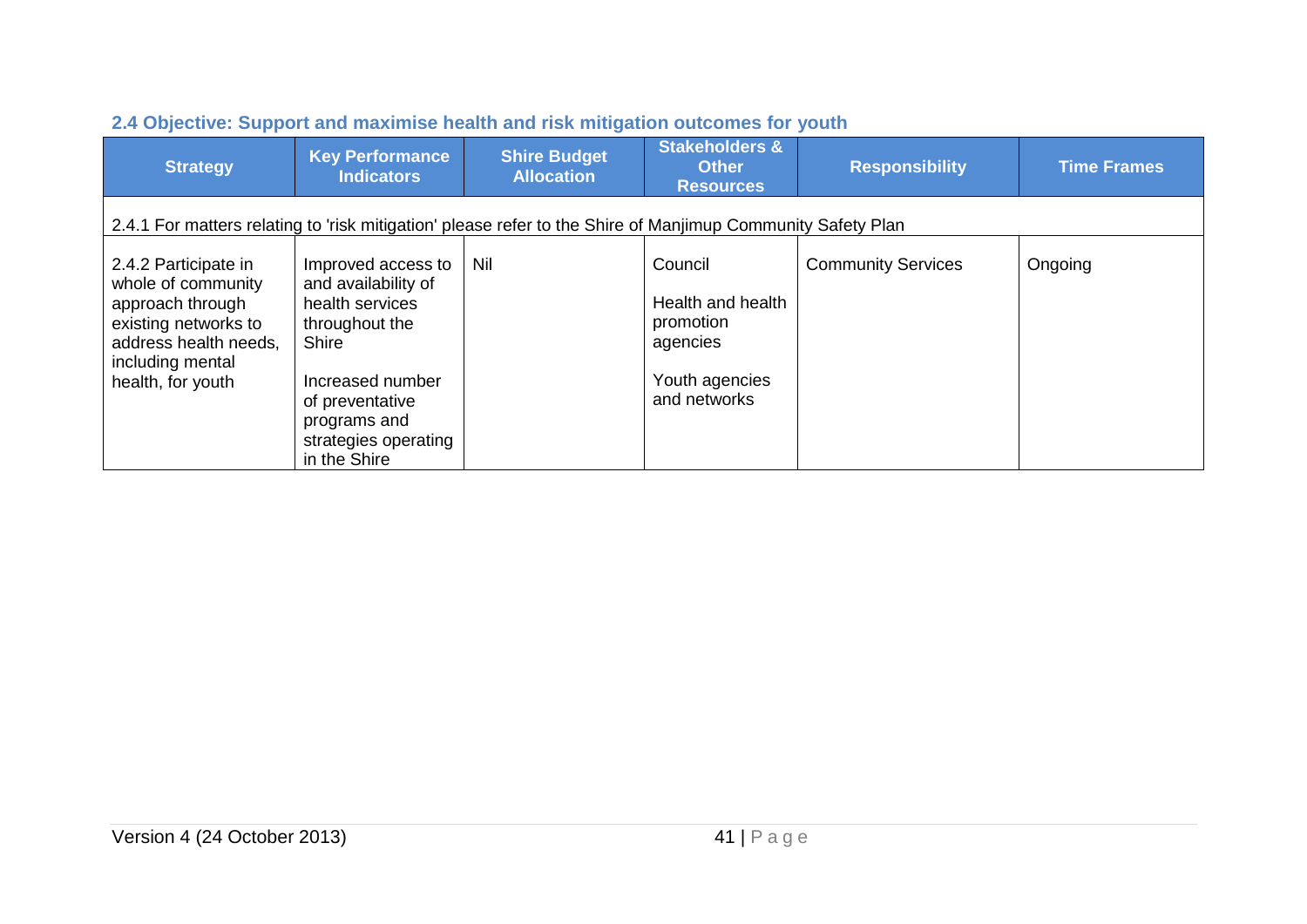# *Part 3: Economic Growth & Development*

**3.1 Objective: Provide opportunities within the Shire organisation in respect to traineeships, apprenticeships, work experience and work placement.**

<span id="page-41-1"></span><span id="page-41-0"></span>

| <b>Strategy</b>                                                                                                                | <b>Key Performance</b><br><b>Indicators</b>                                                                                                             | <b>Shire Budget</b><br><b>Allocation</b> | <b>Stakeholders &amp;</b><br><b>Other</b><br><b>Resources</b>                                 | <b>Responsibility</b>  | <b>Time Frames</b> |
|--------------------------------------------------------------------------------------------------------------------------------|---------------------------------------------------------------------------------------------------------------------------------------------------------|------------------------------------------|-----------------------------------------------------------------------------------------------|------------------------|--------------------|
| 3.1.1 The Shire<br>provides young people<br>with opportunities to<br>gain employment<br>experience and work-<br>based training | Traineeships,<br>apprenticeships,<br>work experience<br>and work<br>placements are<br>accommodated by<br>the Shire where<br>reasonable and<br>practical | Nil                                      | Schools<br><b>TAFE</b><br><b>Universities</b><br>Youth training<br>and employment<br>agencies | <b>Human Resources</b> | Ongoing            |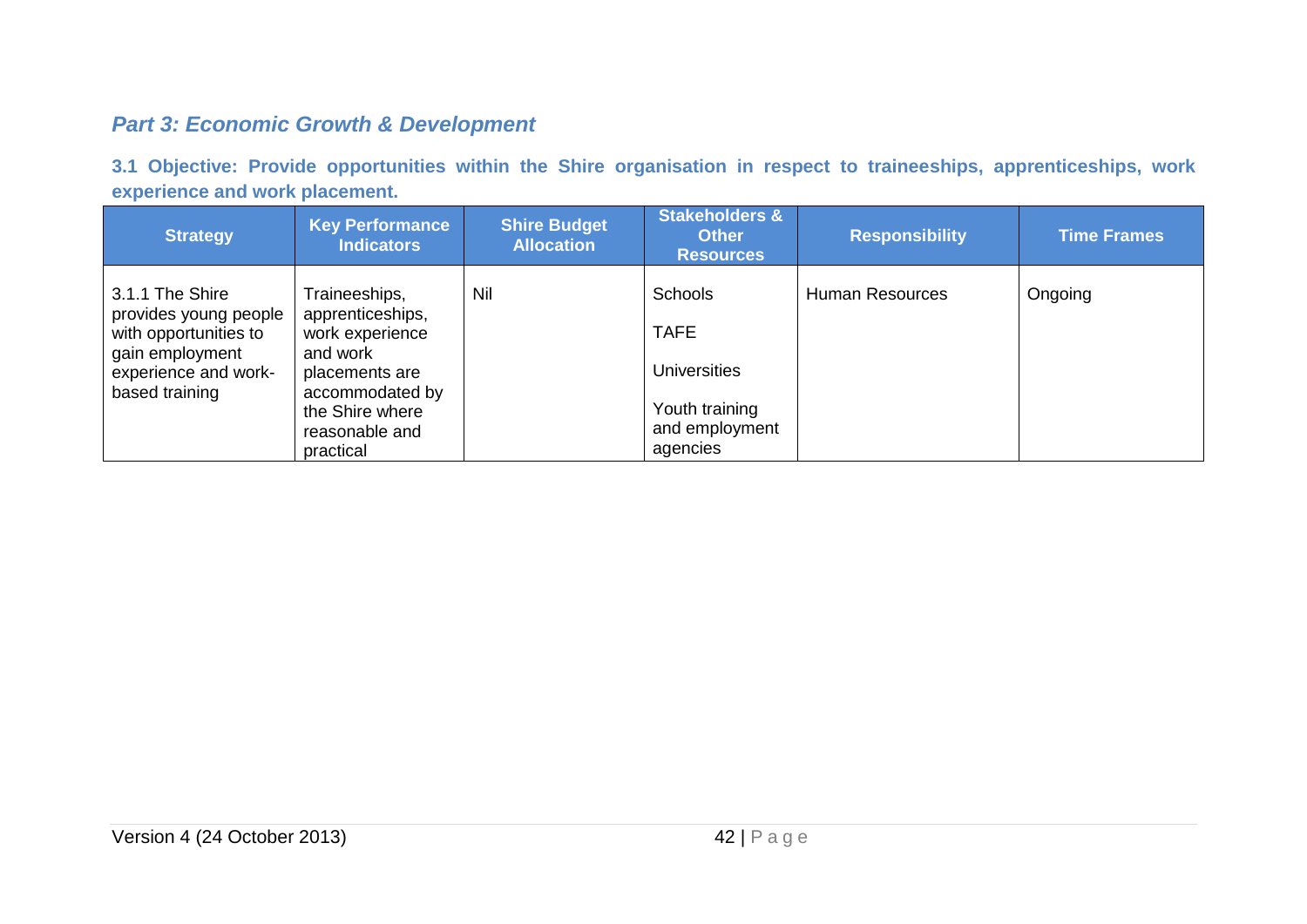**3.2 Objective: Support community groups and key service providers that seek to link young people to appropriate employment, education and training opportunities.** 

<span id="page-42-0"></span>

| <b>Strategy</b>                                                                     | <b>Key Performance</b><br><b>Indicators</b>                                    | <b>Shire Budget</b><br><b>Allocation</b> | <b>Stakeholders &amp;</b><br><b>Other</b><br><b>Resources</b>                                                        | <b>Responsibility</b>     | <b>Time Frames</b> |
|-------------------------------------------------------------------------------------|--------------------------------------------------------------------------------|------------------------------------------|----------------------------------------------------------------------------------------------------------------------|---------------------------|--------------------|
| 3.2.1 Participate in<br>whole of community<br>approach through<br>existing networks | Employment<br>opportunities and<br>retention<br>throughout the<br><b>Shire</b> | <b>Nil</b>                               | Education and<br>training<br>institutions<br>Youth agencies<br>and networks<br><b>Education Visions</b><br>Committee | <b>Community Services</b> | Ongoing            |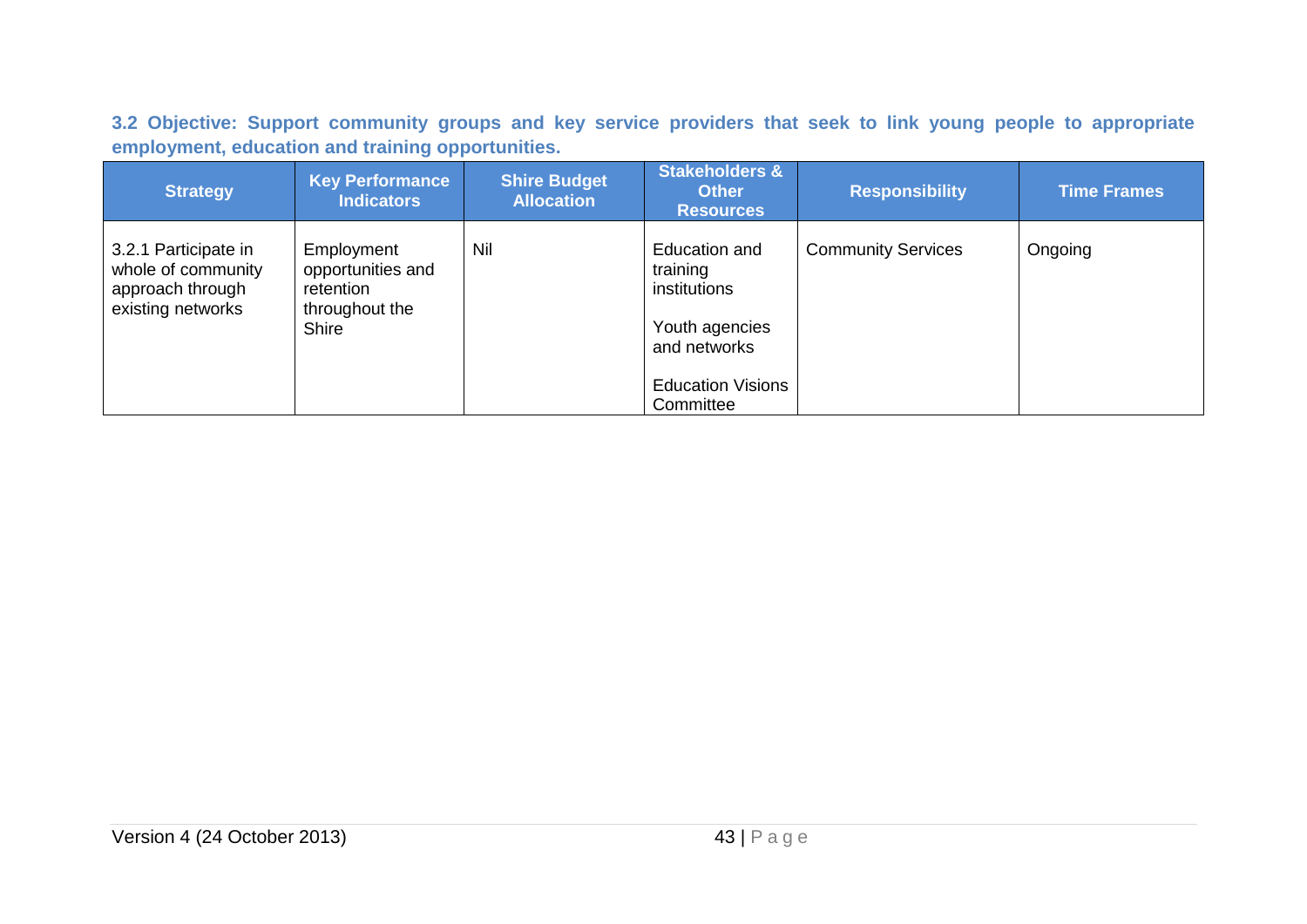<span id="page-43-0"></span>

| <b>Strategy</b>                                                                                                                                                                                                                                                                        | <b>Key Performance</b><br><b>Indicators</b>                                                                               | <b>Shire Budget</b><br><b>Allocation</b>                                                                 | <b>Stakeholders &amp;</b><br><b>Other</b><br><b>Resources</b> | <b>Responsibility</b>     | <b>Time Frames</b>                                                                                                                                                           |
|----------------------------------------------------------------------------------------------------------------------------------------------------------------------------------------------------------------------------------------------------------------------------------------|---------------------------------------------------------------------------------------------------------------------------|----------------------------------------------------------------------------------------------------------|---------------------------------------------------------------|---------------------------|------------------------------------------------------------------------------------------------------------------------------------------------------------------------------|
| 3.3.1 Provide relevant<br>funding advice and<br>support to groups and<br>individuals on their<br>youth projects.<br>Support may be<br>provided to:<br>identify funding<br>sources<br>assist with proof<br>reading and editing<br>funding applications<br>provide letters of<br>support | Customer<br>satisfaction survey<br>results                                                                                | Nil                                                                                                      | Youth agencies<br>and groups                                  | <b>Community Services</b> | Review the<br>EasyGrants<br>Newsletter monthly<br>As funding<br>opportunities arise                                                                                          |
| 3.3.2 Provide financial<br>assistance for youth<br>development programs<br>and projects to<br>relevant groups<br>through the Council<br><b>Community Funds</b><br>Allocation                                                                                                           | The number of<br>eligible projects<br>seeking funding<br>each year<br>Amount of funding<br>allocated to youth<br>projects | 2% of the previous<br>year's rates base is<br>reserved for the<br>purposes of<br><b>Community Grants</b> | Council<br>Community<br>Youth Agencies                        | <b>Community Services</b> | Annual<br>Applications open first<br>Monday in February<br>Applications close last<br>Friday in March<br>Funding is approved<br>on adoption of<br>Council's annual<br>budget |

# **3.3 Objective: Support community groups and agencies to source funding to facilitate youth needs**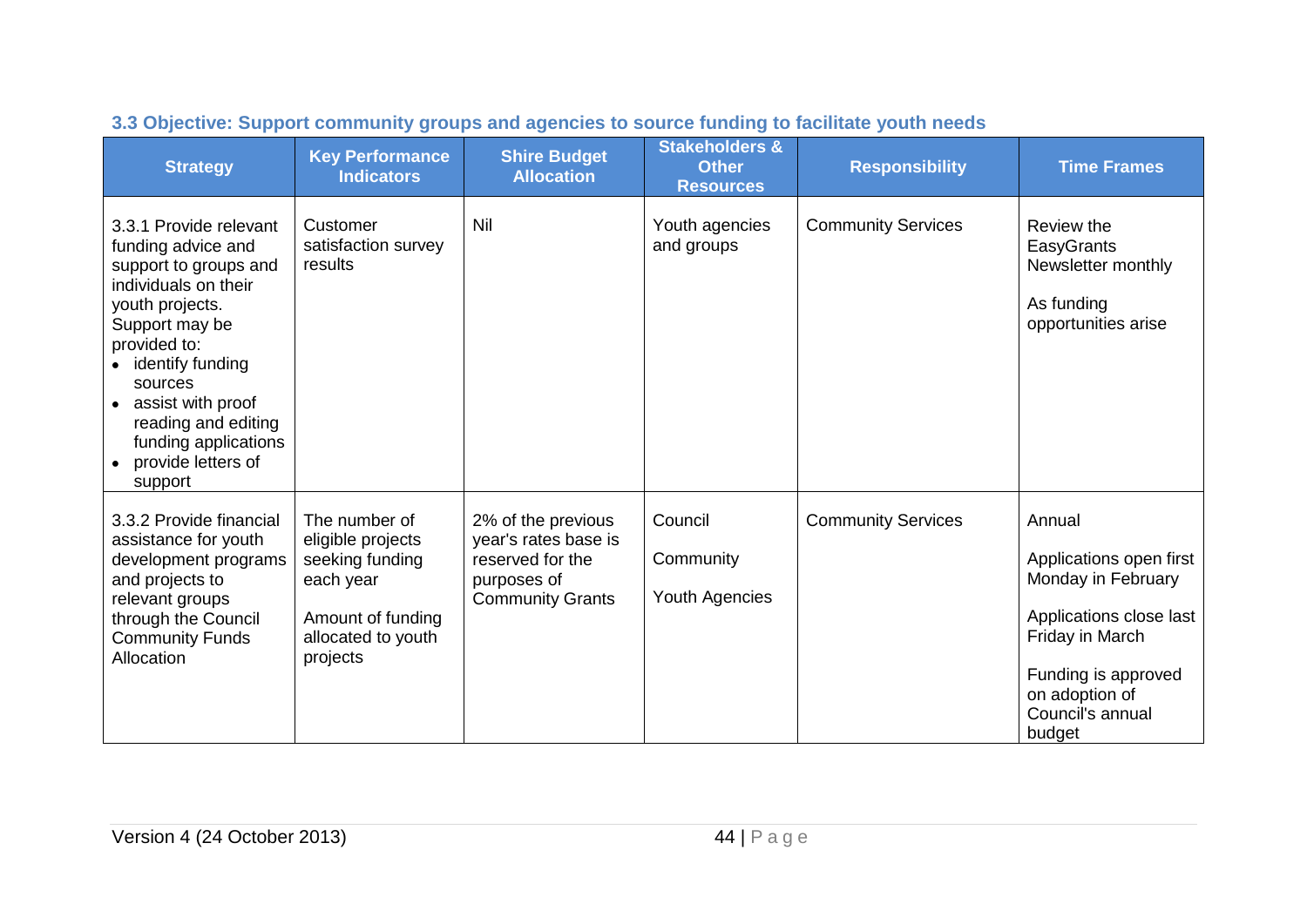# *Part 4: Environmental Planning and sustainability*

**4.1 Objective: Promote existing facilities (public spaces, parks, ovals, recreation centres, skate parks) in a youth friendly format**

<span id="page-44-1"></span><span id="page-44-0"></span>

| <b>Strategy</b>                                                                                                       | <b>Key Performance</b><br><b>Indicators</b>                           | <b>Shire Budget</b><br><b>Allocation</b> | <b>Stakeholders &amp;</b><br><b>Other</b><br><b>Resources</b> | <b>Responsibility</b>     | <b>Time Frames</b>                                                                            |
|-----------------------------------------------------------------------------------------------------------------------|-----------------------------------------------------------------------|------------------------------------------|---------------------------------------------------------------|---------------------------|-----------------------------------------------------------------------------------------------|
| 4.1.1 Collate and<br>publish information<br>related to youth<br>friendly facilities and<br>spaces across the<br>Shire | A directory or guide<br>is published in a<br>youth friendly<br>format | Nil                                      | Community                                                     | <b>Corporate Services</b> | Guide is updated<br>annually<br>(may also include<br>directory of youth<br>friendly services) |
| 4.1.2 Maintain fees<br>and charges to ensure<br>Shire facilities remain<br>accessible and<br>inclusive                | Number of junior<br>clubs booking Shire<br>facilities                 | Nil                                      | Community                                                     | <b>Community Services</b> | Review fees and<br>charges annually                                                           |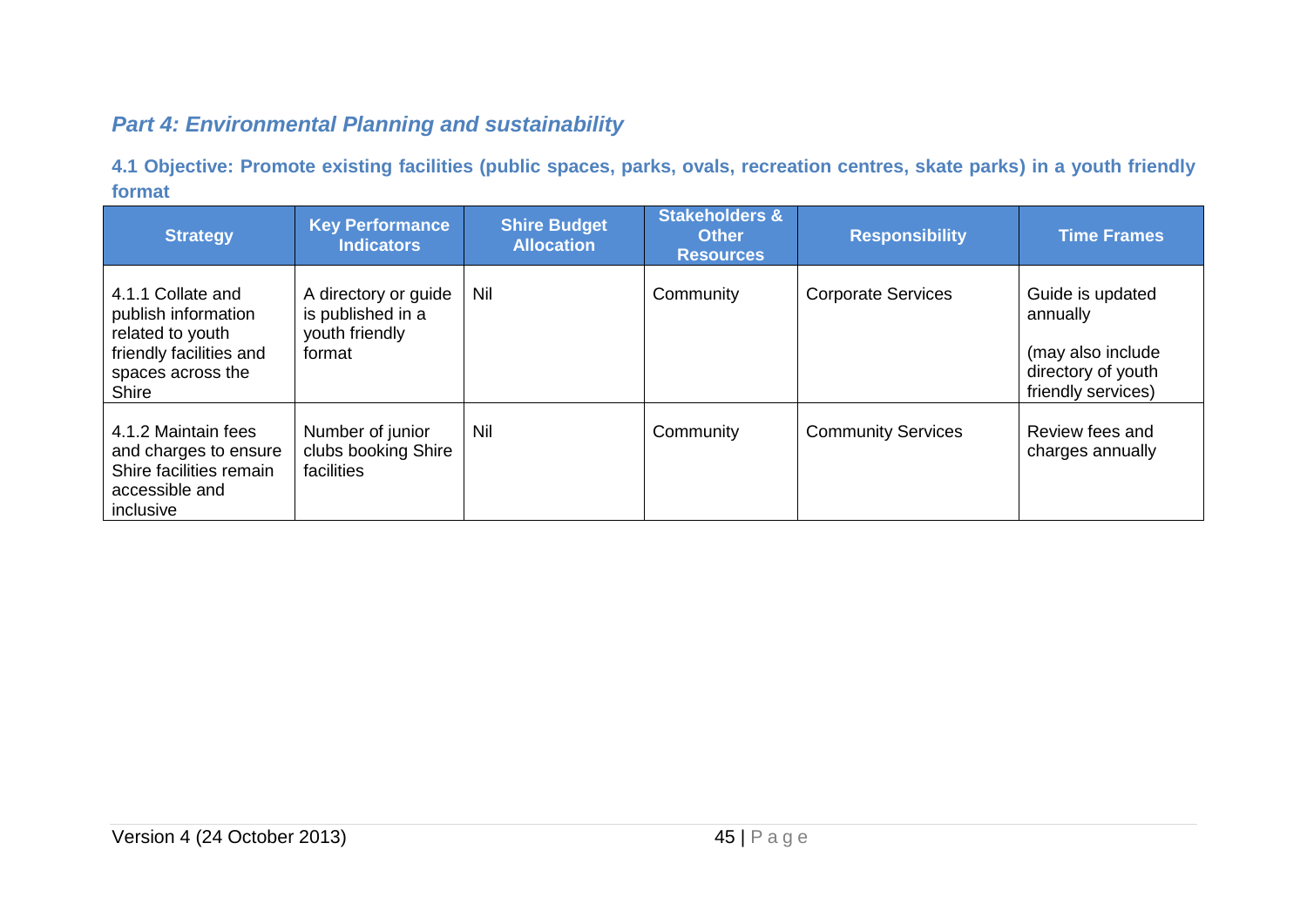<span id="page-45-0"></span>

| <b>Strategy</b>                                                                                                                | <b>Key Performance</b><br><b>Indicators</b>                                                                      | <b>Shire Budget</b><br><b>Allocation</b>                                                            | <b>Stakeholders &amp;</b><br><b>Other</b><br><b>Resources</b>             | <b>Responsibility</b>     | <b>Time Frames</b>                                                                                          |
|--------------------------------------------------------------------------------------------------------------------------------|------------------------------------------------------------------------------------------------------------------|-----------------------------------------------------------------------------------------------------|---------------------------------------------------------------------------|---------------------------|-------------------------------------------------------------------------------------------------------------|
| 4.2.1 Design and build<br>a new multi-purpose<br>skate plaza in<br>Manjimup for a range<br>of abilities                        | Skate park users<br>are involved in the<br>design process                                                        | \$50,000 for design<br>phase<br>Construction costs to<br>be determined                              | Young people<br>External funding<br>bodies<br><b>Works &amp; Services</b> | <b>Community Services</b> | Concepts to be<br>developed by June<br>2014<br>Construction to be<br>completed in 2014/15<br>financial year |
| 4.2.2 Design and<br>develop a youth<br>friendly space within<br>the Manjimup Regional<br>AquaCentre                            | Young people are<br>involved in the<br>design process                                                            | \$10,000                                                                                            | Young People                                                              | <b>Community Services</b> | 2014/15 financial year                                                                                      |
| 4.2.3 Work<br>collaboratively with<br>existing Youth Zones<br>to develop and<br>maintain youth friendly<br>spaces in each town | Youth Zones are<br>actively engaged<br>with and supported<br>by the Shire of<br>Manjimup Youth<br><b>Network</b> | \$40,000 per annum<br>to be provided<br>through the Shire's<br><b>Community Funds</b><br>Allocation | Youth Zones<br><b>External funding</b><br>bodies                          | <b>Community Services</b> | Ongoing                                                                                                     |

# **4.2 Objective: Develop and maintain appropriate youth friendly spaces within the Shire of Manjimup**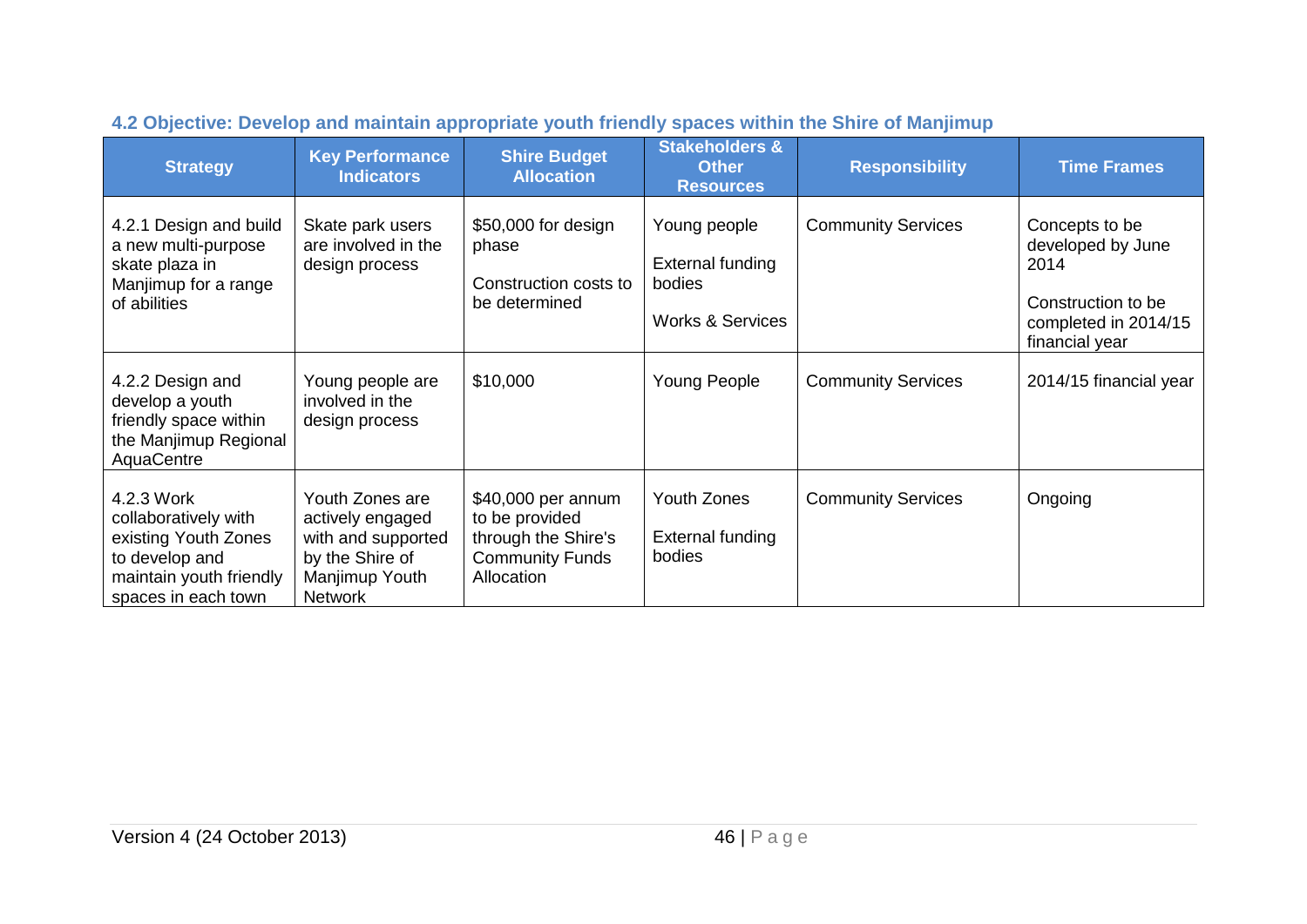**4.3 Objective: Develop partnerships and strategies to improve access to safe, affordable transport options for young people** 

<span id="page-46-0"></span>

| <b>Strategy</b>                                                       | <b>Key Performance</b><br><b>Indicators</b>                                                    | <b>Shire Budget</b><br><b>Allocation</b>                                  | <b>Stakeholders &amp;</b><br><b>Other</b><br><b>Resources</b>                       | <b>Responsibility</b>     | <b>Time Frames</b> |
|-----------------------------------------------------------------------|------------------------------------------------------------------------------------------------|---------------------------------------------------------------------------|-------------------------------------------------------------------------------------|---------------------------|--------------------|
| 4.3.1 Support<br>processes to develop<br>a Regional Transport<br>Plan | An inter-town, inter-<br>Shire transport<br>service is<br>developed                            | \$6,000 per annum<br><b>Community Fund</b><br><b>Transport Allocation</b> | Relevant<br>government<br>agencies<br>Commercial<br>operators<br>Community<br>buses | <b>Community Services</b> | Ongoing            |
| 4.3.2 Support existing<br><b>Community Bus</b><br>management          | <b>Community Bus</b><br>usage statistics<br>Bus is appropriately<br>maintained and<br>replaced | \$5,500 per annum<br><b>Bus Management</b><br>Fee                         | Community<br>Youth Agencies<br>Manjimup<br>Community<br><b>Resource Centre</b>      | <b>Community Services</b> | Ongoing            |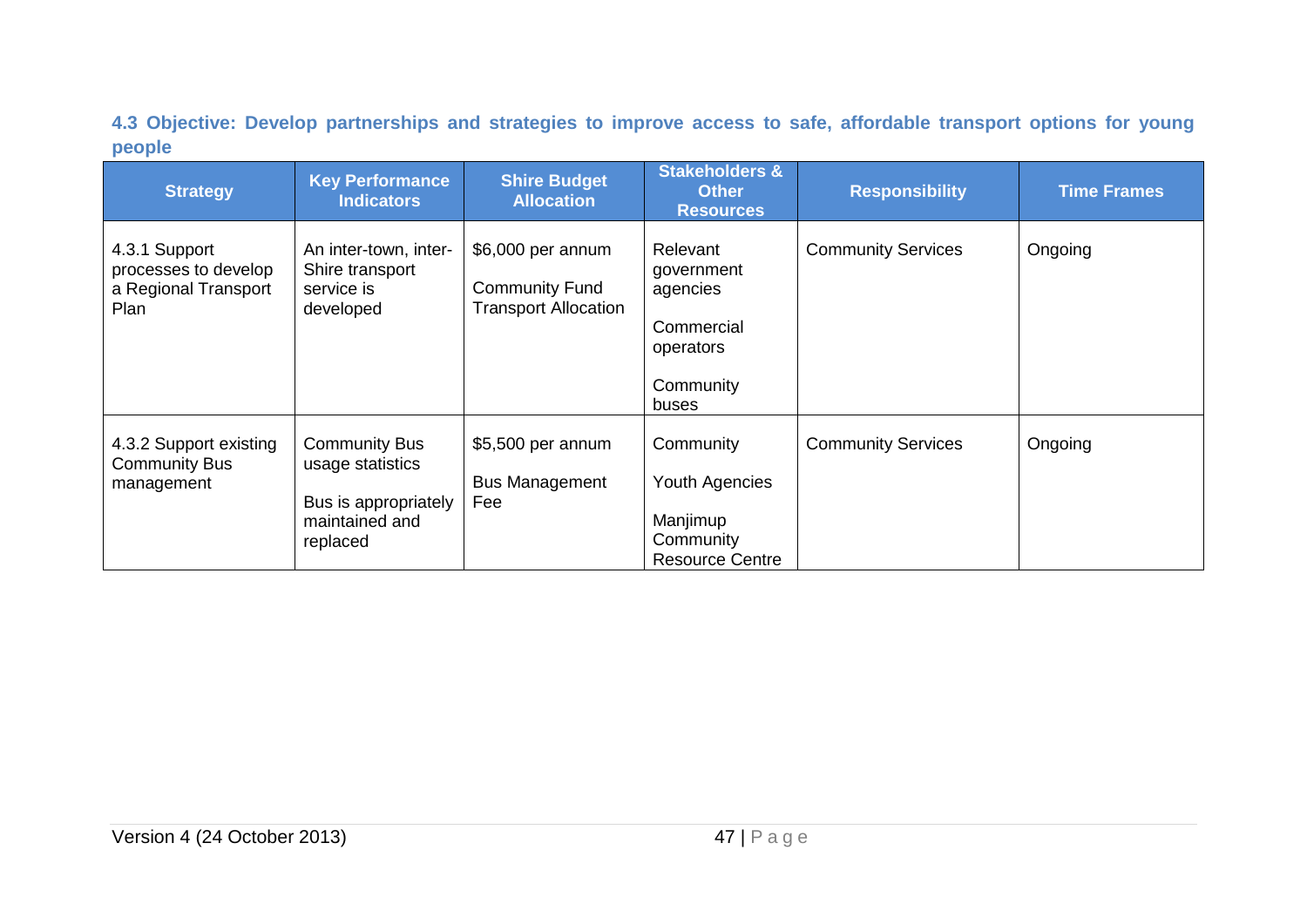**4.4 Objective: Build partnership avenues for the planning and development of suitable, affordable and long-term housing for youth**

<span id="page-47-0"></span>

| <b>Strategy</b>                                                                                                                                                           | <b>Key Performance</b><br><b>Indicators</b> | <b>Shire Budget</b><br><b>Allocation</b> | <b>Stakeholders &amp;</b><br><b>Other</b><br><b>Resources</b> | <b>Responsibility</b>     | <b>Time Frames</b> |
|---------------------------------------------------------------------------------------------------------------------------------------------------------------------------|---------------------------------------------|------------------------------------------|---------------------------------------------------------------|---------------------------|--------------------|
| 4.4.1 Participate in<br>existing stakeholder<br>networks to identify<br>and procure suitable,<br>affordable and long-<br>term independent<br>housing options for<br>youth | Suitable housing is<br>procured or built    | Nil                                      | Relevant<br>government<br>departments<br>Youth agencies       | <b>Community Services</b> | Ongoing            |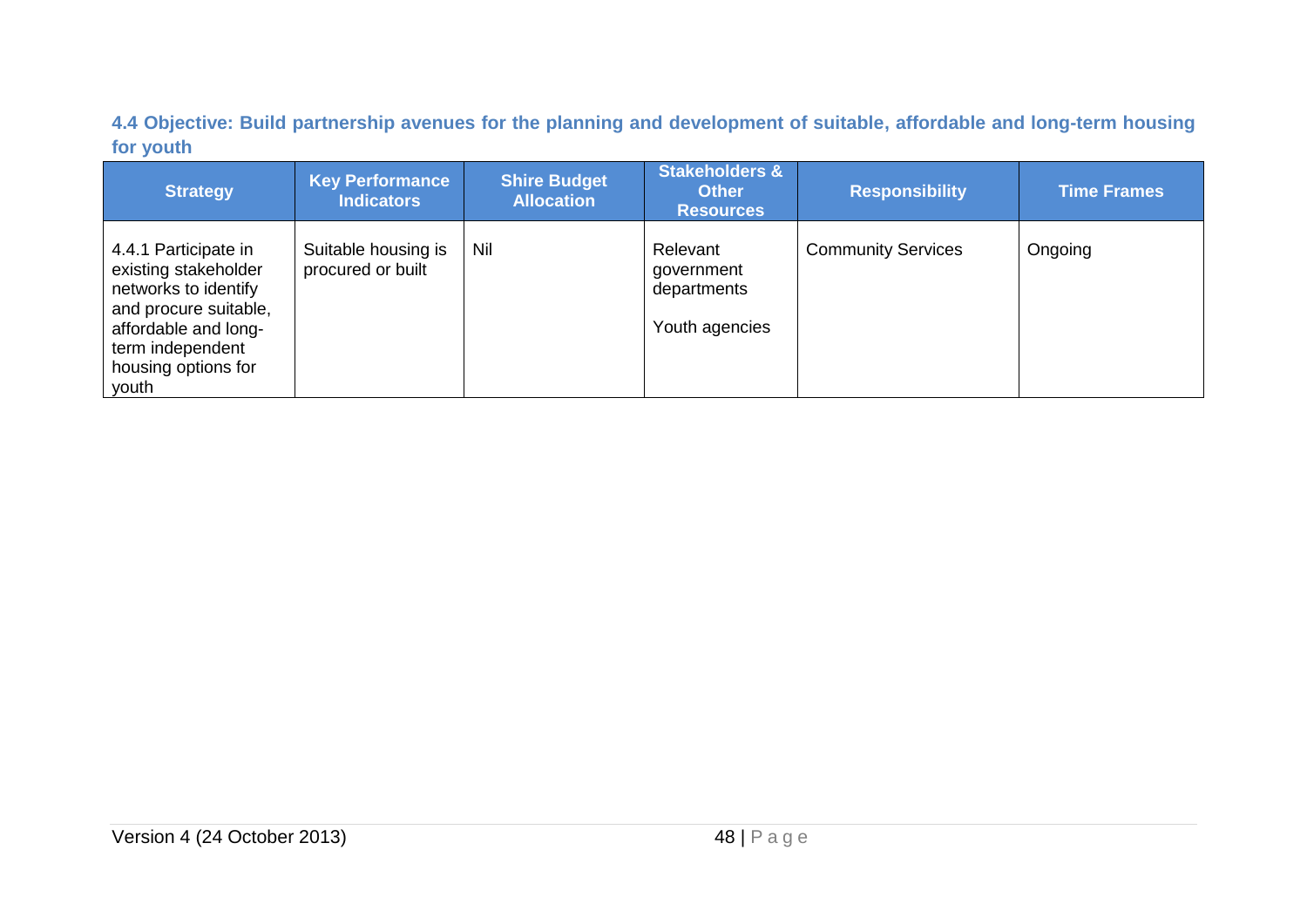

# **Appendix A: Youth Strategic Plan Budget**

# *Civic Leadership*

<span id="page-48-1"></span><span id="page-48-0"></span>

| <b>STRATEGY</b>                                                         | 2013/14 | 2014/15    | 2015/16    | 2016/17    |
|-------------------------------------------------------------------------|---------|------------|------------|------------|
| 1.1.1 Adopt Youth Strategic Plan                                        | Nil     | Nil        | Nil        | Nil        |
| 1.1.2 Reporting on implementation of Plan                               | Nil     | Nil        | Nil        | Nil        |
| 1.1.3 Internal reviews of Plan                                          | Nil     | Nil        | Nil        | Nil        |
| 1.1.4 Community reviews of Plan                                         | Nil     | \$1,500    | Nil        | \$1,500    |
| 1.2.1 Consultation with youth on Council Policies and Plans             | Nil     | Nil        | Nil        | Nil        |
| 1.2.2 Youth Council                                                     | Nil     | \$1,000    | \$1,000    | \$1,000    |
| 1.3.1 Premier's Australia Day Active Citizenship Award for under 25s    | Nil     | Nil        | Nil        | Nil        |
| 1.3.2 Senior School Awards                                              | \$5,000 | \$5,000    | \$5,000    | \$5,000    |
| 1.3.3 Primary School Awards                                             | \$400   | \$400      | \$400      | \$400      |
| 1.3.4 Financial support for state and national selected sport champions | \$2,000 | \$2,000    | \$2,000    | \$2,000    |
| 1.3.5 Acknowledgement in the media                                      | Nil     | Nil        | Nil        | Nil        |
| 1.3.6 Encouraging excellence                                            | Nil     | Nil        | Nil        | Nil        |
| 1.3.7 National Youth Week                                               | Nil     | $$1,000^1$ | $$1,000^1$ | $$1,000^1$ |
| 1.4.1 Juvenile Justice conferences                                      | Nil     | Nil        | Nil        | Nil        |
| 1.4.2 Juvenile Justice community service programs                       | Nil     | Nil        | Nil        | Nil        |
| 1.5.1 Youth related networks and partnerships (South West)              | Nil     | Nil        | Nil        | Nil        |
| 1.5.2 Shire of Manjimup Youth Network                                   | \$1,000 | \$1,000    | \$1,000    | \$1,000    |
| <b>Sub Total for Civic Leadership</b>                                   | \$8,400 | \$11,900   | \$10,400   | \$11,900   |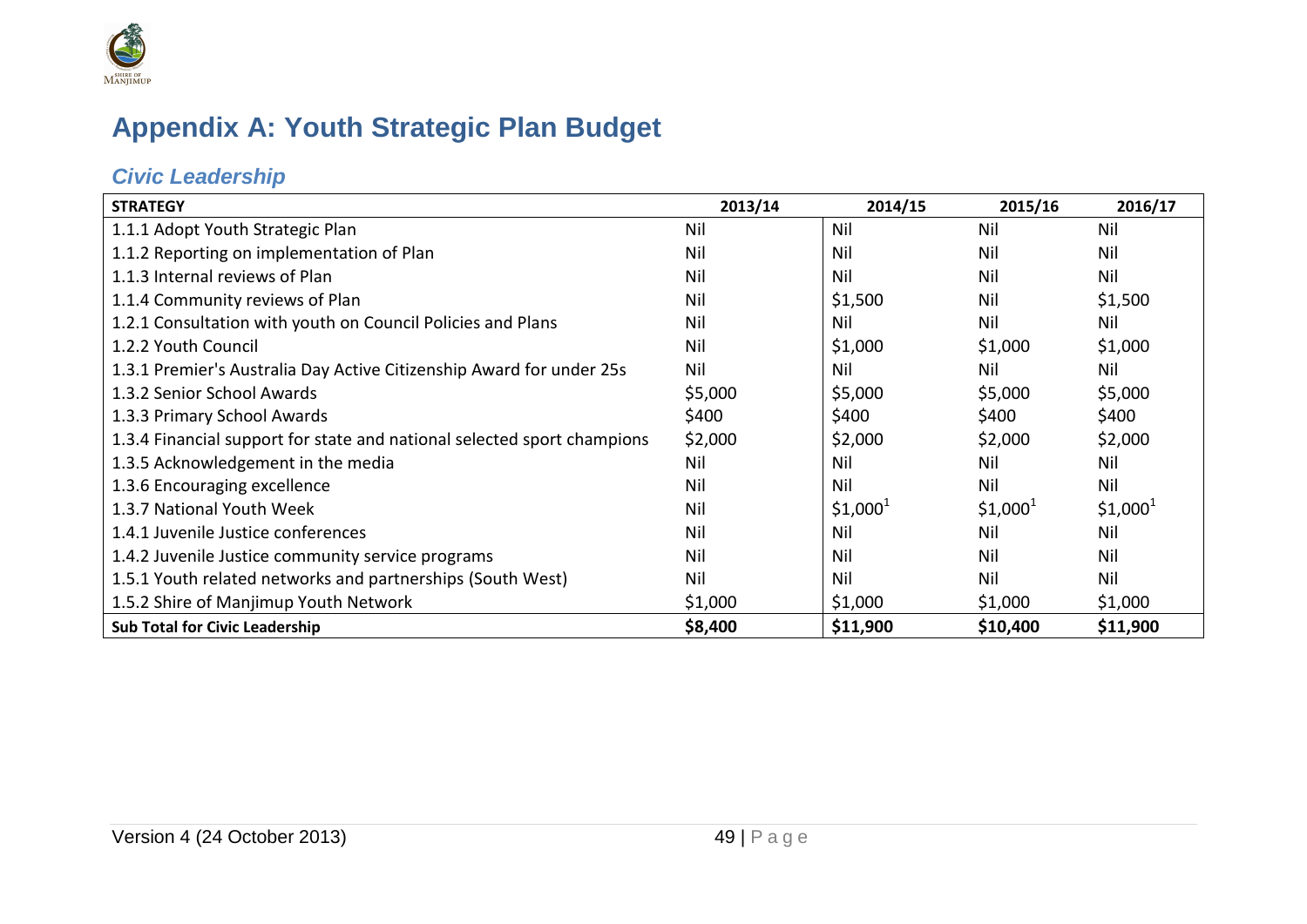# *Social Inclusion*

| <b>STRATEGY</b>                                        | 2013/14              | 2014/15              | 2015/16                            | 2016/17              |
|--------------------------------------------------------|----------------------|----------------------|------------------------------------|----------------------|
| 2.1.1 Banners of the Terrace (Local Government Week)   | \$500                | \$1,000              | \$1,000                            | \$1,000              |
| 2.1.2 Youth creative writing workshops                 | \$,2000              | \$,2000              | \$,2000                            | \$,2000              |
| 2.1.3 Junior Art Prize                                 | Nil                  | Nil                  | \$1,000                            | \$1,000              |
| 2.1.4 Community transport funding                      | \$6,000 <sup>2</sup> | \$6,000 <sup>2</sup> | \$6,000 <sup>2</sup>               | \$6,000 <sup>2</sup> |
| 2.1.5 Youth art projects                               | Nil                  | Nil                  | Nil                                | Nil                  |
| 2.1.6 School holiday activity calendars                | \$2,000              | \$2,000              | \$2,000                            | \$2,000              |
| 2.2.1 Database of youth services and supports          | Nil                  | Nil                  | Nil                                | Nil                  |
| 2.2.2 Engagement through social media                  | Nil                  | Nil                  | Nil                                | Nil                  |
| 2.3.1 Billeted/supported housing options for students  | Nil                  | Nil                  | Nil                                | Nil                  |
| 2.4.1 Risk mitigation for young people                 | N/A                  |                      | Ref: Shire's Community Safety Plan |                      |
| 2.4.2 Addressing health needs, including mental health | Nil                  | Nil                  | Nil                                | Nil                  |
| <b>Sub Total for Social Inclusion</b>                  | \$10,500             | \$10,500             | \$11,500                           | \$11,500             |

# <span id="page-49-0"></span>*Economic Growth & Development*

<span id="page-49-1"></span>

| <b>STRATEGY</b>                                        | 2013/14               | 2014/15               | 2015/16               | 2016/17               |
|--------------------------------------------------------|-----------------------|-----------------------|-----------------------|-----------------------|
| 3.1.1 Work place experience and training at the Shire  | Nil                   | Nil                   | Nil                   | Nil                   |
| 3.2.1 Youth employment education and training          | Nil                   | Nil                   | Nil                   | Nil                   |
| 3.3.1 Support for youth groups and agencies            | Nil                   | Nil                   | Nil                   | Nil                   |
| 3.3.2 Shire of Manjimup Community Grants               | Variable <sup>3</sup> | Variable <sup>3</sup> | Variable <sup>3</sup> | Variable <sup>3</sup> |
| <b>Sub Total for Economic Growth &amp; Development</b> | <b>Nil</b>            | Nil                   | Nil                   | <b>Nil</b>            |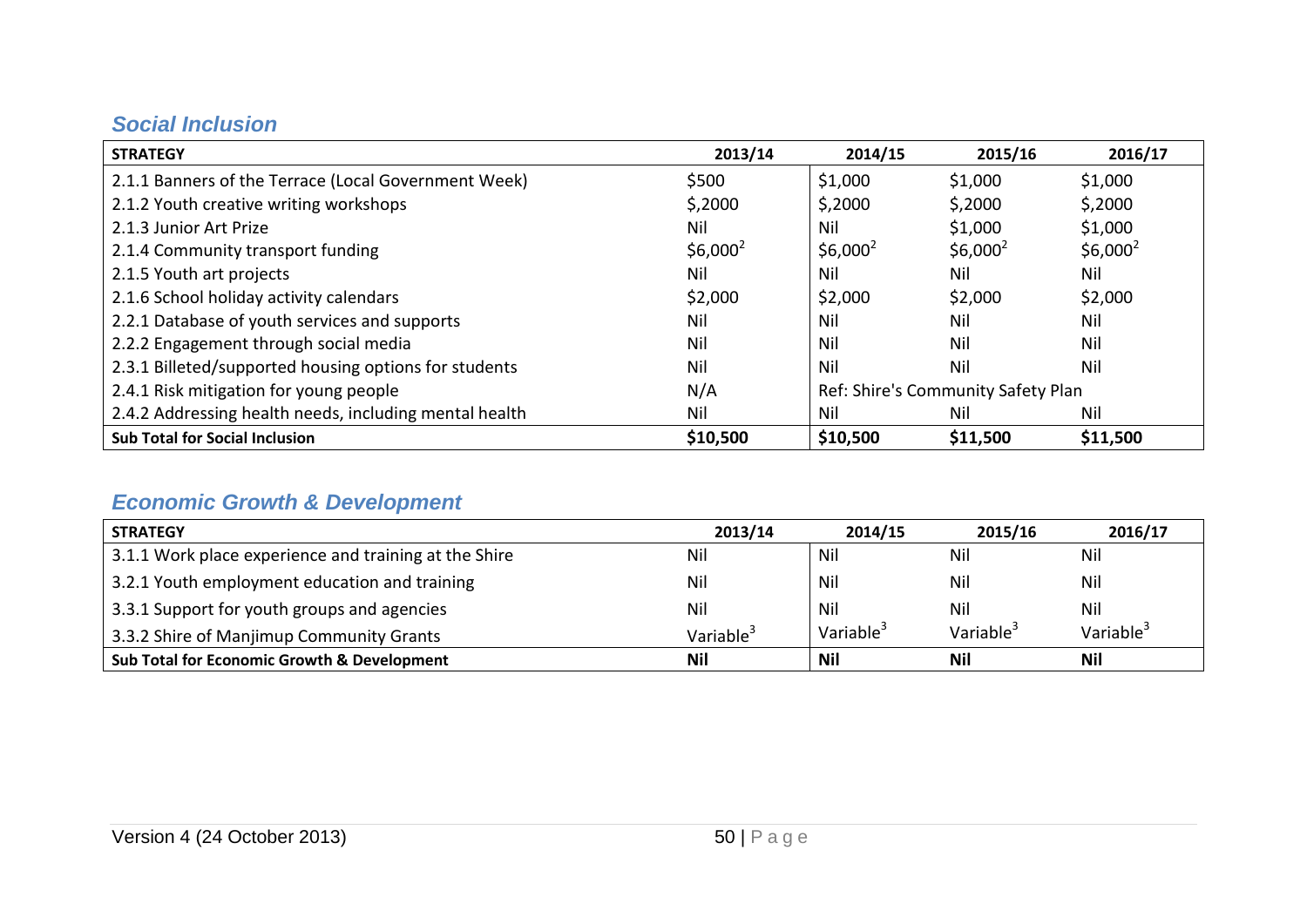# *Environmental Planning & Sustainability*

<span id="page-50-0"></span>

| <b>STRATEGY</b>                                         | 2013/14               | 2014/15               | 2015/16               | 2016/17               |
|---------------------------------------------------------|-----------------------|-----------------------|-----------------------|-----------------------|
| 4.1.1 Directory of youth friendly facilities and spaces | Nil                   | Nil                   | Nil                   | Nil                   |
| 4.1.2 Fees and charges for Shire facilities             | Nil                   | <b>Nil</b>            | Nil                   | Nil                   |
| 4.2.1 Manjimup skate plaza development                  | Nil                   | \$50,000              | To be determined      |                       |
| 4.2.2 Youth space at MRAC                               | Nil                   | \$10,000              | To be determined      |                       |
| 4.2.3 Youth Zones (Community Grants)                    | Variable <sup>3</sup> | Variable <sup>3</sup> | Variable <sup>3</sup> | Variable <sup>3</sup> |
| 4.3.1 Regional Transport Plan                           | See Note 2            | See Note 2            | See Note 2            | See Note 2            |
| 4.3.2 Community Bus                                     | \$5,500               | \$5,500               | \$5,500               | \$5,500               |
| 4.4.1 Affordable housing                                | Nil                   | Nil                   | Nil                   | Nil                   |
| Sub Total for Environmental Planning & Sustainability   | \$5,500               | \$65,500              | \$5,500               | \$5,500               |